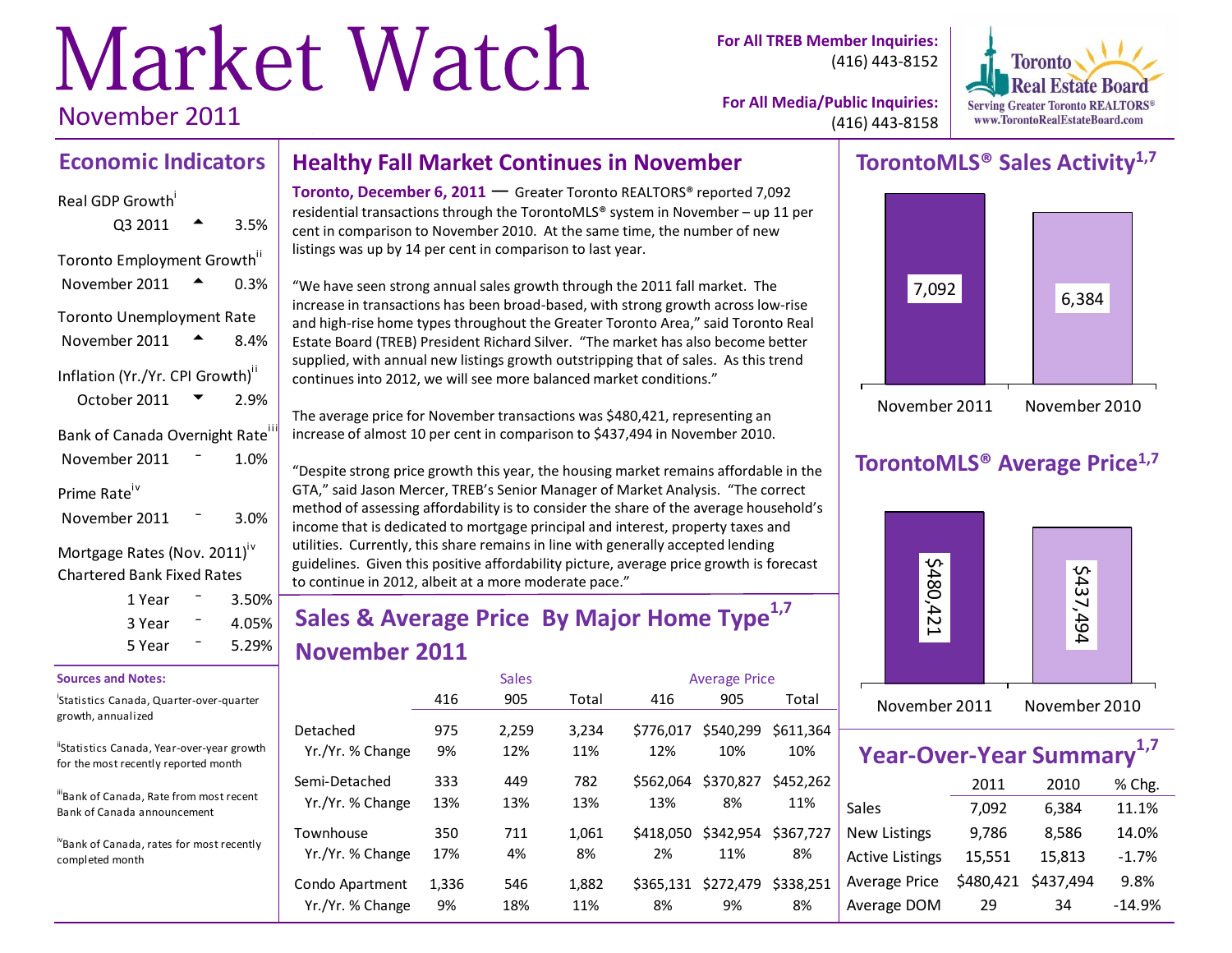# SALES BY PRICE RANGE AND HOUSE TYPE $^{1,7}$  NOVEMBER 2011

| <b>Price Range</b>          | <b>Detached</b> | Semi-Detached  | Att/Row/Twnhouse | <b>Condo Townhouse</b> | <b>Condo Apt</b> | Link           | Co-op Apt    | <b>Det Condo</b> | Co-ownership Apt | <b>Total</b> |
|-----------------------------|-----------------|----------------|------------------|------------------------|------------------|----------------|--------------|------------------|------------------|--------------|
| \$0 to \$99,999             |                 | $\mathbf 0$    | $\Omega$         | $\overline{4}$         | 21               | $\mathbf{0}$   |              | $\mathbf 0$      |                  | 27           |
| \$100,000 to \$199,999      | 55              | 17             | 8                | 71                     | 272              |                |              | $\Omega$         |                  | 434          |
| \$200,000 to \$299,999      | 274             | 75             | 98               | 179                    | 606              | 18             |              |                  |                  | 1,261        |
| \$300,000 to \$399,999      | 580             | 280            | 178              | 191                    | 556              | 22             |              |                  |                  | 1,812        |
| \$400,000 to \$499,999      | 652             | 209            | 136              | 52                     | 237              | 43             | $\mathbf{0}$ | $\overline{2}$   |                  | 1,331        |
| \$500,000 to \$599,999      | 551             | 87             | 57               | 21                     | 90               | 17             |              | $\Omega$         |                  | 824          |
| \$600,000 to \$699,999      | 353             | 50             | 21               | 9                      | 48               | $\overline{2}$ | $\mathbf{0}$ | $\mathbf 0$      |                  | 483          |
| \$700,000 to \$799,999      | 241             | 34             |                  |                        | 18               | $\Omega$       | 0            | $\mathbf 0$      |                  | 305          |
| \$800,000 to \$899,999      | 123             | 9              | 10               |                        | b                | $\Omega$       | $\mathbf{0}$ | $\mathbf 0$      |                  | 149          |
| \$900,000 to \$999,999      | 85              | 2              |                  | 0                      |                  | $\Omega$       | $\mathbf 0$  | $\Omega$         |                  | 100          |
| \$1,000,000 to \$1,249,999  | 132             | 9              |                  | 3                      | 11               | $\mathbf{0}$   | $\mathbf{0}$ | $\mathbf 0$      |                  | 158          |
| \$1,250,000 to \$1,499,999  | 71              | 6              |                  | 0                      |                  | $\Omega$       | $\mathbf 0$  | $\Omega$         |                  | 79           |
| \$1,500,000 to \$1,749,999  | 42              | $\overline{2}$ | $\mathbf{0}$     | $\mathbf 0$            | $\Omega$         | $\mathbf{0}$   | $\mathbf{0}$ | $\mathbf 0$      |                  | 44           |
| \$1,750,000 to \$1,999,999  | 25              |                |                  | 0                      |                  | $\Omega$       | 0            | $\Omega$         |                  | 30           |
| $$2,000,000+$               | 49              |                | $\Omega$         | $\mathbf{0}$           | h                | $\Omega$       | $\Omega$     |                  |                  | 55           |
| <b>Total Sales</b>          | 3,234           | 782            | 525              | 536                    | 1,882            | 105            | 10           | 8                | 10               | 7,092        |
| <b>Share of Total Sales</b> | 45.6%           | 11.0%          | 7.4%             | 7.6%                   | 26.5%            | 1.5%           | 0.1%         | 0.1%             | 0.1%             |              |
| <b>Average Price</b>        | \$611,364       | \$452,262      | \$416,027        | \$320,418              | \$338,251        | \$403,659      | \$232,100    | \$309,700        | \$239,919        | \$480,421    |

# SALES BY PRICE RANGE AND HOUSE TYPE<sup>1,7</sup>  $\sqrt{2}$  and  $\sqrt{2}$  and  $\sqrt{2}$  and  $\sqrt{2}$  and  $\sqrt{2}$  and  $\sqrt{2}$  and  $\sqrt{2}$  and  $\sqrt{2}$  and  $\sqrt{2}$  and  $\sqrt{2}$  and  $\sqrt{2}$  and  $\sqrt{2}$  and  $\sqrt{2}$  and  $\sqrt{2}$  and  $\sqrt{2}$  and

| <b>Price Range</b>          | <b>Detached</b> | Semi-Detached | Att/Row/Twnhouse | <b>Condo Townhouse</b> | <b>Condo Apt</b> | Link         | Co-op Apt    | <b>Det Condo</b> | <b>Co-ownership Apt</b> | Total     |
|-----------------------------|-----------------|---------------|------------------|------------------------|------------------|--------------|--------------|------------------|-------------------------|-----------|
| \$0 to \$99,999             | 29              | 3             | 5                | 41                     | 213              | $\mathbf{0}$ | 14           | $\mathbf{0}$     |                         | 309       |
| \$100,000 to \$199,999      | 762             | 215           | 80               | 829                    | 3,085            | 20           | 55           |                  | 23                      | 5,073     |
| \$200,000 to \$299,999      | 3,581           | 1,040         | 1,258            | 2,378                  | 7,010            | 330          | 24           | 32               | 40                      | 15,693    |
| \$300,000 to \$399,999      | 7,668           | 3,664         | 2,356            | 2,374                  | 6,286            | 329          | 21           | 26               |                         | 22,731    |
| \$400,000 to \$499,999      | 8,322           | 2,638         | 1,435            | 543                    | 2,474            | 510          |              | 24               |                         | 15,953    |
| \$500,000 to \$599,999      | 6,721           | 806           | 537              | 209                    | 976              | 181          |              |                  |                         | 9,443     |
| \$600,000 to \$699,999      | 4,438           | 473           | 223              | 126                    | 407              | 27           | $\mathbf{0}$ | $\mathbf 0$      |                         | 5,694     |
| \$700,000 to \$799,999      | 2,583           | 262           | 93               | 59                     | 205              |              | 0            |                  |                         | 3,208     |
| \$800,000 to \$899,999      | 1,629           | 122           | 56               | 26                     | 86               | $\Omega$     | $\mathbf{0}$ | 2                |                         | 1,921     |
| \$900,000 to \$999,999      | 971             | 43            | 22               | 13                     | 56               |              |              | 0                |                         | 1,105     |
| \$1,000,000 to \$1,249,999  | 1,346           | 70            | 18               | 15                     | 90               | $\Omega$     |              | 0                |                         | 1,540     |
| \$1,250,000 to \$1,499,999  | 772             | 30            | 10               | 8                      | 36               |              | 0            | 0                |                         | 856       |
| \$1,500,000 to \$1,749,999  | 413             | 18            | 6                | $\overline{2}$         | 32               | $\mathbf{0}$ | $\mathbf{0}$ | 0                |                         | 471       |
| \$1,750,000 to \$1,999,999  | 237             | 12            |                  | $\Omega$               | 17               | $\Omega$     | 0            |                  |                         | 269       |
| $$2,000,000+$               | 531             | 18            |                  |                        | 43               | $\Omega$     | $\mathbf{0}$ | 0                |                         | 593       |
| <b>Total Sales</b>          | 40,003          | 9,414         | 6,101            | 6,624                  | 21,016           | 1,400        | 127          | 99               | 75                      | 84,859    |
| <b>Share of Total Sales</b> | 47.1%           | 11.1%         | 7.2%             | 7.8%                   | 24.8%            | 1.6%         | 0.1%         | 0.1%             | 0.1%                    |           |
| <b>Average Price</b>        | \$584,457       | \$432,161     | \$396,823        | \$317,947              | \$331,474        | \$392,261    | \$226,731    | \$386,189        | \$222,419               | \$466,357 |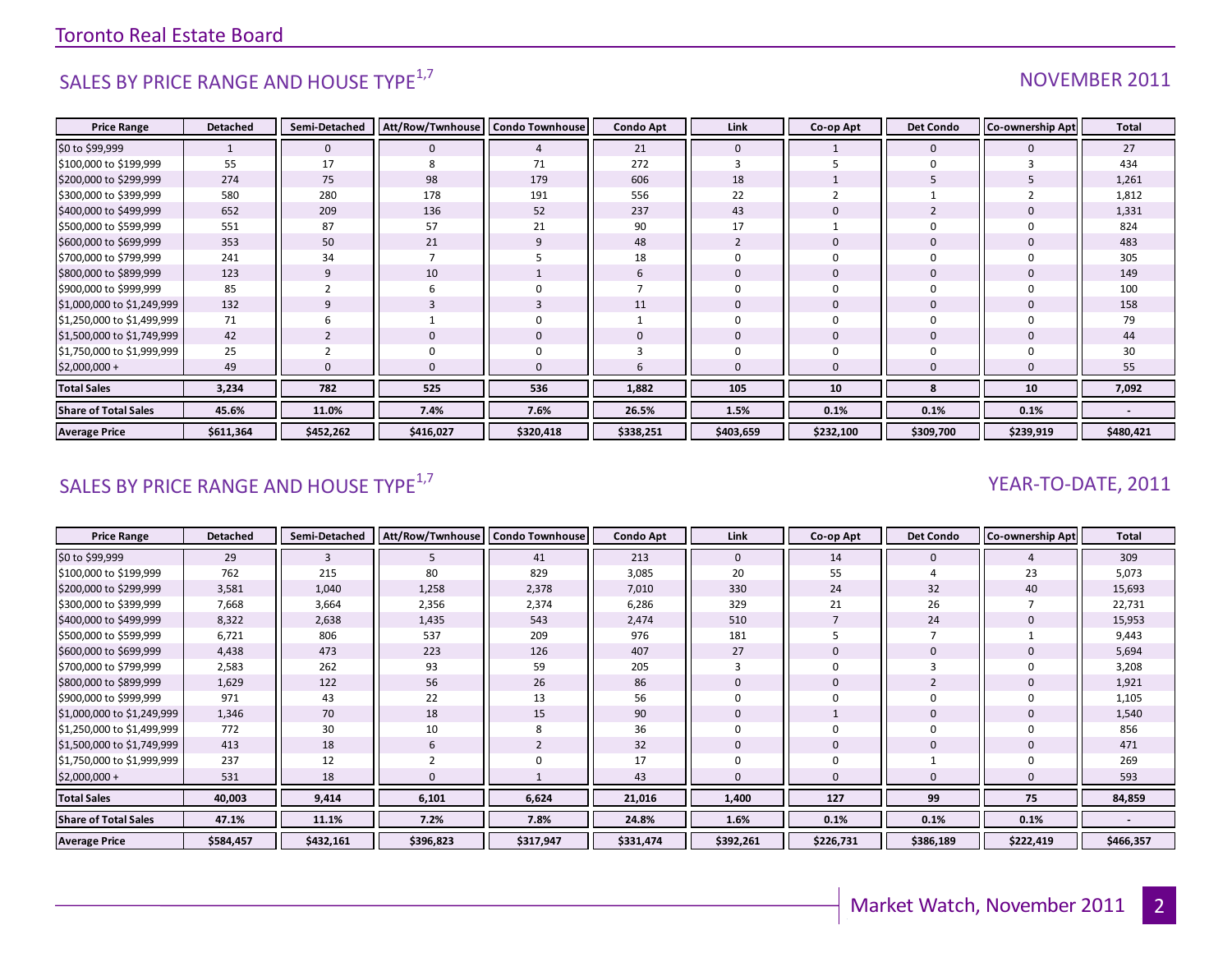### **ALL HOME TYPES, NOVEMBER 2011** ALL TREB AREAS

|                                  | <b>Number of Sales</b> | Dollar Volume <sup>1</sup> | Average Price <sup>1</sup> | Median Price <sup>1</sup> | New Listings <sup>2</sup> | Active Listings <sup>3</sup> | Avg. SP/LP <sup>4</sup> | Avg. DOM <sup>5</sup> |
|----------------------------------|------------------------|----------------------------|----------------------------|---------------------------|---------------------------|------------------------------|-------------------------|-----------------------|
| <b>TREB Total</b>                | 7,092                  | \$3,407,148,245            | \$480,421                  | \$400,000                 | 9,786                     | 15,551                       | 98%                     | 29                    |
| <b>Halton Region</b>             | 418                    | \$216,550,081              | \$518,062                  | \$454,450                 | 514                       | 972                          | 98%                     | 32                    |
| Burlington                       | 60                     | \$24,609,220               | \$410,154                  | \$382,000                 | 56                        | 111                          | 98%                     | 33                    |
| <b>Halton Hills</b>              | 82                     | \$37,812,750               | \$461,131                  | \$430,000                 | 90                        | 185                          | 98%                     | 42                    |
| Milton                           | 118                    | \$51,574,781               | \$437,074                  | \$404,750                 | 164                       | 223                          | 98%                     | 24                    |
| Oakville                         | 158                    | \$102,553,330              | \$649,072                  | \$571,000                 | 204                       | 453                          | 97%                     | 31                    |
| <b>Peel Region</b>               | 1,405                  | \$583,015,165              | \$414,957                  | \$372,000                 | 2,118                     | 3,155                        | 98%                     | 27                    |
| Brampton                         | 563                    | \$216,847,258              | \$385,164                  | \$362,000                 | 930                       | 1,321                        | 97%                     | 28                    |
| Caledon                          | 55                     | \$30,259,836               | \$550,179                  | \$489,900                 | 83                        | 248                          | 97%                     | 51                    |
| Mississauga                      | 787                    | \$335,908,071              | \$426,821                  | \$372,000                 | 1,105                     | 1,586                        | 98%                     | 25                    |
| <b>City of Toronto</b>           | 3,028                  | \$1,588,749,233            | \$524,686                  | \$412,000                 | 4,229                     | 6,281                        | 99%                     | 27                    |
| TURN PAGE FOR CITY OF TORONTO    |                        |                            |                            |                           |                           |                              |                         |                       |
| TABLES OR CLICK HERE:            |                        |                            |                            |                           |                           |                              |                         |                       |
| <b>York Region</b>               | 1,286                  | \$713,570,296              | \$554,876                  | \$485,000                 | 1,621                     | 2,490                        | 98%                     | 28                    |
| Aurora                           | 68                     | \$36,508,452               | \$536,889                  | \$455,500                 | 82                        | 126                          | 98%                     | 27                    |
| E. Gwillimbury                   | 30                     | \$12,649,950               | \$421,665                  | \$396,250                 | 35                        | 69                           | 97%                     | 34                    |
| Georgina                         | 67                     | \$22,160,445               | \$330,753                  | \$292,000                 | 80                        | 207                          | 95%                     | 41                    |
| <b>King</b>                      | 25                     | \$22,927,000               | \$917,080                  | \$735,000                 | 40                        | 158                          | 95%                     | 69                    |
| Markham                          | 326                    | \$182,964,792              | \$561,242                  | \$495,000                 | 441                       | 596                          | 98%                     | 26                    |
| Newmarket                        | 106                    | \$45,336,865               | \$427,706                  | \$403,050                 | 113                       | 110                          | 98%                     | 25                    |
| Richmond Hill                    | 336                    | \$209,335,545              | \$623,022                  | \$545,300                 | 392                       | 502                          | 98%                     | 25                    |
| Vaughan                          | 283                    | \$155,462,197              | \$549,336                  | \$500,000                 | 370                       | 545                          | 97%                     | 28                    |
| Whitchurch-Stouffville           | 45                     | \$26,225,050               | \$582,779                  | \$495,000                 | 68                        | 177                          | 97%                     | 34                    |
| Durham Region                    | 771                    | \$244,488,740              | \$317,106                  | \$295,000                 | 1,061                     | 1,902                        | 98%                     | 31                    |
| Ajax                             | 135                    | \$45,282,661               | \$335,427                  | \$318,000                 | 182                       | 241                          | 98%                     | 26                    |
| <b>Brock</b>                     | 13                     | \$3,303,000                | \$254,077                  | \$200,000                 | 29                        | 131                          | 95%                     | 82                    |
| Clarington                       | 118                    | \$34,661,540               | \$293,742                  | \$266,700                 | 156                       | 330                          | 98%                     | 37                    |
| Oshawa                           | 226                    | \$61,253,225               | \$271,032                  | \$247,500                 | 313                       | 538                          | 97%                     | 30                    |
| Pickering                        | 102                    | \$37,460,350               | \$367,258                  | \$344,000                 | 151                       | 234                          | 97%                     | 25                    |
| Scugog                           | 22                     | \$6,872,435                | \$312,383                  | \$294,500                 | 35                        | 94                           | 97%                     | 54                    |
| Uxbridge                         | 24                     | \$10,518,700               | \$438,279                  | \$400,950                 | 32                        | 118                          | 98%                     | 58                    |
| Whitby                           | 131                    | \$45,136,829               | \$344,556                  | \$325,000                 | 163                       | 216                          | 99%                     | 25                    |
| <b>Dufferin County</b>           | 40                     | \$12,218,050               | \$305,451                  | \$316,500                 | 55                        | 135                          | 98%                     | 36                    |
| Orangeville                      | 40                     | \$12,218,050               | \$305,451                  | \$316,500                 | 55                        | 135                          | 98%                     | 36                    |
| <b>Simcoe County</b>             | 144                    | \$48,556,680               | \$337,199                  | \$317,300                 | 188                       | 616                          | 97%                     | 54                    |
| Adjala-Tosorontio                | 13                     | \$5,329,000                | \$409,923                  | \$382,500                 | 24                        | 101                          | 97%                     | 86                    |
| <b>Bradford West Gwillimbury</b> | 40                     | \$15,408,000               | \$385,200                  | \$351,500                 | 59                        | 110                          | 98%                     | 39                    |
| Essa                             | 10                     | \$3,595,774                | \$359,577                  | \$295,000                 | 19                        | 84                           | 96%                     | 69                    |
| Innisfil                         | 34                     | \$10,743,400               | \$315,982                  | \$313,500                 | 50                        | 178                          | 97%                     | 61                    |
| New Tecumseth                    | 47                     | \$13,480,506               | \$286,819                  | \$265,000                 | 36                        | 143                          | 97%                     | 49                    |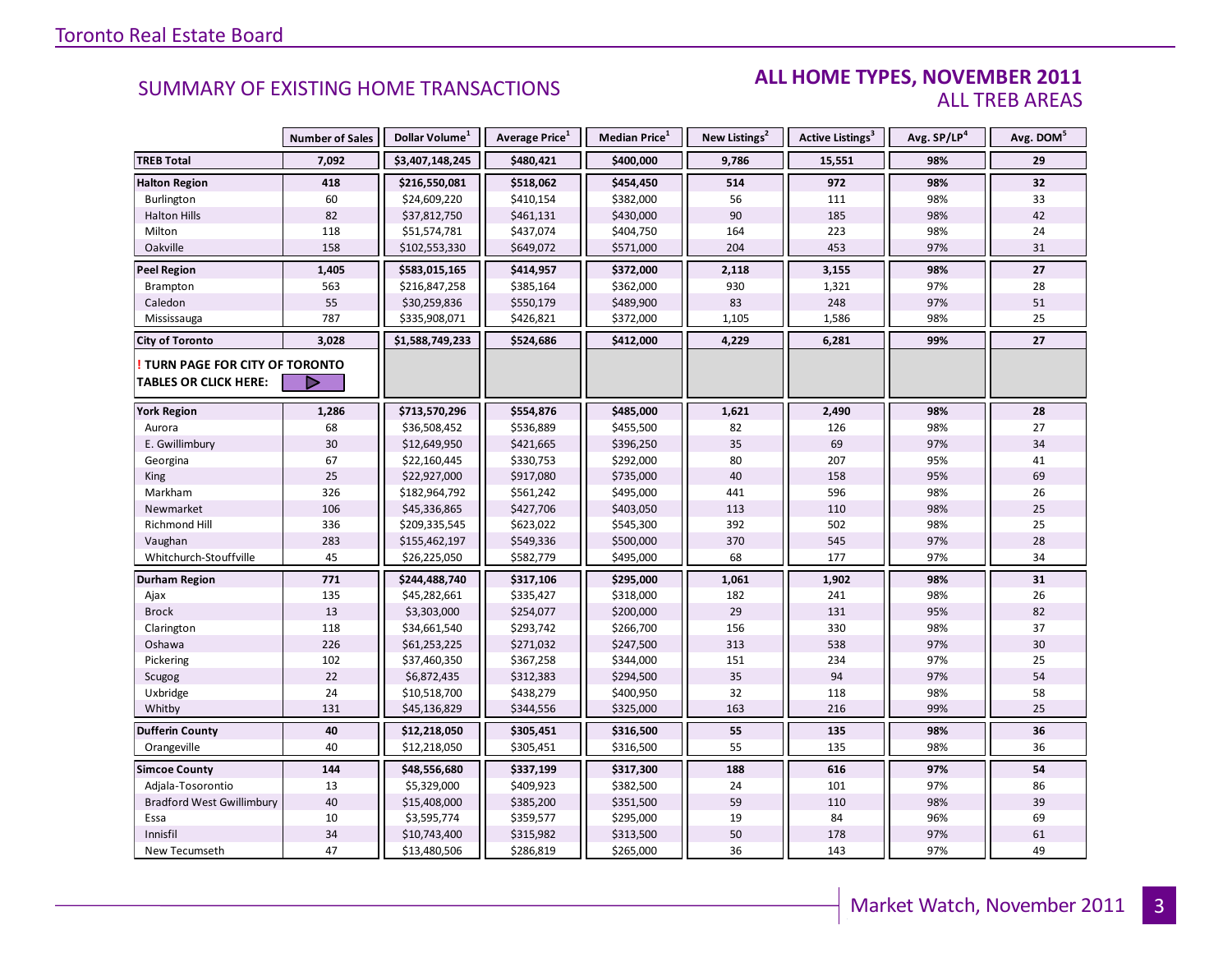### **ALL HOME TYPES, NOVEMBER 2011** CITY OF TORONTO MUNICIPAL BREAKDOWN

|                              | <b>Number of Sales</b> | Dollar Volume <sup>1</sup> | Average Price <sup>1</sup> | Median Price <sup>1</sup> | New Listings <sup>2</sup> | Active Listings <sup>3</sup> | Avg. SP/LP <sup>4</sup> | Avg. DOM <sup>5</sup> |
|------------------------------|------------------------|----------------------------|----------------------------|---------------------------|---------------------------|------------------------------|-------------------------|-----------------------|
| <b>TREB Total</b>            | 7,092                  | \$3,407,148,245            | \$480,421                  | \$400,000                 | 9,786                     | 15,551                       | 98%                     | 29                    |
| <b>City of Toronto Total</b> | 3,028                  | \$1,588,749,233            | \$524,686                  | \$412,000                 | 4,229                     | 6,281                        | 99%                     | 27                    |
| <b>Toronto West</b>          | 757                    | \$330,221,513              | \$436,224                  | \$382,000                 | 1,119                     | 1,813                        | 99%                     | 30                    |
| Toronto W01                  | 65                     | \$33,826,000               | \$520,400                  | \$494,000                 | 64                        | 86                           | 102%                    | 20                    |
| Toronto W02                  | 68                     | \$41,775,873               | \$614,351                  | \$530,000                 | 104                       | 100                          | 102%                    | 14                    |
| Toronto W03                  | 63                     | \$23,875,150               | \$378,971                  | \$353,000                 | 95                        | 123                          | 98%                     | 32                    |
| Toronto W04                  | 71                     | \$22,773,600               | \$320,755                  | \$300,000                 | 96                        | 191                          | 98%                     | 32                    |
| Toronto W05                  | 102                    | \$33,128,700               | \$324,791                  | \$331,600                 | 155                       | 287                          | 97%                     | 36                    |
| Toronto W06                  | 94                     | \$39,457,888               | \$419,765                  | \$384,650                 | 176                       | 313                          | 99%                     | 31                    |
| Toronto W07                  | 32                     | \$18,991,908               | \$593,497                  | \$587,500                 | 40                        | 41                           | 102%                    | 23                    |
| Toronto W08                  | 151                    | \$82,465,444               | \$546,129                  | \$482,000                 | 205                       | 329                          | 98%                     | 31                    |
| Toronto W09                  | 47                     | \$16,177,050               | \$344,193                  | \$379,500                 | 68                        | 126                          | 97%                     | 39                    |
| Toronto W10                  | 64                     | \$17,749,900               | \$277,342                  | \$287,050                 | 116                       | 217                          | 98%                     | 41                    |
| <b>Toronto Central</b>       | 1,443                  | \$913,247,994              | \$632,881                  | \$440,500                 | 1,987                     | 2,928                        | 99%                     | 27                    |
| Toronto C01                  | 416                    | \$182,075,291              | \$437,681                  | \$385,000                 | 606                       | 935                          | 99%                     | 28                    |
| Toronto C02                  | 67                     | \$71,564,650               | \$1,068,129                | \$754,000                 | 98                        | 198                          | 98%                     | 28                    |
| Toronto C03                  | 53                     | \$51,294,187               | \$967,815                  | \$575,000                 | 71                        | 107                          | 99%                     | 24                    |
| Toronto C04                  | 95                     | \$96,228,388               | \$1,012,930                | \$860,000                 | 131                       | 183                          | 100%                    | 22                    |
| Toronto C06                  | 22                     | \$13,032,460               | \$592,385                  | \$560,000                 | 34                        | 58                           | 100%                    | 22                    |
| Toronto C07                  | 108                    | \$55,111,067               | \$510,288                  | \$431,950                 | 130                       | 194                          | 99%                     | 27                    |
| Toronto C08                  | 150                    | \$71,835,422               | \$478,903                  | \$417,750                 | 164                       | 253                          | 99%                     | 25                    |
| Toronto C09                  | 30                     | \$45,310,069               | \$1,510,336                | \$1,265,000               | 40                        | 68                           | 97%                     | 28                    |
| Toronto C10                  | 65                     | \$42,865,305               | \$659,466                  | \$555,000                 | 76                        | 80                           | 100%                    | 23                    |
| Toronto C11                  | 33                     | \$16,599,810               | \$503,025                  | \$238,000                 | 58                        | 74                           | 98%                     | 28                    |
| Toronto C12                  | 44                     | \$76,065,220               | \$1,728,755                | \$1,584,000               | 49                        | 125                          | 95%                     | 49                    |
| Toronto C13                  | 75                     | \$41,432,715               | \$552,436                  | \$450,000                 | 91                        | 120                          | 100%                    | 24                    |
| Toronto C14                  | 167                    | \$88,474,102               | \$529,785                  | \$370,000                 | 263                       | 296                          | 100%                    | 26                    |
| Toronto C15                  | 118                    | \$61,359,308               | \$519,994                  | \$442,400                 | 176                       | 237                          | 100%                    | 27                    |
| <b>Toronto East</b>          | 828                    | \$345,279,726              | \$417,005                  | \$390,800                 | 1,123                     | 1,540                        | 100%                    | 24                    |
| Toronto E01                  | 87                     | \$48,188,890               | \$553,895                  | \$524,500                 | 122                       | 120                          | 101%                    | 15                    |
| Toronto E02                  | 72                     | \$43,301,583               | \$601,411                  | \$572,475                 | 85                        | 89                           | 101%                    | 18                    |
| Toronto E03                  | 100                    | \$49,272,159               | \$492,722                  | \$469,957                 | 122                       | 123                          | 102%                    | 17                    |
| Toronto E04                  | 89                     | \$29,207,040               | \$328,169                  | \$350,100                 | 136                       | 198                          | 99%                     | 24                    |
| Toronto E05                  | 99                     | \$36,437,333               | \$368,054                  | \$330,000                 | 123                       | 122                          | 99%                     | 23                    |
| Toronto E06                  | 25                     | \$14,310,500               | \$572,420                  | \$485,000                 | 29                        | 52                           | 97%                     | 24                    |
| Toronto E07                  | 83                     | \$28,338,655               | \$341,430                  | \$310,000                 | 121                       | 218                          | 98%                     | 33                    |
| <b>Toronto E08</b>           | 47                     | \$20,525,600               | \$436,715                  | \$375,000                 | 75                        | 111                          | 98%                     | 26                    |
| Toronto E09                  | 94                     | \$31,016,128               | \$329,959                  | \$350,000                 | 138                       | 233                          | 98%                     | 25                    |
| Toronto E10                  | 52                     | \$20,114,150               | \$386,811                  | \$386,250                 | 65                        | 97                           | 98%                     | 24                    |
| Toronto E11                  | 80                     | \$24,567,688               | \$307,096                  | \$297,944                 | 107                       | 177                          | 98%                     | 30                    |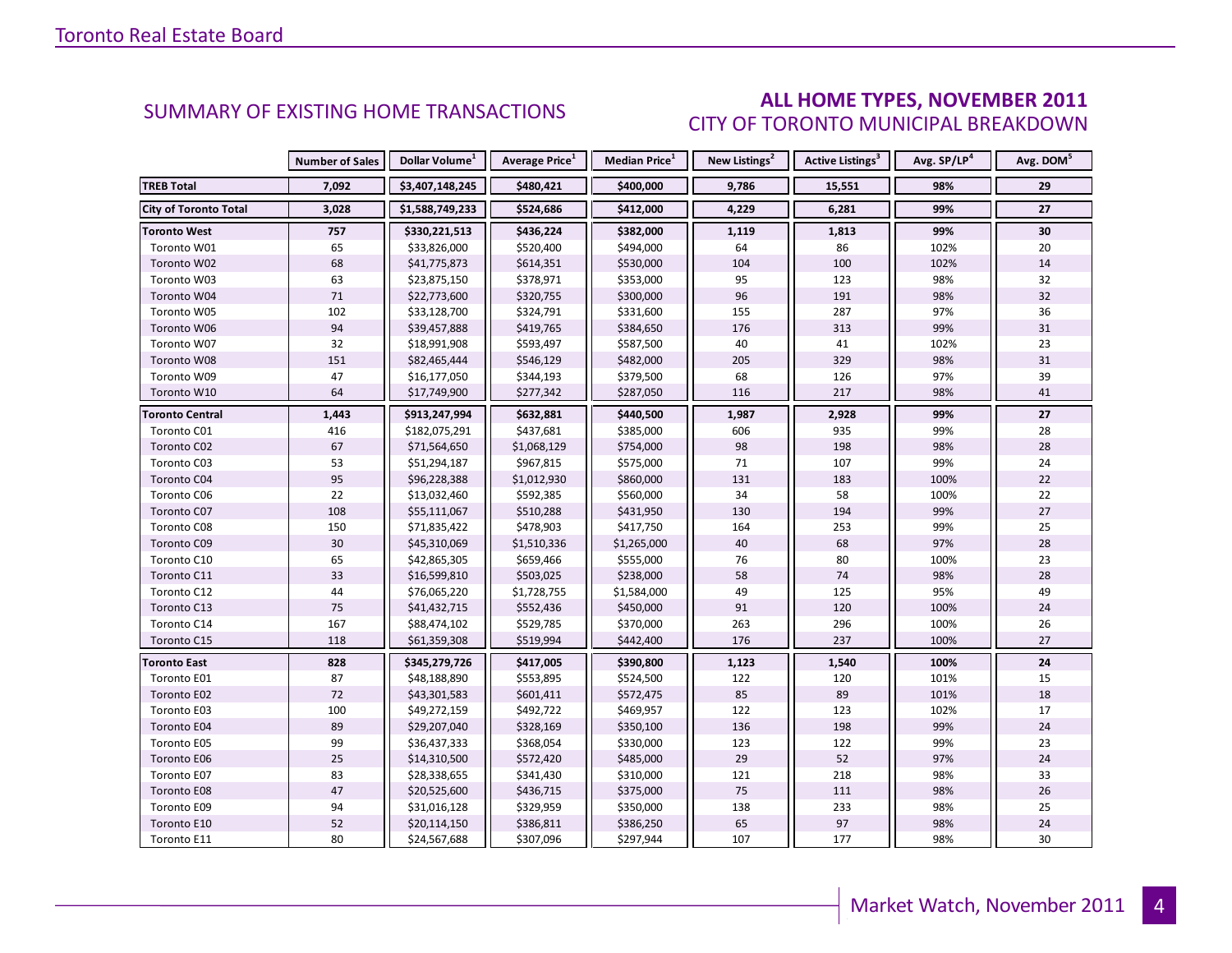### **ALL HOME TYPES, YEAR-TO-DATE 2011** ALL TREB AREAS

|                                  | <b>Number of Sales</b> | Dollar Volume <sup>1</sup> | <b>Average Price</b> <sup>1</sup> | Median Price <sup>1</sup> | New Listings <sup>2</sup> | Avg. SP/LP <sup>4</sup> | Avg. DOM <sup>5</sup> |
|----------------------------------|------------------------|----------------------------|-----------------------------------|---------------------------|---------------------------|-------------------------|-----------------------|
| <b>TREB Total</b>                | 84,859                 | \$39,574,621,782           | \$466,357                         | \$392,000                 | 142,479                   | 99%                     | 25                    |
| <b>Halton Region</b>             | 4,967                  | \$2,575,893,629            | \$518,601                         | \$440,000                 | 8,100                     | 98%                     | 27                    |
| Burlington                       | 607                    | \$262,015,664              | \$431,657                         | \$370,000                 | 915                       | 97%                     | 30                    |
| <b>Halton Hills</b>              | 896                    | \$394,941,591              | \$440,783                         | \$410,000                 | 1,369                     | 98%                     | 32                    |
| Milton                           | 1,512                  | \$648,009,094              | \$428,577                         | \$404,950                 | 2,421                     | 99%                     | 20                    |
| Oakville                         | 1,952                  | \$1,270,927,280            | \$651,090                         | \$550,000                 | 3,395                     | 97%                     | 29                    |
| <b>Peel Region</b>               | 17,895                 | \$7,304,502,279            | \$408,187                         | \$371,000                 | 30,109                    | 98%                     | 23                    |
| Brampton                         | 7,216                  | \$2,738,357,734            | \$379,484                         | \$360,000                 | 12,450                    | 98%                     | 23                    |
| Caledon                          | 765                    | \$395,340,255              | \$516,785                         | \$460,000                 | 1,401                     | 97%                     | 32                    |
| Mississauga                      | 9,914                  | \$4,170,804,290            | \$420,698                         | \$376,000                 | 16,258                    | 98%                     | 23                    |
| <b>City of Toronto</b>           | 34,122                 | \$17,194,227,035           | \$503,904                         | \$400,000                 | 58,071                    | 100%                    | 24                    |
| TURN PAGE FOR CITY OF TORONTO    |                        |                            |                                   |                           |                           |                         |                       |
| <b>TABLES OR CLICK HERE:</b>     |                        |                            |                                   |                           |                           |                         |                       |
| <b>York Region</b>               | 16,192                 | \$8,763,968,331            | \$541,253                         | \$482,000                 | 25,863                    | 98%                     | 24                    |
| Aurora                           | 932                    | \$491,904,764              | \$527,795                         | \$447,000                 | 1,372                     | 98%                     | 25                    |
| E. Gwillimbury                   | 271                    | \$120,117,778              | \$443,239                         | \$387,000                 | 479                       | 97%                     | 38                    |
| Georgina                         | 812                    | \$234,257,733              | \$288,495                         | \$270,000                 | 1,406                     | 97%                     | 42                    |
| King                             | 232                    | \$185,652,377              | \$800,226                         | \$681,500                 | 584                       | 94%                     | 54                    |
| Markham                          | 4,295                  | \$2,408,769,238            | \$560,831                         | \$505,000                 | 6,802                     | 99%                     | 20                    |
| Newmarket                        | 1,352                  | \$563,668,743              | \$416,915                         | \$385,325                 | 1,819                     | 98%                     | 24                    |
| Richmond Hill                    | 4,195                  | \$2,514,833,579            | \$599,484                         | \$545,000                 | 6,776                     | 99%                     | 21                    |
| Vaughan                          | 3,391                  | \$1,853,252,579            | \$546,521                         | \$495,000                 | 5,401                     | 98%                     | 24                    |
| Whitchurch-Stouffville           | 712                    | \$391,511,540              | \$549,876                         | \$460,000                 | 1,224                     | 97%                     | 34                    |
| Durham Region                    | 9,347                  | \$2,966,582,122            | \$317,383                         | \$293,000                 | 16,257                    | 98%                     | 30                    |
| Ajax                             | 1,680                  | \$581,269,189              | \$345,994                         | \$328,250                 | 2,833                     | 98%                     | 25                    |
| <b>Brock</b>                     | 171                    | \$41,755,357               | \$244,183                         | \$219,000                 | 458                       | 95%                     | 70                    |
| Clarington                       | 1,377                  | \$388,771,634              | \$282,332                         | \$262,900                 | 2,519                     | 98%                     | 33                    |
| Oshawa                           | 2,713                  | \$725,575,965              | \$267,444                         | \$246,000                 | 4,749                     | 98%                     | 31                    |
| Pickering                        | 1,252                  | \$472,352,226              | \$377,278                         | \$345,000                 | 2,033                     | 98%                     | 25                    |
| Scugog                           | 288                    | \$102,056,969              | \$354,364                         | \$318,750                 | 565                       | 97%                     | 53                    |
| Uxbridge                         | 323                    | \$146,821,810              | \$454,557                         | \$409,000                 | 616                       | 97%                     | 52                    |
| Whitby                           | 1,543                  | \$507,978,972              | \$329,215                         | \$315,000                 | 2,484                     | 98%                     | 23                    |
| <b>Dufferin County</b>           | 564                    | \$180,307,981              | \$319,695                         | \$299,625                 | 882                       | 98%                     | 35                    |
| Orangeville                      | 564                    | \$180,307,981              | \$319,695                         | \$299,625                 | 882                       | 98%                     | 35                    |
| <b>Simcoe County</b>             | 1,772                  | \$589,140,405              | \$332,472                         | \$300,000                 | 3,197                     | 97%                     | 51                    |
| Adjala-Tosorontio                | 141                    | \$59,390,750               | \$421,211                         | \$382,500                 | 326                       | 97%                     | 72                    |
| <b>Bradford West Gwillimbury</b> | 489                    | \$177,102,927              | \$362,174                         | \$341,000                 | 747                       | 98%                     | 36                    |
| Essa                             | 223                    | \$65,006,705               | \$291,510                         | \$253,000                 | 451                       | 97%                     | 57                    |
| Innisfil                         | 433                    | \$136,823,105              | \$315,989                         | \$281,500                 | 879                       | 96%                     | 58                    |
| New Tecumseth                    | 486                    | \$150,816,918              | \$310,323                         | \$285,000                 | 794                       | 97%                     | 50                    |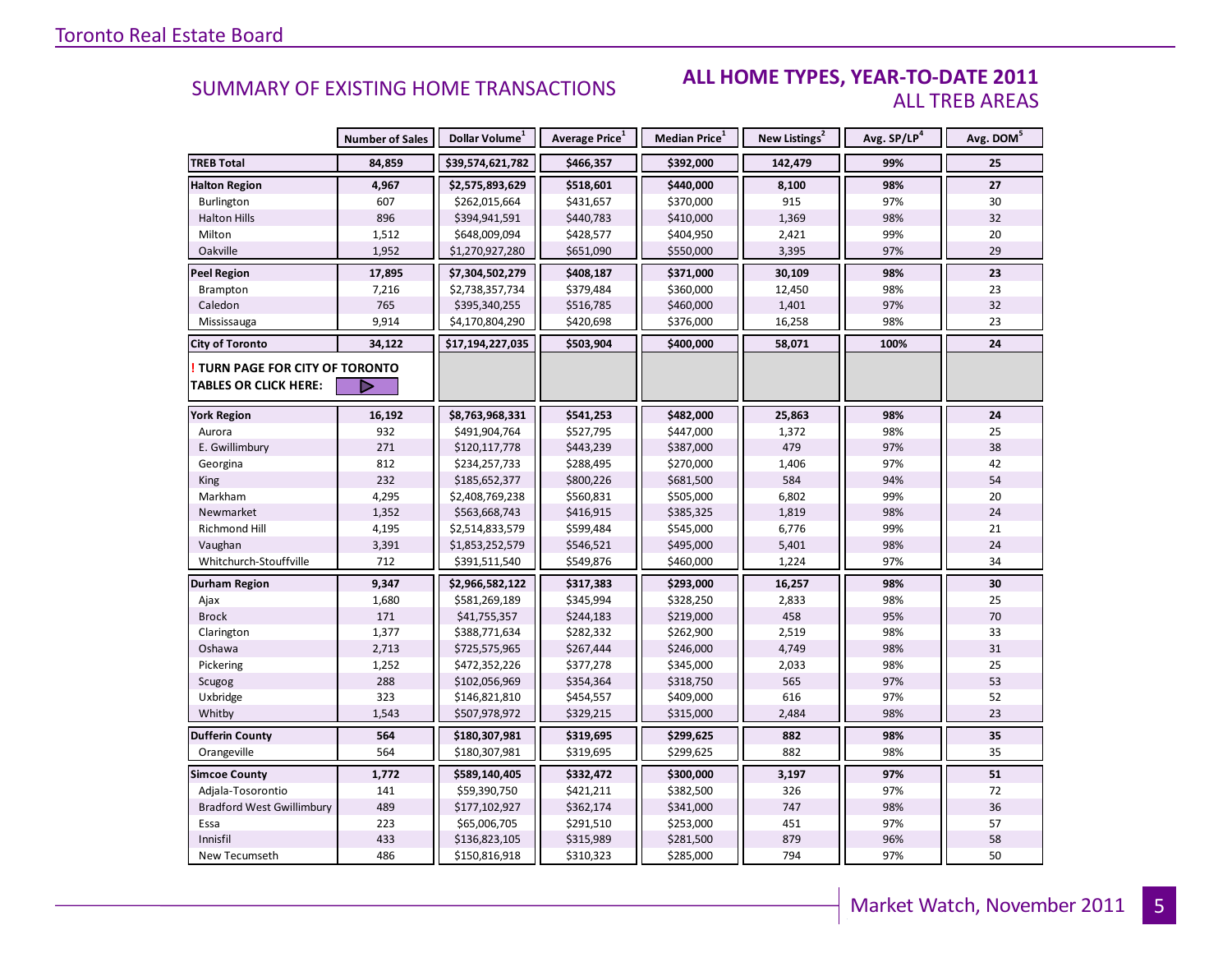### **ALL HOME TYPES, YEAR-TO-DATE 2011** CITY OF TORONTO MUNICIPAL BREAKDOWN SUMMARY OF EXISTING HOME TRANSACTIONS

|                              | <b>Number of Sales</b> | Dollar Volume <sup>1</sup> | <b>Average Price</b> <sup>1</sup> | Median Price <sup>1</sup> | New Listings <sup>2</sup> | Avg. SP/LP <sup>4</sup> | Avg. DOM <sup>5</sup> |
|------------------------------|------------------------|----------------------------|-----------------------------------|---------------------------|---------------------------|-------------------------|-----------------------|
| <b>TREB Total</b>            | 84,859                 | \$39,574,621,782           | \$466,357                         | \$392,000                 | 142,479                   | 99%                     | 25                    |
| <b>City of Toronto Total</b> | 34,122                 | \$17,194,227,035           | \$503,904                         | \$400,000                 | 58,071                    | 100%                    | 24                    |
| <b>Toronto West</b>          | 8,223                  | \$3,591,134,758            | \$436,718                         | \$380,000                 | 14,548                    | 99%                     | 27                    |
| Toronto W01                  | 690                    | \$367,419,440              | \$532,492                         | \$438,950                 | 1,151                     | 102%                    | 21                    |
| Toronto W02                  | 803                    | \$435,544,596              | \$542,397                         | \$490,000                 | 1,184                     | 102%                    | 16                    |
| Toronto W03                  | 715                    | \$250,993,822              | \$351,040                         | \$345,000                 | 1,232                     | 99%                     | 26                    |
| Toronto W04                  | 754                    | \$255,039,398              | \$338,249                         | \$328,000                 | 1,354                     | 98%                     | 32                    |
| Toronto W05                  | 1,034                  | \$346,333,636              | \$334,945                         | \$340,000                 | 1,984                     | 97%                     | 35                    |
| Toronto W06                  | 1,085                  | \$463,234,020              | \$426,944                         | \$398,000                 | 2,156                     | 99%                     | 29                    |
| Toronto W07                  | 508                    | \$288,696,008              | \$568,299                         | \$547,844                 | 717                       | 100%                    | 22                    |
| Toronto W08                  | 1,258                  | \$745,177,982              | \$592,351                         | \$505,000                 | 2,211                     | 99%                     | 25                    |
| Toronto W09                  | 492                    | \$190,833,241              | \$387,872                         | \$409,000                 | 935                       | 99%                     | 34                    |
| Toronto W10                  | 884                    | \$247,862,615              | \$280,388                         | \$290,000                 | 1,624                     | 97%                     | 31                    |
| <b>Toronto Central</b>       | 16,274                 | \$9,717,431,530            | \$597,114                         | \$429,000                 | 27,594                    | 99%                     | 24                    |
| Toronto C01                  | 4,559                  | \$1,979,438,642            | \$434,183                         | \$380,000                 | 8,397                     | 99%                     | 27                    |
| Toronto C02                  | 785                    | \$720,441,222              | \$917,760                         | \$685,000                 | 1,404                     | 99%                     | 25                    |
| Toronto C03                  | 542                    | \$467,333,593              | \$862,239                         | \$576,250                 | 935                       | 99%                     | 25                    |
| Toronto C04                  | 981                    | \$921,477,543              | \$939,325                         | \$835,000                 | 1,642                     | 100%                    | 20                    |
| Toronto C06                  | 337                    | \$185,910,735              | \$551,664                         | \$537,500                 | 564                       | 99%                     | 22                    |
| Toronto C07                  | 1,287                  | \$643,628,672              | \$500,100                         | \$408,000                 | 2,014                     | 99%                     | 23                    |
| Toronto C08                  | 1,621                  | \$700,327,719              | \$432,034                         | \$382,000                 | 2,635                     | 99%                     | 24                    |
| Toronto C09                  | 356                    | \$447,218,514              | \$1,256,232                       | \$930,000                 | 562                       | 99%                     | 24                    |
| Toronto C10                  | 831                    | \$640,676,016              | \$770,970                         | \$575,000                 | 1,221                     | 100%                    | 21                    |
| Toronto C11                  | 410                    | \$242,894,173              | \$592,425                         | \$417,500                 | 671                       | 101%                    | 24                    |
| Toronto C12                  | 407                    | \$640,349,050              | \$1,573,339                       | \$1,314,000               | 776                       | 96%                     | 32                    |
| Toronto C13                  | 735                    | \$360,614,664              | \$490,632                         | \$399,000                 | 1,183                     | 100%                    | 23                    |
| Toronto C14                  | 2,049                  | \$1,092,138,660            | \$533,011                         | \$399,800                 | 3,314                     | 100%                    | 22                    |
| Toronto C15                  | 1,374                  | \$674,982,327              | \$491,254                         | \$421,500                 | 2,276                     | 100%                    | 23                    |
| <b>Toronto East</b>          | 9,625                  | \$3,885,660,747            | \$403,705                         | \$378,000                 | 15,929                    | 100%                    | 22                    |
| Toronto E01                  | 861                    | \$470,550,627              | \$546,516                         | \$524,000                 | 1,436                     | 103%                    | 14                    |
| Toronto E02                  | 833                    | \$520,638,990              | \$625,017                         | \$545,300                 | 1,344                     | 101%                    | 14                    |
| Toronto E03                  | 1,132                  | \$513,982,359              | \$454,048                         | \$440,000                 | 1,826                     | 101%                    | 19                    |
| Toronto E04                  | 975                    | \$317,390,405              | \$325,529                         | \$348,000                 | 1,646                     | 99%                     | 22                    |
| Toronto E05                  | 1,069                  | \$395,203,030              | \$369,694                         | \$332,800                 | 1,559                     | 101%                    | 19                    |
| Toronto E06                  | 511                    | \$232,292,305              | \$454,584                         | \$403,600                 | 830                       | 99%                     | 21                    |
| Toronto E07                  | 936                    | \$344,408,238              | \$367,958                         | \$362,000                 | 1,644                     | 100%                    | 22                    |
| Toronto E08                  | 721                    | \$266,624,914              | \$369,799                         | \$350,000                 | 1,191                     | 98%                     | 29                    |
| Toronto E09                  | 1,144                  | \$337,957,026              | \$295,417                         | \$286,500                 | 2,000                     | 98%                     | 27                    |
| Toronto E10                  | 519                    | \$209,775,737              | \$404,192                         | \$400,000                 | 847                       | 99%                     | 22                    |
| Toronto E11                  | 924                    | \$276,837,116              | \$299,607                         | \$290,000                 | 1,606                     | 98%                     | 29                    |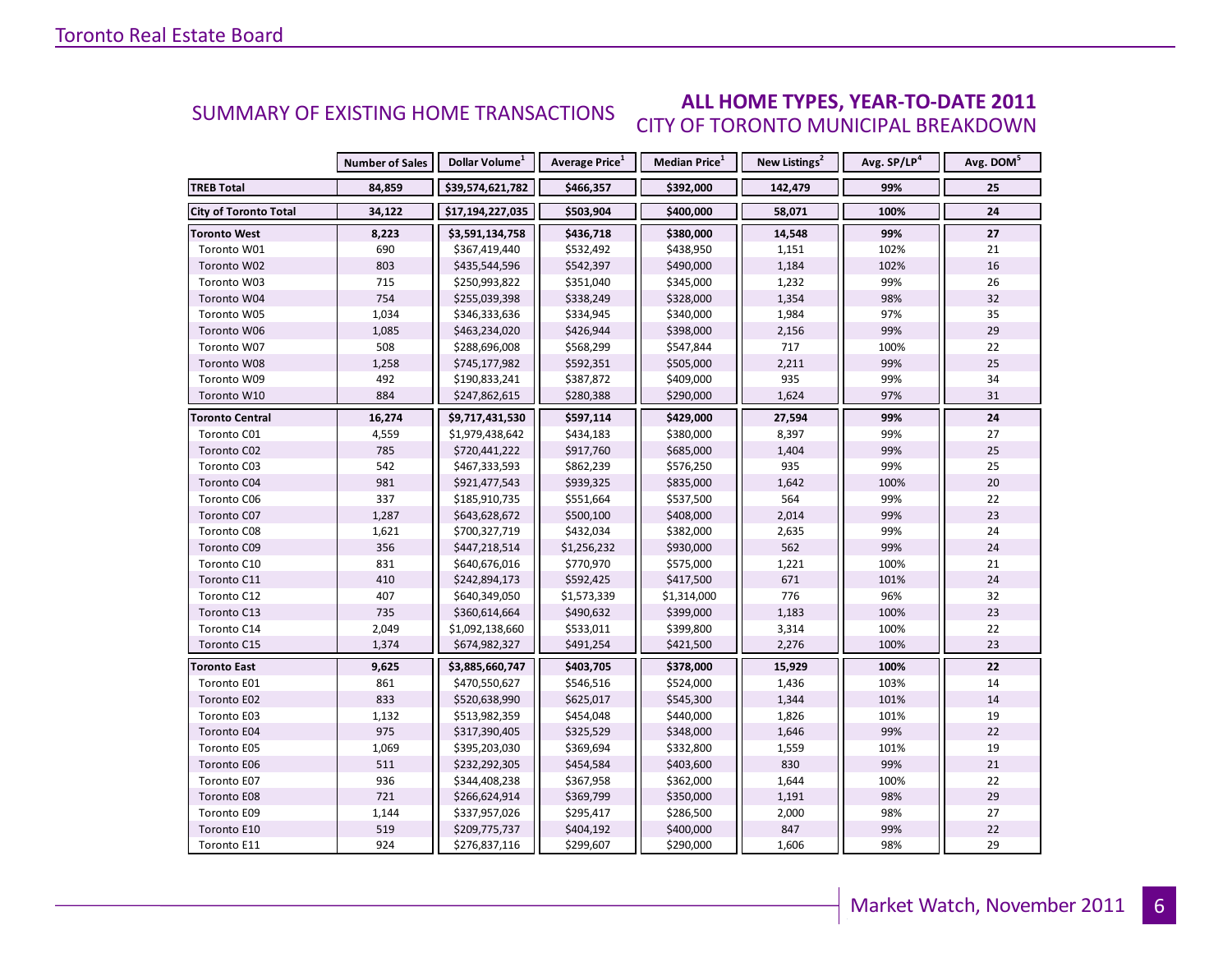### SUMMARY OF EXISTING HOME TRANSACTIONS **DETACHED HOUSES, NOVEMBER 2011** ALL TREB AREAS

|                                  | Sales <sup>1</sup> | Dollar Volume <sup>1</sup> | Average Price <sup>1</sup> | Median Price <sup>1</sup> | New Listings <sup>2</sup> | Active Listings <sup>3</sup> | Avg. SP/LP <sup>4</sup> | Avg. DOM <sup>5</sup> |
|----------------------------------|--------------------|----------------------------|----------------------------|---------------------------|---------------------------|------------------------------|-------------------------|-----------------------|
| <b>TREB Total</b>                | 3,234              | \$1,977,151,713            | \$611,364                  | \$510,050                 | 4,436                     | 7,795                        | 98%                     | 29                    |
| <b>Halton Region</b>             | 258                | \$159,320,548              | \$617,522                  | \$543,750                 | 338                       | 734                          | 97%                     | 35                    |
| Burlington                       | 26                 | \$13,986,020               | \$537,924                  | \$545,250                 | 34                        | 80                           | 98%                     | 33                    |
| <b>Halton Hills</b>              | 68                 | \$33,806,550               | \$497,155                  | \$471,250                 | 73                        | 165                          | 98%                     | 44                    |
| Milton                           | 59                 | \$30,842,181               | \$522,749                  | \$497,500                 | 93                        | 162                          | 97%                     | 30                    |
| Oakville                         | 105                | \$80,685,797               | \$768,436                  | \$665,000                 | 138                       | 327                          | 97%                     | 32                    |
| <b>Peel Region</b>               | 604                | \$334,410,995              | \$553,661                  | \$510,000                 | 997                       | 1,704                        | 97%                     | 28                    |
| Brampton                         | 302                | \$139,056,508              | \$460,452                  | \$445,500                 | 528                       | 821                          | 97%                     | 28                    |
| Caledon                          | 47                 | \$27,355,225               | \$582,026                  | \$538,500                 | 71                        | 230                          | 97%                     | 55                    |
| Mississauga                      | 255                | \$167,999,262              | \$658,821                  | \$575,000                 | 398                       | 653                          | 98%                     | 23                    |
| <b>City of Toronto</b>           | 975                | \$756,616,355              | \$776,017                  | \$592,000                 | 1,266                     | 1,658                        | 99%                     | 22                    |
| TURN PAGE FOR CITY OF TORONTO    |                    |                            |                            |                           |                           |                              |                         |                       |
| <b>TABLES OR CLICK HERE:</b>     | D                  |                            |                            |                           |                           |                              |                         |                       |
| <b>York Region</b>               | 721                | \$489,428,784              | \$678,819                  | \$600,000                 | 907                       | 1,640                        | 97%                     | 30                    |
| Aurora                           | 40                 | \$25,390,552               | \$634,764                  | \$599,000                 | 51                        | 85                           | 98%                     | 26                    |
| E. Gwillimbury                   | 25                 | \$11,048,400               | \$441,936                  | \$421,000                 | 29                        | 65                           | 97%                     | 38                    |
| Georgina                         | 60                 | \$20,188,545               | \$336,476                  | \$300,000                 | 68                        | 195                          | 95%                     | 43                    |
| <b>King</b>                      | 23                 | \$22,122,000               | \$961,826                  | \$789,000                 | 39                        | 147                          | 95%                     | 68                    |
| Markham                          | 143                | \$105,865,639              | \$740,319                  | \$659,000                 | 193                       | 281                          | 98%                     | 28                    |
| Newmarket                        | 65                 | \$31,955,005               | \$491,615                  | \$472,000                 | 64                        | 69                           | 97%                     | 28                    |
| Richmond Hill                    | 180                | \$146,671,557              | \$814,842                  | \$722,000                 | 216                       | 319                          | 97%                     | 24                    |
| Vaughan                          | 148                | \$103,053,036              | \$696,304                  | \$594,000                 | 207                       | 329                          | 97%                     | 28                    |
| Whitchurch-Stouffville           | 37                 | \$23,134,050               | \$625,245                  | \$515,000                 | 40                        | 150                          | 96%                     | 39                    |
| Durham Region                    | 534                | \$187,008,925              | \$350,204                  | \$330,250                 | 728                       | 1,417                        | 98%                     | 33                    |
| Ajax                             | 83                 | \$31,209,686               | \$376,020                  | \$360,000                 | 109                       | 140                          | 98%                     | 25                    |
| <b>Brock</b>                     | 13                 | \$3,303,000                | \$254,077                  | \$200,000                 | 26                        | 123                          | 95%                     | 82                    |
| Clarington                       | 92                 | \$29,215,950               | \$317,565                  | \$284,500                 | 116                       | 246                          | 98%                     | 36                    |
| Oshawa                           | 161                | \$48,520,025               | \$301,367                  | \$285,000                 | 227                       | 409                          | 97%                     | 31                    |
| Pickering                        | 57                 | \$25,031,650               | \$439,152                  | \$400,000                 | 81                        | 151                          | 97%                     | 27                    |
| Scugog                           | 21                 | \$6,688,935                | \$318,521                  | \$295,000                 | 33                        | 92                           | 97%                     | 55                    |
| Uxbridge                         | 21                 | \$9,767,800                | \$465,133                  | \$445,000                 | 28                        | 103                          | 98%                     | 63                    |
| Whitby                           | 86                 | \$33,271,879               | \$386,882                  | \$375,000                 | 108                       | 153                          | 99%                     | 26                    |
| <b>Dufferin County</b>           | 31                 | \$10,301,800               | \$332,316                  | \$337,500                 | 43                        | 97                           | 98%                     | 39                    |
| Orangeville                      | 31                 | \$10,301,800               | \$332,316                  | \$337,500                 | 43                        | 97                           | 98%                     | 39                    |
| <b>Simcoe County</b>             | 111                | \$40,064,306               | \$360,940                  | \$323,500                 | 157                       | 545                          | 97%                     | 58                    |
| Adjala-Tosorontio                | 13                 | \$5,329,000                | \$409,923                  | \$382,500                 | 24                        | 101                          | 97%                     | 86                    |
| <b>Bradford West Gwillimbury</b> | 32                 | \$12,822,000               | \$400,688                  | \$422,500                 | 45                        | 93                           | 98%                     | 44                    |
| Essa                             | $\overline{7}$     | \$2,956,800                | \$422,400                  | \$345,000                 | 15                        | 71                           | 96%                     | 72                    |
| Innisfil                         | 30                 | \$9,880,500                | \$329,350                  | \$320,750                 | 49                        | 175                          | 97%                     | 66                    |
| New Tecumseth                    | 29                 | \$9,076,006                | \$312,966                  | \$282,500                 | 24                        | 105                          | 97%                     | 50                    |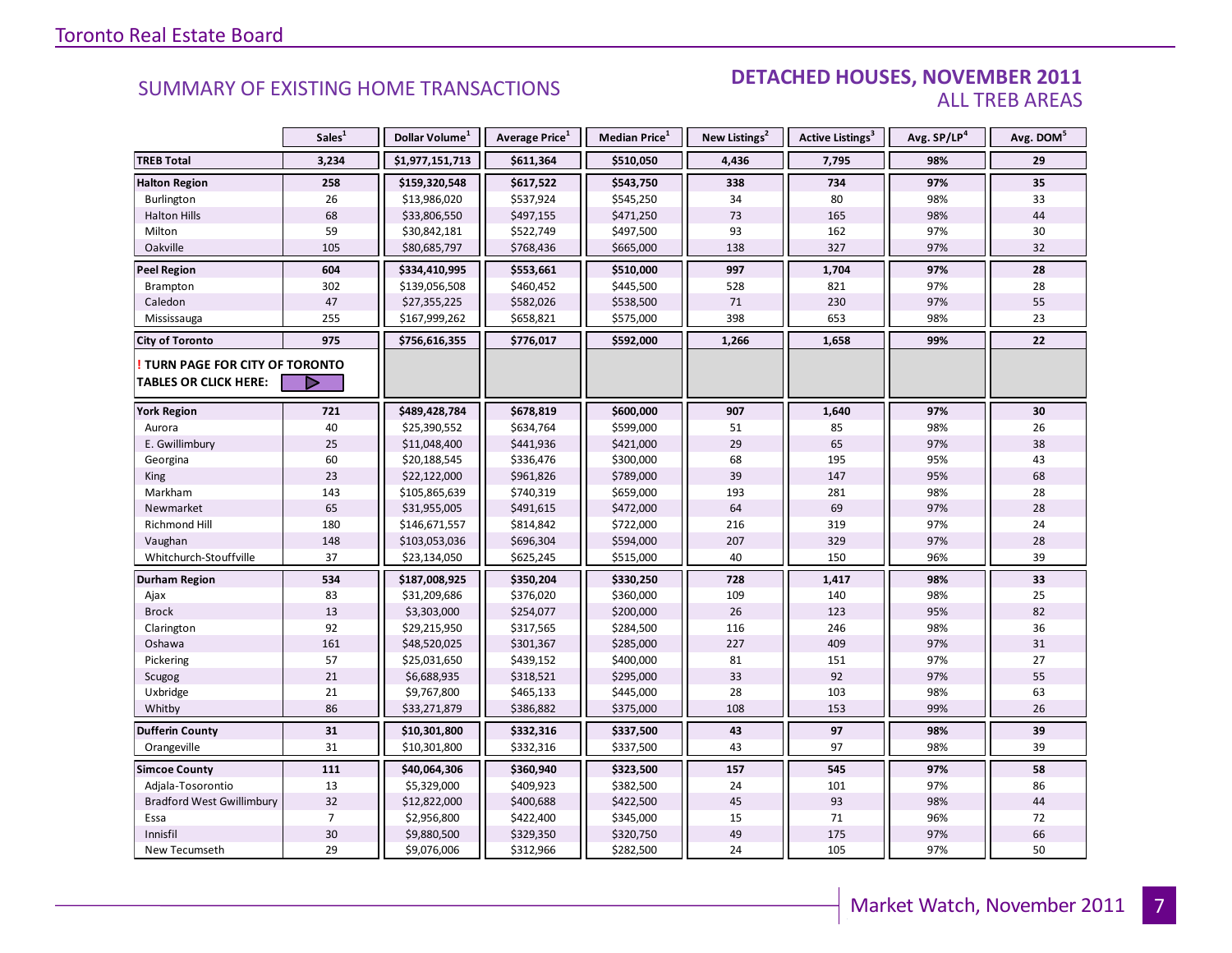### DETACHED HOUSES, NOVEMBER 2011 CITY OF TORONTO MUNICIPAL BREAKDOWN

<span id="page-7-0"></span>

|                              | Sales <sup>1</sup> | Dollar Volume <sup>1</sup> | <b>Average Price</b> <sup>1</sup> | <b>Median Price</b> <sup>1</sup> | New Listings <sup>2</sup> | Active Listings <sup>3</sup> | Avg. SP/LP <sup>4</sup> | Avg. DOM <sup>3</sup> |
|------------------------------|--------------------|----------------------------|-----------------------------------|----------------------------------|---------------------------|------------------------------|-------------------------|-----------------------|
| <b>TREB Total</b>            | 3,234              | \$1,977,151,713            | \$611,364                         | \$510,050                        | 4,436                     | 7,795                        | 98%                     | 29                    |
| <b>City of Toronto Total</b> | 975                | \$756,616,355              | \$776,017                         | \$592,000                        | 1,266                     | 1,658                        | 99%                     | 22                    |
| <b>Toronto West</b>          | 299                | \$178,435,009              | \$596,773                         | \$515,000                        | 404                       | 586                          | 99%                     | 24                    |
| Toronto W01                  | 15                 | \$12,437,800               | \$829,187                         | \$831,000                        | 13                        | 19                           | 105%                    | 16                    |
| Toronto W02                  | 24                 | \$20,428,500               | \$851,188                         | \$773,500                        | 35                        | 31                           | 103%                    | 14                    |
| Toronto W03                  | 35                 | \$14,436,850               | \$412,481                         | \$370,000                        | 47                        | 64                           | 98%                     | 30                    |
| Toronto W04                  | 29                 | \$12,943,500               | \$446,328                         | \$422,500                        | 49                        | 95                           | 99%                     | 26                    |
| Toronto W05                  | 25                 | \$11,890,000               | \$475,600                         | \$457,000                        | 37                        | 55                           | 96%                     | 33                    |
| Toronto W06                  | 33                 | \$16,345,000               | \$495,303                         | \$453,000                        | 43                        | 54                           | 100%                    | 20                    |
| Toronto W07                  | 25                 | \$16,246,408               | \$649,856                         | \$636,800                        | 33                        | 29                           | 102%                    | 16                    |
| Toronto W08                  | 64                 | \$51,238,651               | \$800,604                         | \$702,500                        | 78                        | 131                          | 98%                     | 24                    |
| Toronto W09                  | 22                 | \$12,070,500               | \$548,659                         | \$532,500                        | 29                        | 47                           | 97%                     | 24                    |
| Toronto W10                  | 27                 | \$10,397,800               | \$385,104                         | \$381,000                        | 40                        | 61                           | 99%                     | 33                    |
| Toronto Central              | 317                | \$392,777,428              | \$1,239,046                       | \$985,000                        | 428                       | 593                          | 99%                     | 21                    |
| Toronto C01                  | 4                  | \$2,696,245                | \$674,061                         | \$639,500                        | 10                        | $\overline{7}$               | 100%                    | 17                    |
| Toronto C02                  | 12                 | \$17,839,000               | \$1,486,583                       | \$1,472,500                      | 23                        | 38                           | 101%                    | 23                    |
| Toronto C03                  | 22                 | \$33,509,700               | \$1,523,168                       | \$971,000                        | 36                        | 63                           | 97%                     | 18                    |
| Toronto C04                  | $71\,$             | \$84,743,500               | \$1,193,570                       | \$1,100,000                      | 85                        | 116                          | 100%                    | 18                    |
| Toronto C06                  | 13                 | \$9,733,270                | \$748,713                         | \$680,000                        | 25                        | 32                           | 100%                    | 12                    |
| Toronto C07                  | 38                 | \$28,892,579               | \$760,331                         | \$679,500                        | 43                        | 70                           | 99%                     | 22                    |
| Toronto C08                  | $\mathbf{1}$       | \$692,000                  | \$692,000                         | \$692,000                        | $\overline{4}$            | $\overline{7}$               | 99%                     | 19                    |
| Toronto C09                  | 15                 | \$34,123,069               | \$2,274,871                       | \$1,750,000                      | 10                        | 26                           | 98%                     | 29                    |
| Toronto C10                  | 15                 | \$16,366,000               | \$1,091,067                       | \$925,000                        | 21                        | 15                           | 102%                    | 12                    |
| Toronto C11                  | 9                  | \$10,184,011               | \$1,131,557                       | \$960,011                        | 17                        | 20                           | 97%                     | 15                    |
| Toronto C12                  | 29                 | \$65,498,220               | \$2,258,559                       | \$2,000,000                      | 34                        | 92                           | 95%                     | 43                    |
| Toronto C13                  | 23                 | \$22,858,850               | \$993,863                         | \$870,000                        | 28                        | 27                           | 101%                    | 20                    |
| Toronto C14                  | 31                 | \$36,790,276               | \$1,186,783                       | \$1,157,000                      | 49                        | 43                           | 102%                    | 18                    |
| Toronto C15                  | 34                 | \$28,850,708               | \$848,550                         | \$753,450                        | 43                        | 37                           | 102%                    | 19                    |
| <b>Toronto East</b>          | 359                | \$185,403,918              | \$516,445                         | \$455,000                        | 434                       | 479                          | 99%                     | 20                    |
| Toronto E01                  | 17                 | \$12,119,900               | \$712,935                         | \$625,000                        | 22                        | 22                           | 100%                    | 13                    |
| Toronto E02                  | 28                 | \$18,651,000               | \$666,107                         | \$630,500                        | 27                        | 30                           | 101%                    | 22                    |
| Toronto E03                  | 60                 | \$33,170,907               | \$552,848                         | \$500,250                        | 76                        | 67                           | 102%                    | 15                    |
| Toronto E04                  | 46                 | \$18,373,500               | \$399,424                         | \$402,000                        | 60                        | 67                           | 99%                     | 18                    |
| Toronto E05                  | 23                 | \$13,539,600               | \$588,678                         | \$580,000                        | 37                        | 37                           | 100%                    | 19                    |
| Toronto E06                  | $20\,$             | \$12,631,500               | \$631,575                         | \$530,250                        | 25                        | 42                           | 97%                     | 22                    |
| Toronto E07                  | 24                 | \$12,239,875               | \$509,995                         | \$516,500                        | 24                        | 24                           | 98%                     | 24                    |
| Toronto E08                  | 32                 | \$17,216,000               | \$538,000                         | \$458,000                        | 35                        | 43                           | 99%                     | 22                    |
| Toronto E09                  | 51                 | \$20,883,598               | \$409,482                         | \$403,500                        | 46                        | 44                           | 99%                     | 20                    |
| Toronto E10                  | 34                 | \$15,978,650               | \$469,960                         | \$454,250                        | 42                        | 54                           | 98%                     | 21                    |
| Toronto E11                  | 24                 | \$10,599,388               | \$441,641                         | \$459,000                        | 40                        | 49                           | 98%                     | 29                    |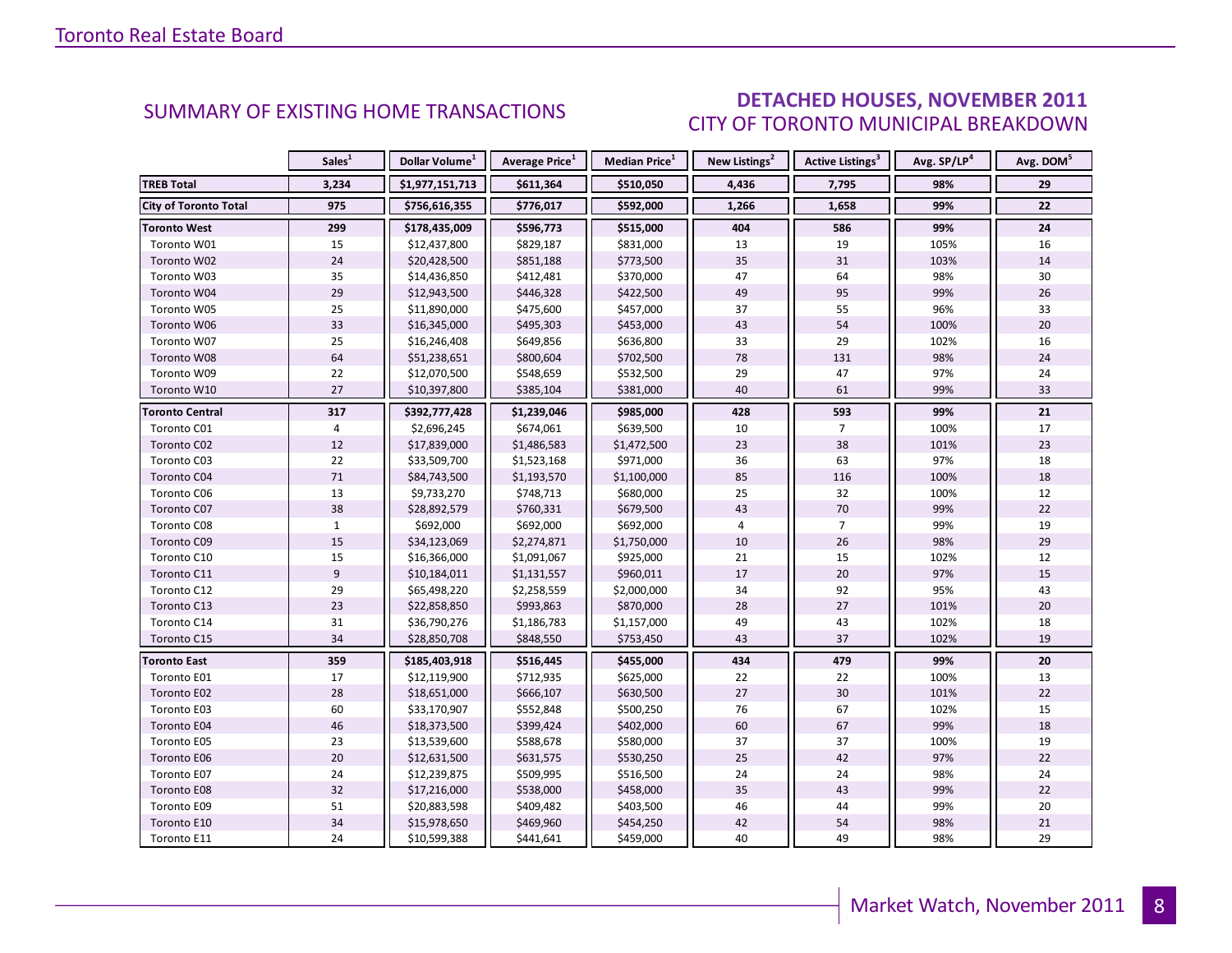### **Industrial Leasing SUMMARY OF EXISTING HOME TRANSACTIONS SEMI-DETACHED HOUSES, NOVEMBER 2011** ALL TREB AREAS

|                                                               | Sales <sup>1</sup>      | Dollar Volume <sup>1</sup> | Average Price <sup>1</sup> | Median Price <sup>1</sup> | New Listings <sup>2</sup> | Active Listings <sup>3</sup> | Avg. SP/LP <sup>4</sup> | Avg. DOM <sup>5</sup> |
|---------------------------------------------------------------|-------------------------|----------------------------|----------------------------|---------------------------|---------------------------|------------------------------|-------------------------|-----------------------|
| <b>TREB Total</b>                                             | 782                     | \$353,668,617              | \$452,262                  | \$408,000                 | 1,014                     | 917                          | 100%                    | 20                    |
| <b>Halton Region</b>                                          | 36                      | \$14,268,500               | \$396,347                  | \$375,000                 | 46                        | 40                           | 98%                     | 15                    |
| Burlington                                                    | 6                       | \$2,184,900                | \$364,150                  | \$360,500                 | $\overline{2}$            | $\mathbf{1}$                 | 98%                     | 11                    |
| <b>Halton Hills</b>                                           | $\mathbf{1}$            | \$367,000                  | \$367,000                  | \$367,000                 | $\overline{3}$            | $\overline{3}$               | 97%                     | 8                     |
| Milton                                                        | 20                      | \$7,691,300                | \$384,565                  | \$375,000                 | 31                        | 25                           | 99%                     | 11                    |
| Oakville                                                      | $\overline{9}$          | \$4,025,300                | \$447,256                  | \$455,000                 | 10                        | 11                           | 98%                     | 27                    |
| <b>Peel Region</b>                                            | 244                     | \$89,757,339               | \$367,858                  | \$361,900                 | 328                       | 311                          | 98%                     | 24                    |
| Brampton                                                      | 126                     | \$42,530,899               | \$337,547                  | \$336,500                 | 182                       | 173                          | 98%                     | 26                    |
| Caledon                                                       | $\overline{3}$          | \$1,131,000                | \$377,000                  | \$362,000                 | $\overline{7}$            | 6                            | 99%                     | 17                    |
| Mississauga                                                   | 115                     | \$46,095,440               | \$400,830                  | \$397,900                 | 139                       | 132                          | 98%                     | 22                    |
| <b>City of Toronto</b>                                        | 333                     | \$187,167,303              | \$562,064                  | \$508,000                 | 428                       | 363                          | 101%                    | 18                    |
| TURN PAGE FOR CITY OF TORONTO<br><b>TABLES OR CLICK HERE:</b> | ▷                       |                            |                            |                           |                           |                              |                         |                       |
|                                                               | 110                     | \$47,966,350               | \$436,058                  | \$442,750                 | 123                       | 100                          | 99%                     | 20                    |
| <b>York Region</b>                                            | 10                      |                            | \$381,400                  |                           | 6                         | $\overline{2}$               | 99%                     | 21                    |
| Aurora                                                        |                         | \$3,814,000                |                            | \$366,750                 |                           |                              |                         |                       |
| E. Gwillimbury                                                |                         |                            |                            |                           | 3                         | 4                            | 99%                     |                       |
| Georgina                                                      | $\mathbf{1}$            | \$287,000                  | \$287,000                  | \$287,000                 |                           |                              |                         | 17                    |
| King<br>Markham                                               |                         | \$18,340,800               | \$447,337                  | \$443,000                 |                           | 27                           | 99%                     |                       |
|                                                               | 41<br>14                |                            |                            |                           | 32<br>19                  | 14                           |                         | 24<br>22              |
| Newmarket<br>Richmond Hill                                    | 18                      | \$4,673,000<br>\$8,854,000 | \$333,786<br>\$491,889     | \$342,500<br>\$489,000    | 19                        | 9                            | 98%<br>98%              | 21                    |
|                                                               | 22                      |                            |                            |                           | 29                        | 27                           |                         | 12                    |
| Vaughan                                                       | $\overline{4}$          | \$10,377,550               | \$471,707                  | \$465,000                 |                           |                              | 100%                    |                       |
| Whitchurch-Stouffville                                        |                         | \$1,620,000                | \$405,000                  | \$404,500                 | 15                        | 17                           | 101%                    | 15                    |
| <b>Durham Region</b>                                          | 49                      | \$11,832,125               | \$241,472                  | \$221,000                 | 78                        | 84                           | 98%                     | 19                    |
| Ajax                                                          | 9                       | \$2,593,425                | \$288,158                  | \$294,000                 | 14                        | 14                           | 97%                     | 20                    |
| <b>Brock</b>                                                  |                         |                            |                            |                           |                           |                              |                         |                       |
| Clarington                                                    | 5                       | \$958,900                  | \$191,780                  | \$182,500                 | $\mathbf{1}$              | 3                            | 96%                     | 20                    |
| Oshawa                                                        | 21                      | \$3,939,900                | \$187,614                  | \$193,000                 | 30                        | 42                           | 97%                     | 21                    |
| Pickering                                                     | 9                       | \$3,023,400                | \$335,933                  | \$325,000                 | 25                        | 18                           | 100%                    | 13                    |
| Scugog                                                        | $1\,$                   | \$183,500                  | \$183,500                  | \$183,500                 | $\mathbf{1}$              | $\mathbf{1}$                 | 93%                     | 31                    |
| Uxbridge                                                      |                         |                            |                            |                           | $\mathbf{1}$              | 3                            |                         |                       |
| Whitby                                                        | $\overline{4}$          | \$1,133,000                | \$283,250                  | \$285,750                 | 6                         | $\overline{3}$               | 98%                     | 16                    |
| <b>Dufferin County</b>                                        | $\overline{\mathbf{3}}$ | \$721,000                  | \$240,333                  | \$229,000                 | 4                         | 8                            | 97%                     | 19                    |
| Orangeville                                                   | 3                       | \$721,000                  | \$240,333                  | \$229,000                 | 4                         | 8                            | 97%                     | 19                    |
| <b>Simcoe County</b>                                          | $\overline{7}$          | \$1,956,000                | \$279,429                  | \$265,000                 | $\overline{7}$            | 11                           | 98%                     | 30                    |
| Adjala-Tosorontio                                             |                         |                            |                            |                           |                           |                              |                         |                       |
| <b>Bradford West Gwillimbury</b>                              | $\overline{4}$          | \$1,270,000                | \$317,500                  | \$305,000                 | $\overline{4}$            | 6                            | 98%                     | 29                    |
| Essa                                                          |                         |                            |                            |                           | $\mathbf{1}$              | $\overline{2}$               |                         |                       |
| Innisfil                                                      |                         |                            |                            |                           |                           |                              |                         |                       |
| New Tecumseth                                                 | 3                       | \$686,000                  | \$228,667                  | \$232,000                 | $\overline{2}$            | $\overline{3}$               | 97%                     | 31                    |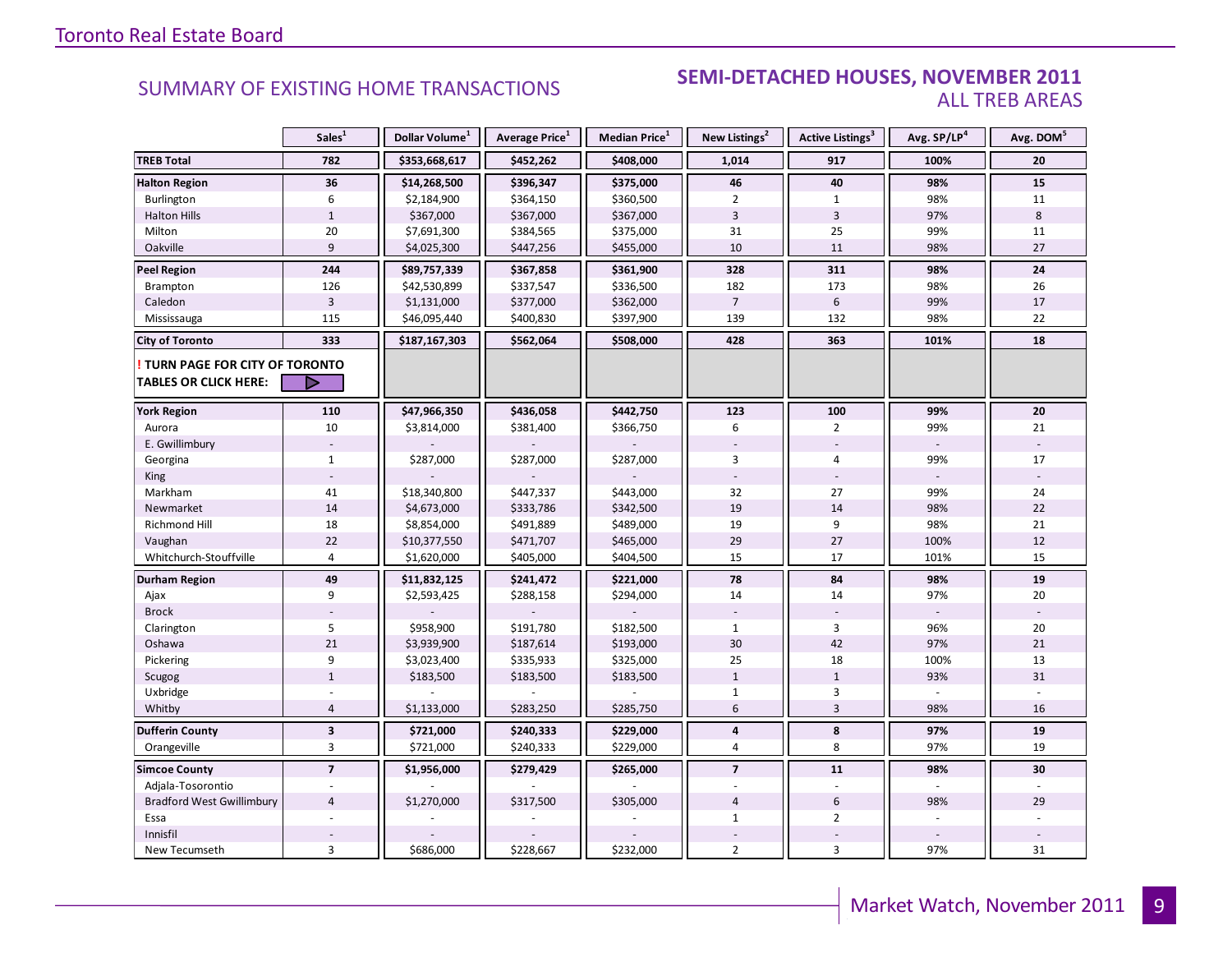### $\Omega$ VEMRER 2011 CITY OF TORONTO MUNICIPAL BREAKDOWN SUMMARY OF EXISTING HOME TRANSACTIONS **SEMI-DETACHED HOUSES, NOVEMBER 2011**

|                              | Sales <sup>1</sup> | Dollar Volume <sup>1</sup> | <b>Average Price</b> <sup>1</sup> | Median Price <sup>1</sup> | New Listings <sup>2</sup> | Active Listings <sup>3</sup> | Avg. SP/LP <sup>4</sup> | Avg. DOM <sup>5</sup> |
|------------------------------|--------------------|----------------------------|-----------------------------------|---------------------------|---------------------------|------------------------------|-------------------------|-----------------------|
| <b>TREB Total</b>            | 782                | \$353,668,617              | \$452,262                         | \$408,000                 | 1,014                     | 917                          | 100%                    | 20                    |
| <b>City of Toronto Total</b> | 333                | \$187,167,303              | \$562,064                         | \$508,000                 | 428                       | 363                          | 101%                    | 18                    |
| <b>Toronto West</b>          | 116                | \$52,391,273               | \$451,649                         | \$414,000                 | 138                       | 141                          | 100%                    | 23                    |
| Toronto W01                  | 13                 | \$8,287,800                | \$637,523                         | \$640,000                 | 11                        | 4                            | 102%                    | 13                    |
| Toronto W02                  | 27                 | \$14,708,173               | \$544,747                         | \$520,500                 | 31                        | 20                           | 103%                    | 13                    |
| Toronto W03                  | 19                 | \$7,387,500                | \$388,816                         | \$370,000                 | 36                        | 38                           | 97%                     | 32                    |
| Toronto W04                  | $6\phantom{a}$     | \$2,258,000                | \$376,333                         | \$378,500                 | $\overline{4}$            | $6\phantom{a}$               | 97%                     | 28                    |
| Toronto W05                  | 32                 | \$11,663,400               | \$364,481                         | \$361,850                 | 37                        | 53                           | 98%                     | 29                    |
| Toronto W06                  | 8                  | \$3,528,000                | \$441,000                         | \$442,750                 | 6                         | $6\,$                        | 98%                     | 22                    |
| Toronto W07                  | $\mathbf{1}$       | \$500,000                  | \$500,000                         | \$500,000                 | $\overline{2}$            | $\mathbf{1}$                 | 102%                    | 5                     |
| Toronto W08                  | $\overline{4}$     | \$1,892,400                | \$473,100                         | \$460,000                 | $\overline{4}$            | $\overline{3}$               | 100%                    | 23                    |
| Toronto W09                  | $\mathbf{1}$       | \$379,500                  | \$379,500                         | \$379,500                 | $\mathbf{1}$              | 4                            | 95%                     | 34                    |
| Toronto W10                  | 5                  | \$1,786,500                | \$357,300                         | \$350,000                 | 6                         | 6                            | 97%                     | 22                    |
| <b>Toronto Central</b>       | 100                | \$75,837,815               | \$758,378                         | \$660,000                 | 117                       | 90                           | 101%                    | 17                    |
| Toronto C01                  | 17                 | \$12,698,090               | \$746,946                         | \$665,000                 | 21                        | 16                           | 103%                    | 15                    |
| Toronto C02                  | 16                 | \$17,274,500               | \$1,079,656                       | \$1,075,000               | 14                        | 13                           | 98%                     | 25                    |
| Toronto C03                  | 13                 | \$8,436,400                | \$648,954                         | \$521,000                 | 18                        | 18                           | 106%                    | 14                    |
| Toronto C04                  | 5                  | \$3,410,888                | \$682,178                         | \$705,000                 | 8                         | $\overline{4}$               | 102%                    | $\overline{4}$        |
| Toronto C06                  |                    |                            |                                   |                           |                           |                              |                         |                       |
| Toronto C07                  | $\overline{4}$     | \$1,912,000                | \$478,000                         | \$473,500                 | 5                         | $\overline{2}$               | 101%                    | 12                    |
| Toronto C08                  | 11                 | \$8,722,900                | \$792,991                         | \$775,000                 | $\overline{7}$            | 9                            | 100%                    | 31                    |
| Toronto C09                  | $\overline{3}$     | \$4,570,000                | \$1,523,333                       | \$1,420,000               | 5                         | 6                            | 95%                     | 11                    |
| Toronto C10                  | 10                 | \$7,143,705                | \$714,371                         | \$698,000                 | 13                        | $\overline{7}$               | 102%                    | 11                    |
| Toronto C11                  | $\overline{3}$     | \$2,054,500                | \$684,833                         | \$710,500                 | $\overline{3}$            |                              | 105%                    | $\overline{7}$        |
| Toronto C12                  | $\mathbf{1}$       | \$1,030,000                | \$1,030,000                       | \$1,030,000               |                           |                              | 96%                     | 44                    |
| Toronto C13                  | $\overline{7}$     | \$3,404,832                | \$486,405                         | \$426,132                 | 11                        | 8                            | 99%                     | 10                    |
| Toronto C14                  |                    |                            |                                   |                           |                           |                              |                         |                       |
| Toronto C15                  | 10                 | \$5,180,000                | \$518,000                         | \$514,000                 | 12                        | $\overline{7}$               | 101%                    | 15                    |
| <b>Toronto East</b>          | 117                | \$58,938,215               | \$503,745                         | \$472,000                 | 173                       | 132                          | 102%                    | 14                    |
| Toronto E01                  | 37                 | \$20,732,700               | \$560,343                         | \$552,000                 | 59                        | 43                           | 102%                    | 11                    |
| Toronto E02                  | 29                 | \$15,804,683               | \$544,989                         | \$562,000                 | 36                        | 26                           | 102%                    | 15                    |
| Toronto E03                  | 25                 | \$12,587,352               | \$503,494                         | \$470,013                 | 33                        | 19                           | 104%                    | 13                    |
| Toronto E04                  | $\overline{3}$     | \$920,100                  | \$306,700                         | \$290,000                 | 12                        | 9                            | 102%                    | 8                     |
| Toronto E05                  | 8                  | \$3,436,000                | \$429,500                         | \$415,000                 | $\overline{4}$            | $\overline{2}$               | 100%                    | 17                    |
| Toronto E06                  |                    |                            |                                   |                           | $\mathbf{1}$              | $\overline{3}$               |                         |                       |
| Toronto E07                  | 3                  | \$1,252,380                | \$417,460                         | \$428,000                 | 8                         | 6                            | 99%                     | 24                    |
| Toronto E08                  |                    |                            |                                   |                           | $\overline{2}$            | $\overline{3}$               |                         |                       |
| Toronto E09                  | $\mathbf{1}$       | \$292,000                  | \$292,000                         | \$292,000                 | 3                         | 3                            | 96%                     | 8                     |
| Toronto E10                  | $\overline{3}$     | \$1,045,000                | \$348,333                         | \$321,000                 | $6\phantom{1}$            | 6                            | 99%                     | 12                    |
| Toronto E11                  | 8                  | \$2,868,000                | \$358,500                         | \$355,000                 | 9                         | 12                           | 97%                     | 28                    |

<span id="page-9-0"></span>**Page 3 July 2010**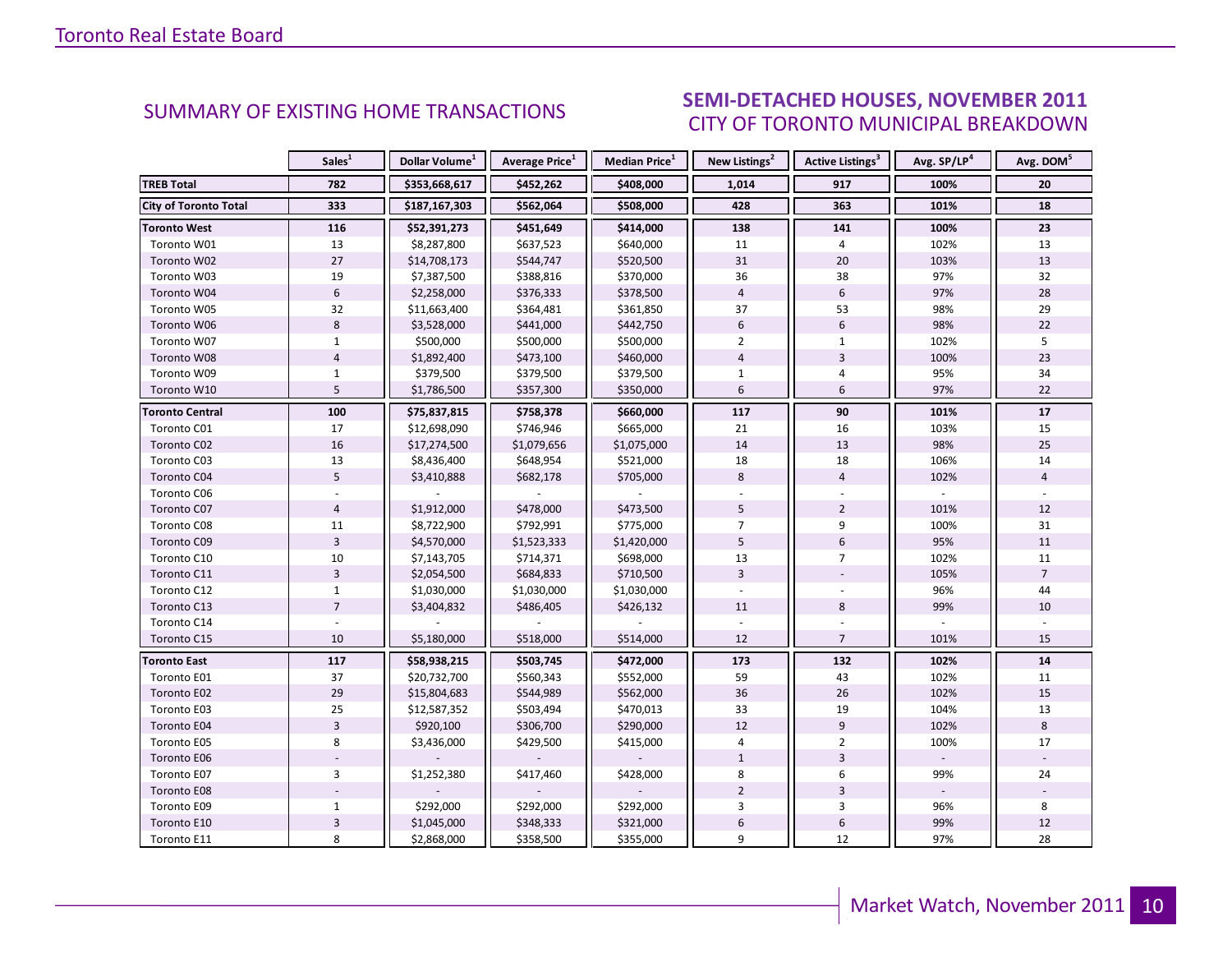### SUMMARY OF EXISTING HOME TRANSACTIONS **CONDOMINIUM TOWNHOUSES, NOVEMBER 2011** ALL TREB AREAS

|                                                               | Sales <sup>1</sup> | Dollar Volume <sup>1</sup> | Average Price <sup>1</sup> | Median Price <sup>1</sup> | New Listings <sup>2</sup> | Active Listings <sup>3</sup> | Avg. SP/LP <sup>4</sup> | Avg. DOM <sup>5</sup> |
|---------------------------------------------------------------|--------------------|----------------------------|----------------------------|---------------------------|---------------------------|------------------------------|-------------------------|-----------------------|
| <b>TREB Total</b>                                             | 536                | \$171,744,060              | \$320,418                  | \$309,750                 | 713                       | 1,050                        | 98%                     | 30                    |
| <b>Halton Region</b>                                          | 26                 | \$7,572,500                | \$291,250                  | \$280,500                 | 28                        | 40                           | 97%                     | 37                    |
| Burlington                                                    | 15                 | \$4,419,500                | \$294,633                  | \$281,000                 | 8                         | 9                            | 97%                     | 39                    |
| <b>Halton Hills</b>                                           | $\overline{4}$     | \$910,500                  | \$227,625                  | \$234,000                 | $6\,$                     | 9                            | 97%                     | 40                    |
| Milton                                                        | $\overline{2}$     | \$502,000                  | \$251,000                  | \$251,000                 | $\overline{2}$            | 3                            | 99%                     | 48                    |
| Oakville                                                      | 5                  | \$1,740,500                | \$348,100                  | \$335,000                 | 12                        | 19                           | 98%                     | 26                    |
| <b>Peel Region</b>                                            | 184                | \$55,411,375               | \$301,149                  | \$298,000                 | 247                       | 347                          | 98%                     | 26                    |
| Brampton                                                      | 41                 | \$9,996,500                | \$243,817                  | \$228,000                 | 59                        | 104                          | 98%                     | 28                    |
| Caledon                                                       | $\mathbf{1}$       | \$312,000                  | \$312,000                  | \$312,000                 | $\overline{2}$            | $\overline{4}$               | 95%                     | 37                    |
| Mississauga                                                   | 142                | \$45,102,875               | \$317,626                  | \$326,000                 | 186                       | 239                          | 98%                     | 26                    |
| <b>City of Toronto</b>                                        | 227                | \$77,849,083               | \$342,948                  | \$323,000                 | 286                       | 414                          | 98%                     | 31                    |
| TURN PAGE FOR CITY OF TORONTO<br><b>TABLES OR CLICK HERE:</b> | D                  |                            |                            |                           |                           |                              |                         |                       |
| <b>York Region</b>                                            | 57                 | \$22,267,252               | \$390,654                  | \$378,800                 | 78                        | 112                          | 98%                     | 33                    |
| Aurora                                                        | 5                  | \$2,280,500                | \$456,100                  | \$434,500                 | 10                        | 13                           | 98%                     | 67                    |
| E. Gwillimbury                                                |                    |                            |                            |                           |                           |                              |                         |                       |
| Georgina                                                      | $\mathbf{1}$       | \$224,000                  | \$224,000                  | \$224,000                 | $\overline{2}$            | 5                            | 97%                     | 34                    |
| King                                                          | $\mathbf{1}$       | \$475,000                  | \$475,000                  | \$475,000                 | $1\,$                     | $\mathbf{1}$                 | 95%                     | 160                   |
| Markham                                                       | 24                 | \$9,634,180                | \$401,424                  | \$384,000                 | 30                        | 50                           | 98%                     | 30                    |
| Newmarket                                                     | $\overline{7}$     | \$1,935,072                | \$276,439                  | \$262,500                 | 12                        | $\bf 8$                      | 99%                     | 30                    |
| Richmond Hill                                                 | 9                  | \$3,606,000                | \$400,667                  | \$397,500                 | 12                        | 18                           | 98%                     | 22                    |
| Vaughan                                                       | 10                 | \$4,112,500                | \$411,250                  | \$387,500                 | 10                        | 14                           | 99%                     | 24                    |
| Whitchurch-Stouffville                                        |                    |                            |                            |                           | $\mathbf{1}$              | 3                            |                         |                       |
| <b>Durham Region</b>                                          | 39                 | \$8,025,850                | \$205,791                  | \$215,000                 | 70                        | 127                          | 97%                     | 33                    |
| Ajax                                                          | 9                  | \$2,093,150                | \$232,572                  | \$234,250                 | 19                        | 27                           | 97%                     | 34                    |
| <b>Brock</b>                                                  |                    |                            |                            |                           | $\overline{3}$            | 6                            |                         |                       |
| Clarington                                                    | 3                  | \$572,900                  | \$190,967                  | \$169,900                 | $\overline{4}$            | 14                           | 96%                     | 50                    |
| Oshawa                                                        | 12                 | \$1,867,400                | \$155,617                  | \$155,000                 | 21                        | 31                           | 98%                     | 47                    |
| Pickering                                                     | 9                  | \$2,142,900                | \$238,100                  | \$225,000                 | 19                        | 34                           | 98%                     | 19                    |
| Scugog                                                        |                    |                            |                            |                           |                           |                              |                         |                       |
| Uxbridge                                                      |                    |                            |                            |                           |                           | $\overline{4}$               |                         |                       |
| Whitby                                                        | 6                  | \$1,349,500                | \$224,917                  | \$228,000                 | $\overline{4}$            | 11                           | 98%                     | 17                    |
| <b>Dufferin County</b>                                        | $\overline{2}$     | \$383,000                  | \$191,500                  | \$191,500                 | $\mathbf{3}$              | $\overline{\mathbf{5}}$      | 99%                     | 37                    |
| Orangeville                                                   | $\overline{2}$     | \$383,000                  | \$191,500                  | \$191,500                 | 3                         | 5                            | 99%                     | 37                    |
| <b>Simcoe County</b>                                          | $\mathbf{1}$       | \$235,000                  | \$235,000                  | \$235,000                 | $\mathbf{1}$              | 5                            | 100%                    | 34                    |
| Adjala-Tosorontio                                             |                    |                            |                            |                           |                           |                              |                         |                       |
| <b>Bradford West Gwillimbury</b>                              |                    |                            |                            |                           |                           |                              |                         |                       |
| Essa                                                          |                    |                            |                            |                           |                           |                              |                         |                       |
| Innisfil                                                      |                    |                            |                            |                           |                           |                              |                         |                       |
| New Tecumseth                                                 | $\mathbf{1}$       | \$235,000                  | \$235,000                  | \$235,000                 | $\mathbf{1}$              | 5                            | 100%                    | 34                    |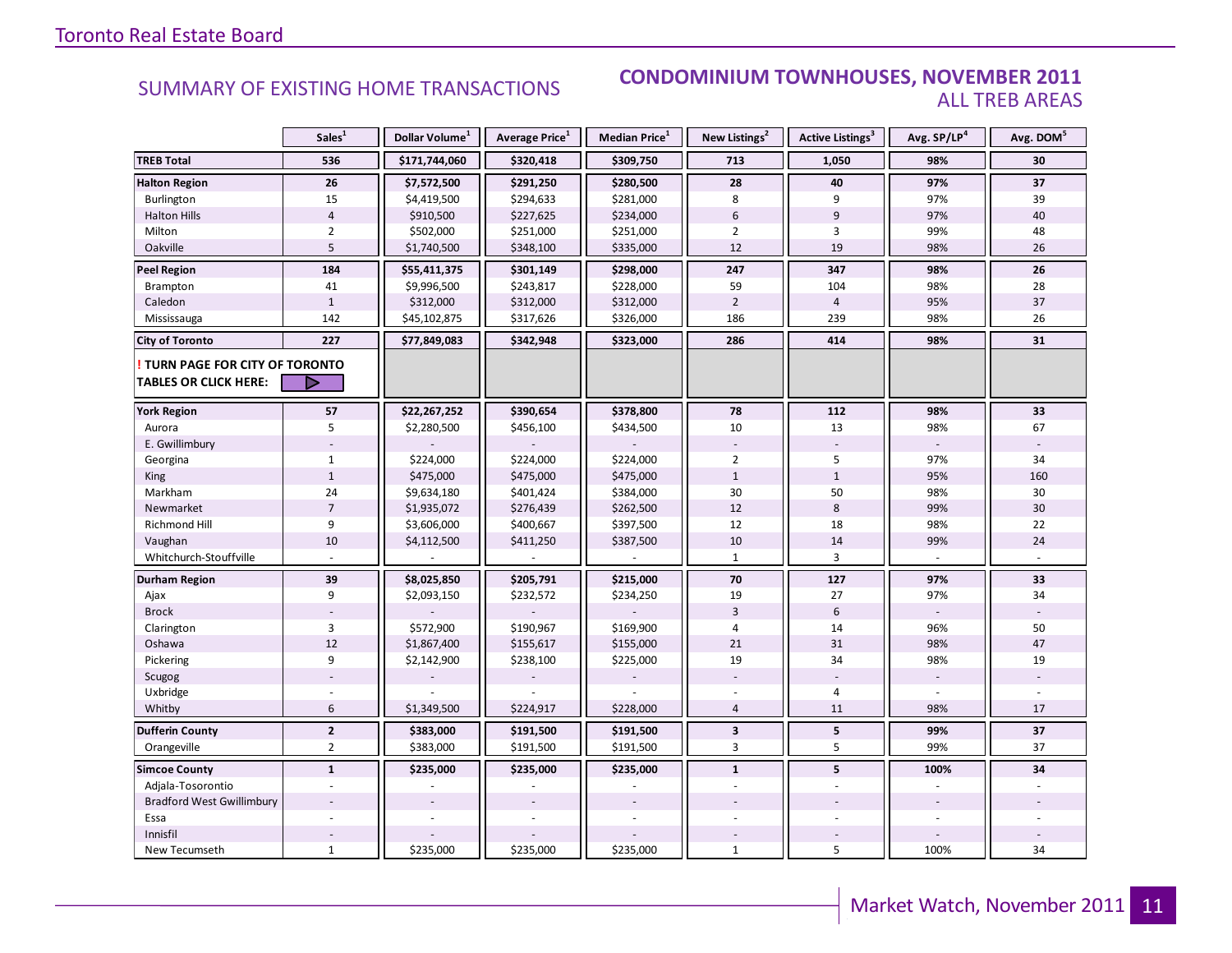### **OVEMBER 2011** CITY OF TORONTO MUNICIPAL BREAKDOWN SUMMARY OF EXISTING HOME TRANSACTIONS **CONDOMINIUM TOWNHOUSES, NOVEMBER 2011**

<span id="page-11-0"></span>

|                              | Sales <sup>1</sup> | Dollar Volume <sup>1</sup> | <b>Average Price</b> <sup>1</sup> | Median Price <sup>1</sup> | New Listings <sup>2</sup> | <b>Active Listings<sup>3</sup></b> | Avg. SP/LP <sup>4</sup> | Avg. DOM <sup>5</sup> |
|------------------------------|--------------------|----------------------------|-----------------------------------|---------------------------|---------------------------|------------------------------------|-------------------------|-----------------------|
| <b>TREB Total</b>            | 536                | \$171,744,060              | \$320,418                         | \$309,750                 | 713                       | 1,050                              | 98%                     | 30                    |
| <b>City of Toronto Total</b> | 227                | \$77,849,083               | \$342,948                         | \$323,000                 | 286                       | 414                                | 98%                     | 31                    |
| Toronto West                 | 68                 | \$19,690,113               | \$289,560                         | \$276,500                 | 78                        | 131                                | 97%                     | 41                    |
| Toronto W01                  | 9                  | \$3,557,500                | \$395,278                         | \$385,000                 | 6                         | $\overline{7}$                     | 98%                     | 23                    |
| Toronto W02                  | $\overline{3}$     | \$1,147,500                | \$382,500                         | \$385,000                 | $\overline{7}$            | 8                                  | 99%                     | 9                     |
| Toronto W03                  |                    |                            |                                   |                           | $\mathbf{1}$              | 6                                  |                         |                       |
| Toronto W04                  | 10                 | \$2,494,900                | \$249,490                         | \$237,750                 | $\overline{7}$            | 15                                 | 97%                     | 36                    |
| Toronto W05                  | 18                 | \$3,870,900                | \$215,050                         | \$204,750                 | 25                        | 50                                 | 97%                     | 44                    |
| Toronto W06                  | 8                  | \$3,344,900                | \$418,113                         | \$376,450                 | $\overline{3}$            | 5                                  | 99%                     | 22                    |
| Toronto W07                  | $\mathbf{1}$       | \$245,000                  | \$245,000                         | \$245,000                 |                           | $\omega$                           | 92%                     | 67                    |
| Toronto W08                  | $\overline{7}$     | \$2,520,013                | \$360,002                         | \$375,000                 | 9                         | 12                                 | 98%                     | 82                    |
| Toronto W09                  | $\overline{2}$     | \$1,005,000                | \$502,500                         | \$502,500                 | 6                         | 9                                  | 97%                     | 35                    |
| Toronto W10                  | 10                 | \$1,504,400                | \$150,440                         | \$171,000                 | 14                        | 19                                 | 96%                     | 56                    |
| <b>Toronto Central</b>       | 86                 | \$37,465,000               | \$435,640                         | \$385,425                 | 100                       | 118                                | 98%                     | 23                    |
| Toronto C01                  | 25                 | \$10,438,500               | \$417,540                         | \$369,000                 | 19                        | 28                                 | 99%                     | 24                    |
| Toronto C02                  | $\mathbf{1}$       | \$730,000                  | \$730,000                         | \$730,000                 | $\overline{3}$            | 8                                  | 97%                     | $\overline{2}$        |
| Toronto C03                  |                    |                            |                                   |                           |                           |                                    |                         |                       |
| Toronto C04                  | $\mathbf{1}$       | \$1,115,000                | \$1,115,000                       | \$1,115,000               | $\mathbf{1}$              |                                    | 97%                     | 15                    |
| Toronto C06                  |                    |                            |                                   |                           |                           |                                    |                         |                       |
| Toronto C07                  | $\overline{7}$     | \$2,838,500                | \$405,500                         | \$369,500                 | 8                         | 10                                 | 97%                     | 25                    |
| Toronto C08                  | $\overline{7}$     | \$3,100,700                | \$442,957                         | \$380,000                 | 3                         | 6                                  | 99%                     | 16                    |
| Toronto C09                  |                    |                            |                                   |                           | $\mathbf{1}$              | $\overline{2}$                     |                         |                       |
| Toronto C10                  | $\overline{2}$     | \$795,000                  | \$397,500                         | \$397,500                 | 3                         | $\overline{2}$                     | 98%                     | 27                    |
| Toronto C11                  | $\overline{2}$     | \$333,500                  | \$166,750                         | \$166,750                 | 5                         | $\overline{7}$                     | 96%                     | 12                    |
| Toronto C12                  | 3                  | \$1,739,500                | \$579,833                         | \$550,000                 | 4                         | 6                                  | 97%                     | 34                    |
| Toronto C13                  | $\overline{2}$     | \$1,036,800                | \$518,400                         | \$518,400                 | $\overline{3}$            | $\overline{3}$                     | 97%                     | 13                    |
| Toronto C14                  | 12                 | \$5,946,700                | \$495,558                         | \$492,150                 | 24                        | 20                                 | 99%                     | 28                    |
| Toronto C15                  | 24                 | \$9,390,800                | \$391,283                         | \$364,700                 | 26                        | 26                                 | 99%                     | 24                    |
| <b>Toronto East</b>          | 73                 | \$20,693,970               | \$283,479                         | \$285,000                 | 108                       | 165                                | 98%                     | 30                    |
| Toronto E01                  | 6                  | \$2,179,000                | \$363,167                         | \$339,500                 | $\overline{2}$            | $\overline{7}$                     | 98%                     | 26                    |
| Toronto E02                  | $\overline{2}$     | \$1,172,000                | \$586,000                         | \$586,000                 | 10                        | 16                                 | 97%                     | 25                    |
| Toronto E03                  | $\mathbf{1}$       | \$165,000                  | \$165,000                         | \$165,000                 | $\mathbf{1}$              | $\overline{2}$                     | 98%                     | 23                    |
| Toronto E04                  | 10                 | \$3,156,890                | \$315,689                         | \$310,950                 | 22                        | 24                                 | 98%                     | 35                    |
| Toronto E05                  | 17                 | \$4,994,650                | \$293,803                         | \$296,000                 | 17                        | 19                                 | 98%                     | 26                    |
| Toronto E06                  |                    |                            |                                   |                           |                           |                                    |                         |                       |
| Toronto E07                  | 6                  | \$1,857,100                | \$309,517                         | \$299,400                 | 10                        | 17                                 | 97%                     | 30                    |
| Toronto E08                  | $\overline{4}$     | \$1,161,100                | \$290,275                         | \$278,450                 | 11                        | 16                                 | 98%                     | 36                    |
| Toronto E09                  | $\overline{4}$     | \$614,630                  | \$153,658                         | \$132,315                 | 11                        | 20                                 | 96%                     | 12                    |
| Toronto E10                  | $\boldsymbol{6}$   | \$1,332,600                | \$222,100                         | \$203,100                 | $\overline{7}$            | 15                                 | 98%                     | 40                    |
| Toronto E11                  | 17                 | \$4,061,000                | \$238,882                         | \$230,000                 | 17                        | 29                                 | 98%                     | 34                    |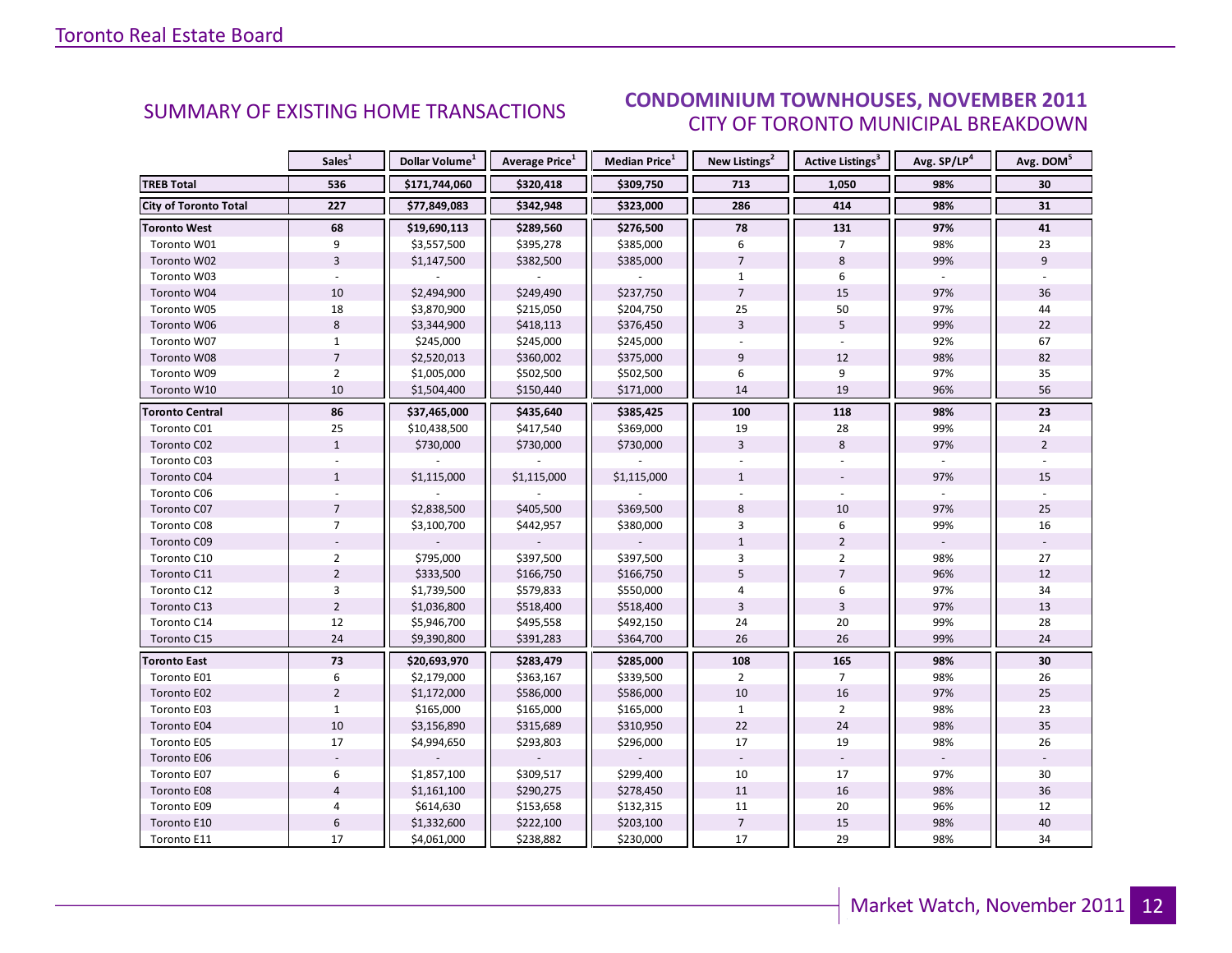### SUMMARY OF EXISTING HOME TRANSACTIONS **CONDOMINIUM APARTMENT, NOVEMBER 2011** ALL TREB AREAS

|                                        | Sales <sup>1</sup>      | Dollar Volume <sup>1</sup> | Average Price <sup>1</sup> | Median Price <sup>1</sup> | New Listings <sup>2</sup> | <b>Active Listings<sup>3</sup></b> | Avg. SP/LP <sup>4</sup> | Avg. DOM <sup>5</sup> |
|----------------------------------------|-------------------------|----------------------------|----------------------------|---------------------------|---------------------------|------------------------------------|-------------------------|-----------------------|
| <b>TREB Total</b>                      | 1,882                   | \$636,587,839              | \$338,251                  | \$305,000                 | 2,847                     | 4,947                              | 98%                     | 33                    |
| <b>Halton Region</b>                   | 30                      | \$9,550,233                | \$318,341                  | \$260,500                 | 33                        | 71                                 | 98%                     | 39                    |
| Burlington                             | 6                       | \$1,536,900                | \$256,150                  | \$222,000                 | 8                         | 14                                 | 98%                     | 30                    |
| <b>Halton Hills</b>                    | $\overline{3}$          | \$648,500                  | \$216,167                  | \$220,000                 | 3                         | 6                                  | 97%                     | 78                    |
| Milton                                 | 4                       | \$1,072,000                | \$268,000                  | \$267,000                 | 4                         | 3                                  | 97%                     | 28                    |
| Oakville                               | 17                      | \$6,292,833                | \$370,167                  | \$322,000                 | 18                        | 48                                 | 99%                     | 37                    |
| <b>Peel Region</b>                     | 283                     | \$71,209,451               | \$251,624                  | \$235,000                 | 424                       | 665                                | 97%                     | 32                    |
| Brampton                               | 44                      | \$9,702,951                | \$220,522                  | \$211,500                 | 95                        | 153                                | 97%                     | 40                    |
| Caledon                                | $\mathbf{1}$            | \$420,000                  | \$420,000                  | \$420,000                 | $\mathbf{1}$              | $\overline{4}$                     | 96%                     | 69                    |
| Mississauga                            | 238                     | \$61,086,500               | \$256,666                  | \$238,000                 | 328                       | 508                                | 97%                     | 30                    |
| <b>City of Toronto</b>                 | 1,337                   | \$487,979,565              | \$364,981                  | \$329,750                 | 2,049                     | 3,615                              | 98%                     | 32                    |
| <b>! TURN PAGE FOR CITY OF TORONTO</b> |                         |                            |                            |                           |                           |                                    |                         |                       |
| <b>TABLES OR CLICK HERE:</b>           | D                       |                            |                            |                           |                           |                                    |                         |                       |
| <b>York Region</b>                     | 186                     | \$58,535,590               | \$314,707                  | \$296,000                 | 276                       | 449                                | 98%                     | 32                    |
| Aurora                                 | 3                       | \$1,254,400                | \$418,133                  | \$240,000                 | 3                         | 16                                 | 99%                     | 22                    |
| E. Gwillimbury                         |                         |                            |                            |                           |                           |                                    |                         |                       |
| Georgina                               |                         |                            |                            |                           | $\mathbf{1}$              | $\mathbf{1}$                       |                         |                       |
| King                                   |                         |                            |                            |                           |                           | 10                                 |                         |                       |
| Markham                                | 43                      | \$13,894,190               | \$323,121                  | \$303,500                 | 87                        | 153                                | 98%                     | 33                    |
| Newmarket                              | $\,8\,$                 | \$2,254,500                | \$281,813                  | \$273,750                 | 10                        | 14                                 | 98%                     | 17                    |
| Richmond Hill                          | 65                      | \$19,285,800               | \$296,705                  | \$285,500                 | 85                        | 113                                | 98%                     | 31                    |
| Vaughan                                | 67                      | \$21,846,700               | \$326,070                  | \$310,000                 | 90                        | 142                                | 98%                     | 36                    |
| Whitchurch-Stouffville                 |                         |                            |                            |                           |                           |                                    |                         |                       |
| <b>Durham Region</b>                   | 41                      | \$8,461,000                | \$206,366                  | \$194,500                 | 61                        | 116                                | 97%                     | 40                    |
| Ajax                                   | 5                       | \$996,000                  | \$199,200                  | \$209,000                 | 12                        | 24                                 | 99%                     | 34                    |
| <b>Brock</b>                           |                         |                            |                            |                           |                           |                                    |                         |                       |
| Clarington                             | 3                       | \$478,000                  | \$159,333                  | \$160,000                 | 12                        | 29                                 | 93%                     | 97                    |
| Oshawa                                 | 9                       | \$1,448,500                | \$160,944                  | \$182,000                 | 11                        | 23                                 | 97%                     | 38                    |
| Pickering                              | 12                      | \$2,652,500                | \$221,042                  | \$205,250                 | 12                        | 14                                 | 97%                     | 31                    |
| Scugog                                 |                         |                            |                            |                           | $\mathbf{1}$              | $\mathbf{1}$                       |                         |                       |
| Uxbridge                               | $\overline{2}$          | \$415,000                  | \$207,500                  | \$207,500                 | $\mathbf{1}$              | 5                                  | 96%                     | 36                    |
| Whitby                                 | 10                      | \$2,471,000                | \$247,100                  | \$216,750                 | 12                        | 20                                 | 97%                     | 39                    |
| <b>Dufferin County</b>                 | $\overline{2}$          | \$292,000                  | \$146,000                  | \$146,000                 | $\mathbf{2}$              | 23                                 | 97%                     | 29                    |
| Orangeville                            | $\overline{2}$          | \$292,000                  | \$146,000                  | \$146,000                 | $\overline{2}$            | 23                                 | 97%                     | 29                    |
| <b>Simcoe County</b>                   | $\overline{\mathbf{3}}$ | \$560,000                  | \$186,667                  | \$170,000                 | $\overline{2}$            | 8                                  | 96%                     | 81                    |
| Adjala-Tosorontio                      |                         |                            |                            |                           |                           |                                    |                         |                       |
| <b>Bradford West Gwillimbury</b>       |                         |                            |                            |                           |                           |                                    |                         |                       |
| Essa                                   |                         |                            |                            |                           |                           |                                    |                         |                       |
| Innisfil                               |                         |                            |                            |                           |                           |                                    |                         |                       |
| New Tecumseth                          | 3                       | \$560,000                  | \$186,667                  | \$170,000                 | $\overline{2}$            | 8                                  | 96%                     | 81                    |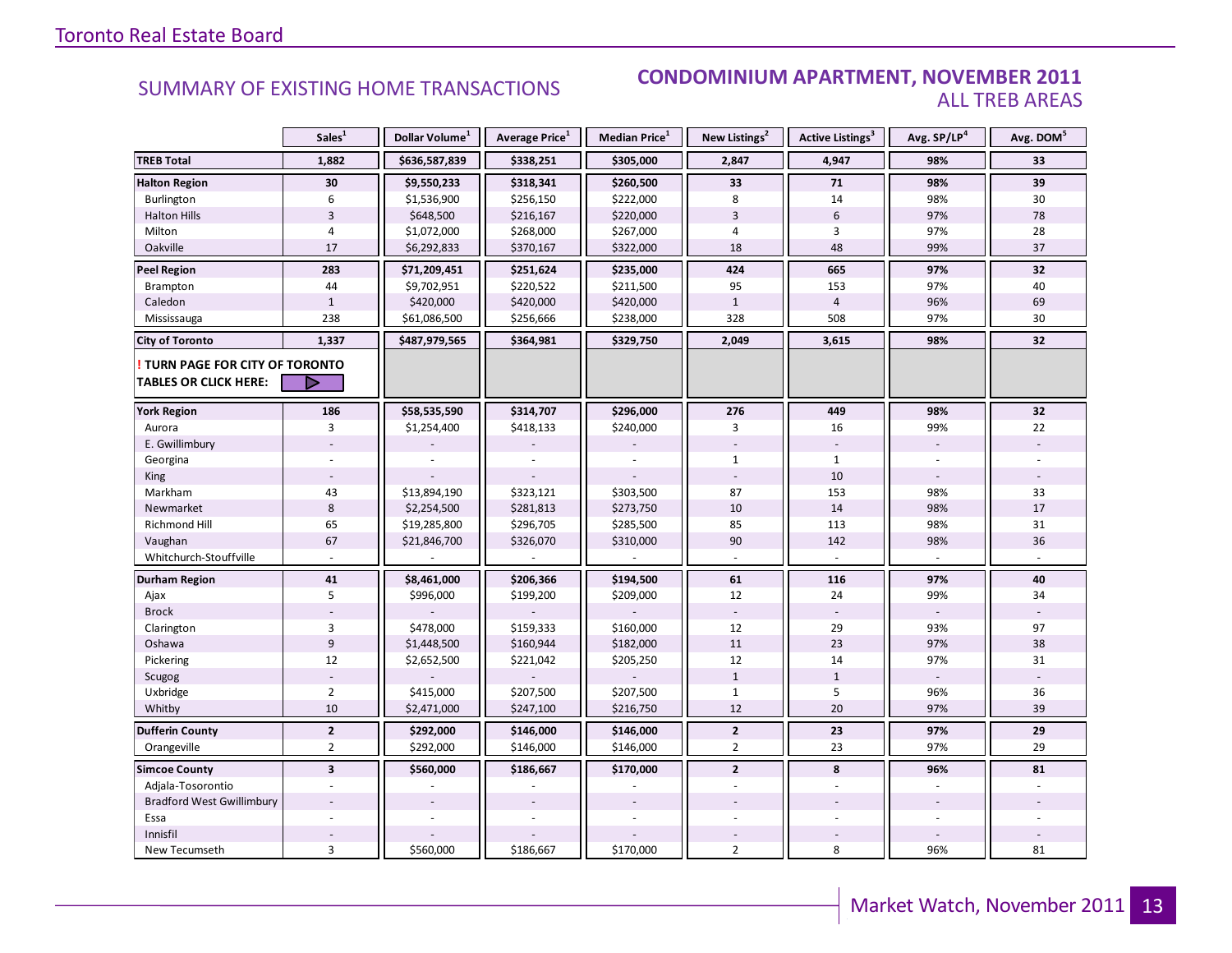### $\Omega$ VEMRER 2011 CITY OF TORONTO MUNICIPAL BREAKDOWN SUMMARY OF EXISTING HOME TRANSACTIONS **CONDOMINIUM APARTMENT, NOVEMBER 2011**

<span id="page-13-0"></span>

|                              | Sales <sup>1</sup> | Dollar Volume <sup>1</sup> | <b>Average Price</b> <sup>1</sup> | <b>Median Price</b> <sup>1</sup> | New Listings <sup>2</sup> | <b>Active Listings<sup>3</sup></b> | Avg. SP/LP <sup>4</sup> | Avg. DOM <sup>5</sup> |
|------------------------------|--------------------|----------------------------|-----------------------------------|----------------------------------|---------------------------|------------------------------------|-------------------------|-----------------------|
| <b>TREB Total</b>            | 1,882              | \$636,587,839              | \$338,251                         | \$305,000                        | 2,847                     | 4,947                              | 98%                     | 33                    |
| <b>City of Toronto Total</b> | 1,337              | \$487,979,565              | \$364,981                         | \$329,750                        | 2,049                     | 3,615                              | 98%                     | 32                    |
| <b>Toronto West</b>          | 250                | \$67,838,218               | \$271,353                         | \$262,495                        | 430                       | 871                                | 98%                     | 38                    |
| Toronto W01                  | 26                 | \$8,696,900                | \$334,496                         | \$328,500                        | 33                        | 51                                 | 98%                     | 24                    |
| Toronto W02                  | 10                 | \$3,649,200                | \$364,920                         | \$379,500                        | 23                        | 32                                 | 97%                     | 15                    |
| Toronto W03                  | 8                  | \$1,678,800                | \$209,850                         | \$208,400                        | 10                        | 13                                 | 99%                     | 45                    |
| Toronto W04                  | 25                 | \$4,657,200                | \$186,288                         | \$176,000                        | 28                        | 68                                 | 97%                     | 34                    |
| Toronto W05                  | 23                 | \$4,181,900                | \$181,822                         | \$171,000                        | 44                        | 115                                | 96%                     | 43                    |
| Toronto W06                  | 43                 | \$15,111,488               | \$351,430                         | \$308,000                        | 115                       | 237                                | 97%                     | 43                    |
| Toronto W07                  | $\overline{4}$     | \$1,490,500                | \$372,625                         | \$357,500                        | $\mathbf{1}$              | 5                                  | 99%                     | 62                    |
| Toronto W08                  | 68                 | \$21,877,980               | \$321,735                         | \$290,000                        | 91                        | 156                                | 98%                     | 33                    |
| Toronto W09                  | 22                 | \$2,722,050                | \$123,730                         | \$104,750                        | 31                        | 64                                 | 95%                     | 54                    |
| Toronto W10                  | 21                 | \$3,772,200                | \$179,629                         | \$180,000                        | 54                        | 130                                | 96%                     | 49                    |
| <b>Toronto Central</b>       | 874                | \$368,333,014              | \$421,434                         | \$367,000                        | 1,271                     | 2,039                              | 98%                     | 30                    |
| Toronto C01                  | 355                | \$147,644,804              | \$415,901                         | \$371,000                        | 540                       | 864                                | 98%                     | 29                    |
| Toronto C02                  | 29                 | \$28,381,150               | \$978,660                         | \$651,000                        | 53                        | 130                                | 95%                     | 28                    |
| Toronto C03                  | 12                 | \$6,906,000                | \$575,500                         | \$444,000                        | 14                        | 24                                 | 99%                     | 48                    |
| Toronto C04                  | 15                 | \$6,207,000                | \$413,800                         | \$390,000                        | 30                        | 49                                 | 96%                     | 36                    |
| Toronto C06                  | 9                  | \$3,299,190                | \$366,577                         | \$338,200                        | 9                         | 26                                 | 98%                     | 38                    |
| Toronto C07                  | 55                 | \$19,109,988               | \$347,454                         | \$332,000                        | 72                        | 107                                | 98%                     | 33                    |
| Toronto C08                  | 117                | \$49,383,723               | \$422,083                         | \$390,000                        | 134                       | 220                                | 98%                     | 27                    |
| Toronto C09                  | 9                  | \$5,322,000                | \$591,333                         | \$495,000                        | 17                        | 25                                 | 97%                     | 33                    |
| Toronto C10                  | 37                 | \$17,615,600               | \$476,097                         | \$390,000                        | 37                        | 54                                 | 97%                     | 31                    |
| Toronto C11                  | 17                 | \$3,256,800                | \$191,576                         | \$193,000                        | 33                        | 47                                 | 98%                     | 40                    |
| Toronto C12                  | 11                 | \$7,797,500                | \$708,864                         | \$585,000                        | 9                         | 26                                 | 94%                     | 69                    |
| Toronto C13                  | 38                 | \$11,926,333               | \$313,851                         | \$292,500                        | 48                        | 80                                 | 98%                     | 28                    |
| Toronto C14                  | 122                | \$44,639,126               | \$365,894                         | \$334,000                        | 184                       | 224                                | 98%                     | 28                    |
| Toronto C15                  | 48                 | \$16,843,800               | \$350,913                         | \$324,400                        | 91                        | 163                                | 98%                     | 37                    |
| <b>Toronto East</b>          | 213                | \$51,808,333               | \$243,232                         | \$222,000                        | 348                       | 705                                | 98%                     | 33                    |
| Toronto E01                  | 11                 | \$5,052,900                | \$459,355                         | \$477,000                        | 24                        | 41                                 | 99%                     | 24                    |
| Toronto E02                  | $\overline{7}$     | \$3,807,900                | \$543,986                         | \$467,500                        | 8                         | 13                                 | 99%                     | 15                    |
| Toronto E03                  | 11                 | \$2,015,900                | \$183,264                         | \$140,000                        | 10                        | 32                                 | 100%                    | 23                    |
| Toronto E04                  | 25                 | \$4,586,150                | \$183,446                         | \$177,000                        | 40                        | 95                                 | 97%                     | 37                    |
| Toronto E05                  | 40                 | \$9,936,083                | \$248,402                         | \$226,500                        | 55                        | 60                                 | 97%                     | 29                    |
| Toronto E06                  | $\overline{4}$     | \$1,432,000                | \$358,000                         | \$374,000                        | $\mathbf{1}$              | $\overline{3}$                     | 99%                     | 25                    |
| Toronto E07                  | 42                 | \$10,048,500               | \$239,250                         | \$235,000                        | 71                        | 159                                | 97%                     | 43                    |
| Toronto E08                  | $10\,$             | \$1,816,500                | \$181,650                         | \$183,750                        | 24                        | 45                                 | 97%                     | 35                    |
| Toronto E09                  | 37                 | \$8,925,900                | \$241,241                         | \$234,000                        | 77                        | 163                                | 97%                     | 35                    |
| Toronto E10                  | 5                  | \$824,900                  | \$164,980                         | \$164,000                        | $\boldsymbol{6}$          | 18                                 | 98%                     | 20                    |
| Toronto E11                  | 21                 | \$3,361,600                | \$160,076                         | \$138,000                        | 32                        | 76                                 | 96%                     | 35                    |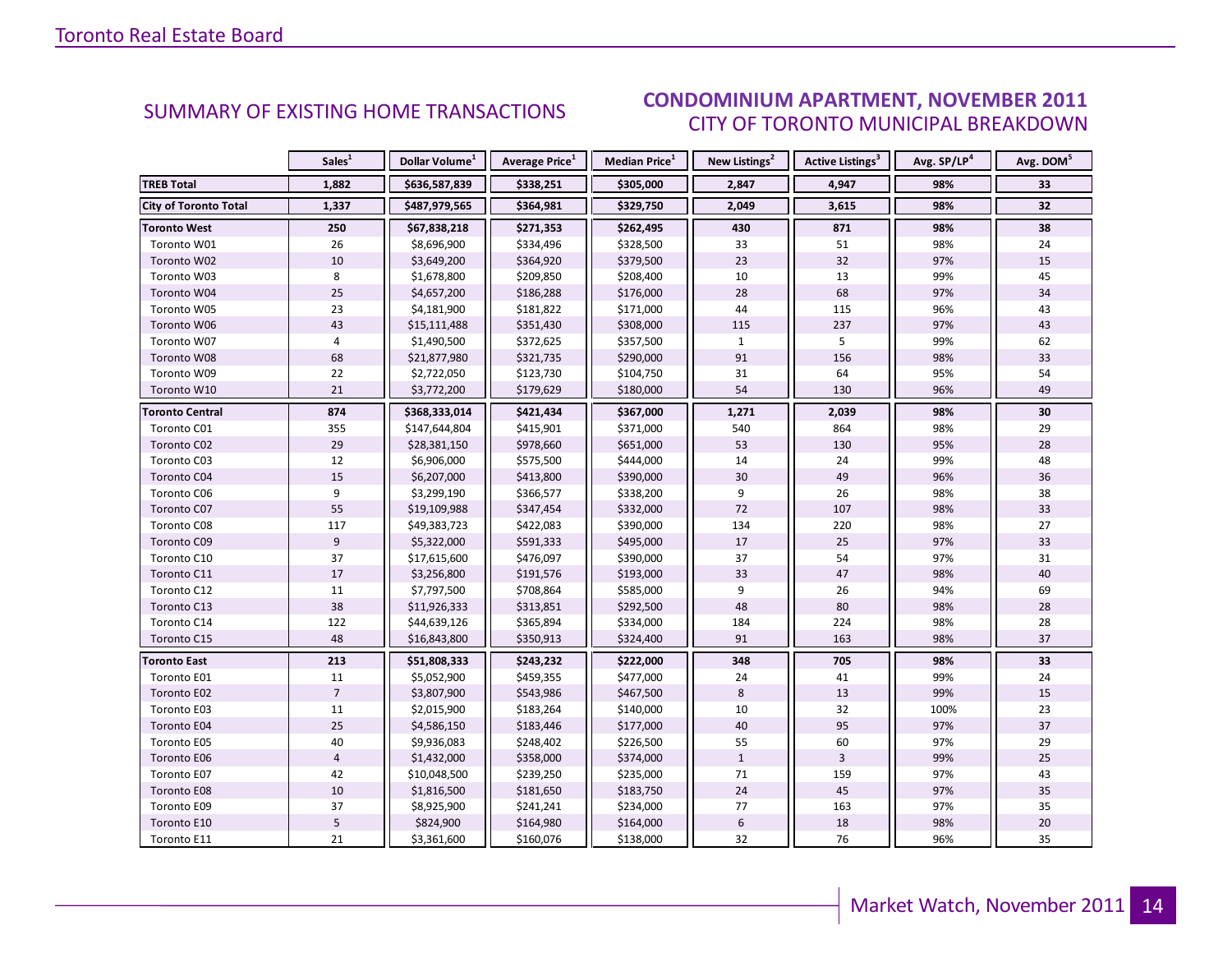### LINK, NOVEMBER 2011 ALL TREB AREAS

|                                                                        | Sales <sup>1</sup>       | Dollar Volume <sup>1</sup> | Average Price <sup>1</sup> | Median Price <sup>1</sup> | New Listings <sup>2</sup> | <b>Active Listings</b> <sup>3</sup> | Avg. SP/LP <sup>4</sup> | Avg. DOM <sup>5</sup> |
|------------------------------------------------------------------------|--------------------------|----------------------------|----------------------------|---------------------------|---------------------------|-------------------------------------|-------------------------|-----------------------|
| <b>TREB Total</b>                                                      | 105                      | \$42,384,207               | \$403,659                  | \$415,000                 | 139                       | 150                                 | 99%                     | 24                    |
| <b>Halton Region</b>                                                   | 6                        | \$2,453,100                | \$408,850                  | \$409,550                 | $\mathbf{2}$              | 6                                   | 99%                     | 23                    |
| Burlington                                                             | ä,                       |                            |                            |                           | $\overline{a}$            | $\overline{2}$                      | $\sim$                  |                       |
| <b>Halton Hills</b>                                                    |                          |                            |                            |                           |                           |                                     | $\sim$                  |                       |
| Milton                                                                 | $\overline{3}$           | \$1,195,100                | \$398,367                  | \$400,100                 | $\mathbf{1}$              | $\overline{2}$                      | 99%                     | 14                    |
| Oakville                                                               | $\overline{3}$           | \$1,258,000                | \$419,333                  | \$419,000                 | $\mathbf{1}$              | $\overline{2}$                      | 98%                     | 32                    |
| <b>Peel Region</b>                                                     | $\bf 8$                  | \$3,485,800                | \$435,725                  | \$459,000                 | 19                        | 16                                  | 98%                     | 15                    |
| <b>Brampton</b>                                                        | $\mathbf{1}$             | \$284,900                  | \$284,900                  | \$284,900                 | 5                         | $\overline{4}$                      | 97%                     | 10                    |
| Caledon                                                                |                          |                            |                            |                           | $\mathbf{1}$              | $\overline{2}$                      |                         |                       |
| Mississauga                                                            | $\overline{7}$           | \$3,200,900                | \$457,271                  | \$463,000                 | 13                        | 10                                  | 98%                     | 15                    |
| <b>City of Toronto</b>                                                 | 14                       | \$6,088,200                | \$434,871                  | \$446,500                 | 16                        | 17                                  | 101%                    | 23                    |
| <b>! TURN PAGE FOR CITY OF TORONTO</b><br><b>TABLES OR CLICK HERE:</b> | ▷                        |                            |                            |                           |                           |                                     |                         |                       |
| <b>York Region</b>                                                     | 48                       | \$22,604,707               | \$470,931                  | \$465,750                 | 52                        | 55                                  | 99%                     | 27                    |
| Aurora                                                                 | $\mathbf{1}$             | \$301,000                  | \$301,000                  | \$301,000                 | $\mathbf{1}$              | $\mathbf{1}$                        | 100%                    | 3                     |
| E. Gwillimbury                                                         |                          |                            |                            |                           |                           |                                     |                         |                       |
| Georgina                                                               | $\mathbf{1}$             | \$400,000                  | \$400,000                  | \$400,000                 | $\mathbf{1}$              | $\mathbf{1}$                        | 95%                     | 115                   |
| King                                                                   |                          |                            |                            |                           |                           |                                     |                         |                       |
| Markham                                                                | 35                       | \$16,832,707               | \$480,934                  | \$477,500                 | 46                        | 46                                  | 99%                     | 23                    |
| Newmarket                                                              |                          |                            |                            |                           |                           | $\mathbf{1}$                        |                         |                       |
| <b>Richmond Hill</b>                                                   | $\overline{2}$           | \$1,150,000                | \$575,000                  | \$575,000                 | $\mathbf{1}$              | 5                                   | 97%                     | 38                    |
| Vaughan                                                                | 9                        | \$3,921,000                | \$435,667                  | \$427,000                 | $\overline{3}$            | $\mathbf{1}$                        | 98%                     | 35                    |
| Whitchurch-Stouffville                                                 |                          |                            |                            |                           |                           |                                     | $\sim$                  |                       |
| <b>Durham Region</b>                                                   | 23                       | \$6,151,400                | \$267,452                  | \$276,000                 | 36                        | 42                                  | 99%                     | 20                    |
| Ajax                                                                   | $\overline{3}$           | \$836,000                  | \$278,667                  | \$277,000                 | $\mathbf{1}$              | $\overline{2}$                      | 100%                    | 13                    |
| <b>Brock</b>                                                           |                          |                            |                            |                           |                           |                                     |                         |                       |
| Clarington                                                             | $\overline{4}$           | \$939,500                  | \$234,875                  | \$232,500                 | 15                        | 21                                  | 99%                     | 31                    |
| Oshawa                                                                 | $\boldsymbol{6}$         | \$1,398,000                | \$233,000                  | \$217,250                 | $\overline{7}$            | 8                                   | 98%                     | 23                    |
| Pickering                                                              | $\overline{2}$           | \$658,500                  | \$329,250                  | \$329,250                 | $\mathbf{1}$              | $\overline{\phantom{a}}$            | 101%                    | 21                    |
| Scugog                                                                 |                          |                            |                            |                           |                           |                                     |                         |                       |
| Uxbridge                                                               | $\mathbf{1}$             | \$335,900                  | \$335,900                  | \$335,900                 | $\mathbf{1}$              | $\mathbf{1}$                        | 99%                     | 9                     |
| Whitby                                                                 | $\overline{7}$           | \$1,983,500                | \$283,357                  | \$277,000                 | 11                        | 10                                  | 98%                     | 16                    |
| <b>Dufferin County</b>                                                 | $\overline{\phantom{a}}$ |                            |                            |                           | $\blacksquare$            | $\blacksquare$                      | $\blacksquare$          |                       |
| Orangeville                                                            |                          |                            |                            |                           |                           |                                     | $\overline{a}$          |                       |
| <b>Simcoe County</b>                                                   | 6                        | \$1,601,000                | \$266,833                  | \$265,500                 | 14                        | 14                                  | 97%                     | 31                    |
| Adjala-Tosorontio                                                      |                          |                            |                            |                           |                           |                                     |                         |                       |
| <b>Bradford West Gwillimbury</b>                                       | $\overline{2}$           | \$657,000                  | \$328,500                  | \$328,500                 | 9                         | 10                                  | 100%                    | 9                     |
| Essa                                                                   | $\mathbf{1}$             | \$214,000                  | \$214,000                  | \$214,000                 | $\mathbf{1}$              | $\overline{2}$                      | 94%                     | 62                    |
| Innisfil                                                               | $\,1\,$                  | \$259,000                  | \$259,000                  | \$259,000                 |                           |                                     | 96%                     | 51                    |
| New Tecumseth                                                          | $\overline{2}$           | \$471,000                  | \$235,500                  | \$235,500                 | 4                         | $\overline{2}$                      | 96%                     | 29                    |

**Page 3 July 2010**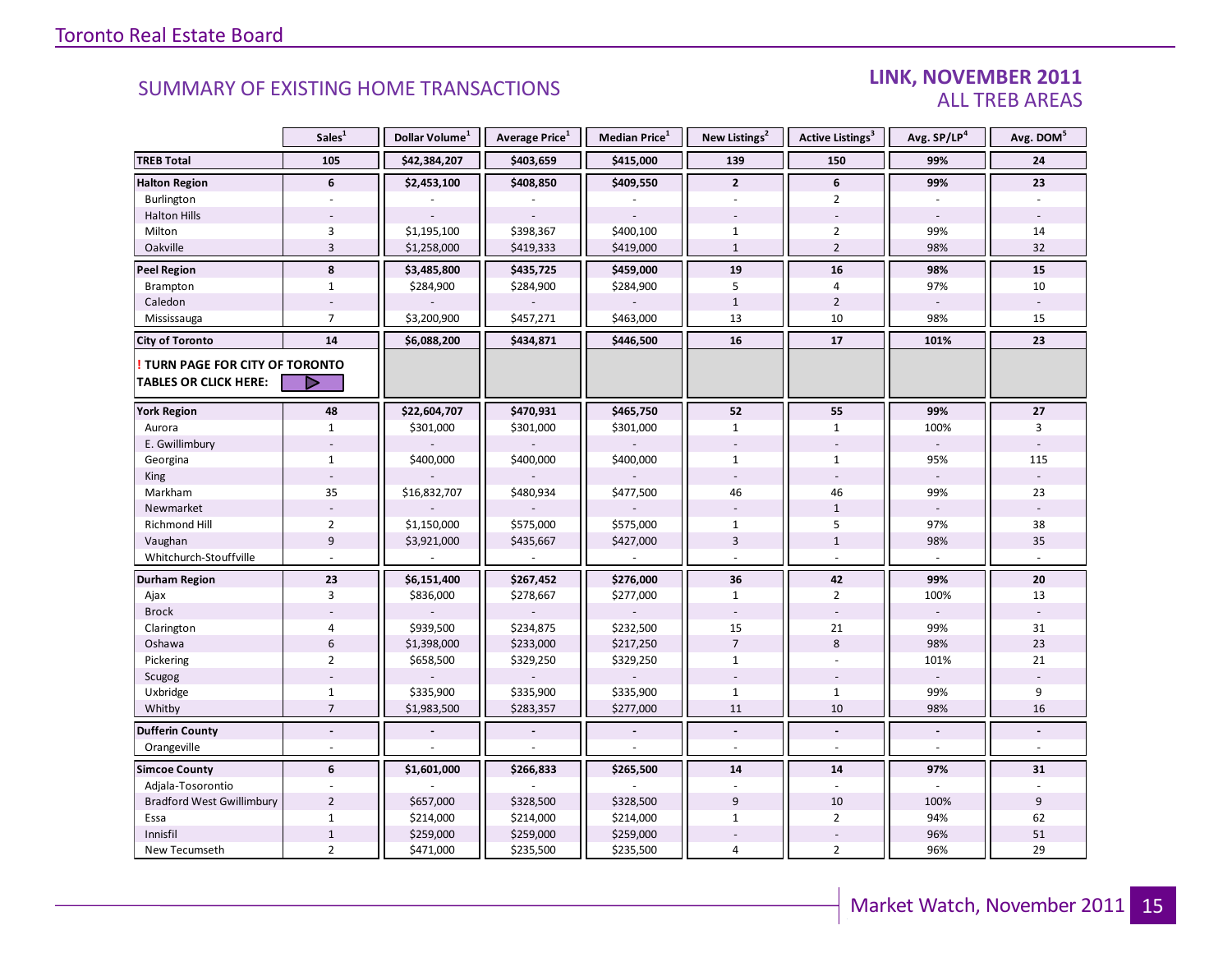### LINK, NOVEMBER 2011 CITY OF TORONTO MUNICIPAL BREAKDOWN

<span id="page-15-0"></span>

|                              | Sales <sup>1</sup> | Dollar Volume <sup>1</sup> | <b>Average Price</b> <sup>1</sup> | Median Price <sup>1</sup> | New Listings <sup>2</sup> | Active Listings <sup>3</sup> | Avg. SP/LP <sup>4</sup> | Avg. DOM <sup>5</sup> |
|------------------------------|--------------------|----------------------------|-----------------------------------|---------------------------|---------------------------|------------------------------|-------------------------|-----------------------|
| <b>TREB Total</b>            | 105                | \$42,384,207               | \$403,659                         | \$415,000                 | 139                       | 150                          | 99%                     | 24                    |
| <b>City of Toronto Total</b> | 14                 | \$6,088,200                | \$434,871                         | \$446,500                 | 16                        | 17                           | 101%                    | 23                    |
| <b>Toronto West</b>          | $\mathbf{1}$       | \$349,000                  | \$349,000                         | \$349,000                 | $\mathbf{1}$              | $\mathbf{1}$                 | 97%                     | 49                    |
| Toronto W01                  |                    |                            |                                   |                           |                           |                              |                         |                       |
| Toronto W02                  |                    |                            |                                   |                           |                           |                              |                         |                       |
| Toronto W03                  | ÷.                 |                            |                                   |                           |                           |                              |                         |                       |
| Toronto W04                  |                    |                            |                                   |                           |                           |                              |                         |                       |
| Toronto W05                  | $\mathbf{1}$       | \$349,000                  | \$349,000                         | \$349,000                 | $\mathbf{1}$              | $\mathbf{1}$                 | 97%                     | 49                    |
| Toronto W06                  |                    |                            |                                   |                           |                           |                              | $\overline{a}$          |                       |
| Toronto W07                  |                    |                            |                                   |                           |                           |                              |                         |                       |
| Toronto W08                  |                    |                            |                                   |                           |                           |                              |                         |                       |
| Toronto W09                  |                    |                            |                                   |                           |                           |                              |                         |                       |
| Toronto W10                  | $\sim$             |                            | $\overline{a}$                    | $\sim$                    | $\overline{\phantom{a}}$  | $\omega$                     | $\sim$                  |                       |
| <b>Toronto Central</b>       | $\overline{2}$     | \$1,094,000                | \$547,000                         | \$547,000                 | $\overline{\mathbf{3}}$   | $\overline{\mathbf{3}}$      | 104%                    | 10                    |
| Toronto C01                  |                    |                            |                                   |                           |                           |                              |                         |                       |
| Toronto C02                  |                    |                            |                                   |                           |                           |                              |                         |                       |
| Toronto C03                  |                    |                            |                                   |                           |                           |                              |                         |                       |
| Toronto C04                  |                    |                            |                                   |                           |                           |                              |                         |                       |
| Toronto C06                  |                    |                            |                                   |                           |                           |                              |                         |                       |
| Toronto C07                  |                    |                            |                                   |                           |                           |                              |                         |                       |
| Toronto C08                  |                    |                            |                                   |                           |                           |                              |                         |                       |
| Toronto C09                  |                    |                            |                                   |                           |                           |                              |                         |                       |
| Toronto C10                  |                    |                            |                                   |                           |                           |                              |                         |                       |
| Toronto C11                  |                    |                            |                                   |                           |                           |                              |                         |                       |
| Toronto C12                  |                    |                            |                                   |                           |                           |                              |                         |                       |
| Toronto C13                  |                    |                            |                                   |                           |                           |                              |                         |                       |
| Toronto C14                  |                    |                            |                                   |                           |                           | $\mathbf{1}$                 |                         |                       |
| Toronto C15                  | $\overline{2}$     | \$1,094,000                | \$547,000                         | \$547,000                 | $\overline{3}$            | $\overline{2}$               | 104%                    | 10                    |
| <b>Toronto East</b>          | 11                 | \$4,645,200                | \$422,291                         | \$428,000                 | 12                        | 13                           | 101%                    | 23                    |
| Toronto E01                  |                    |                            |                                   |                           |                           |                              |                         |                       |
| Toronto E02                  |                    |                            |                                   |                           |                           |                              |                         |                       |
| Toronto E03                  |                    |                            |                                   |                           |                           |                              |                         |                       |
| Toronto E04                  |                    |                            |                                   |                           |                           |                              |                         |                       |
| Toronto E05                  | 6                  | \$2,644,000                | \$440,667                         | \$446,500                 | 6                         | 3                            | 99%                     | 18                    |
| Toronto E06                  |                    |                            |                                   |                           |                           |                              |                         |                       |
| Toronto E07                  | 3                  | \$1,151,000                | \$383,667                         | \$353,000                 | 5                         | 8                            | 105%                    | 33                    |
| Toronto E08                  |                    |                            |                                   |                           |                           |                              |                         |                       |
| Toronto E09                  |                    |                            |                                   |                           |                           |                              | $\sim$                  |                       |
| Toronto E10                  |                    |                            |                                   |                           | $\mathbf{1}$              | $\mathbf{1}$                 |                         |                       |
| Toronto <sub>E11</sub>       | $\overline{2}$     | \$850,200                  | \$425,100                         | \$425,100                 |                           | $\mathbf{1}$                 | 103%                    | 26                    |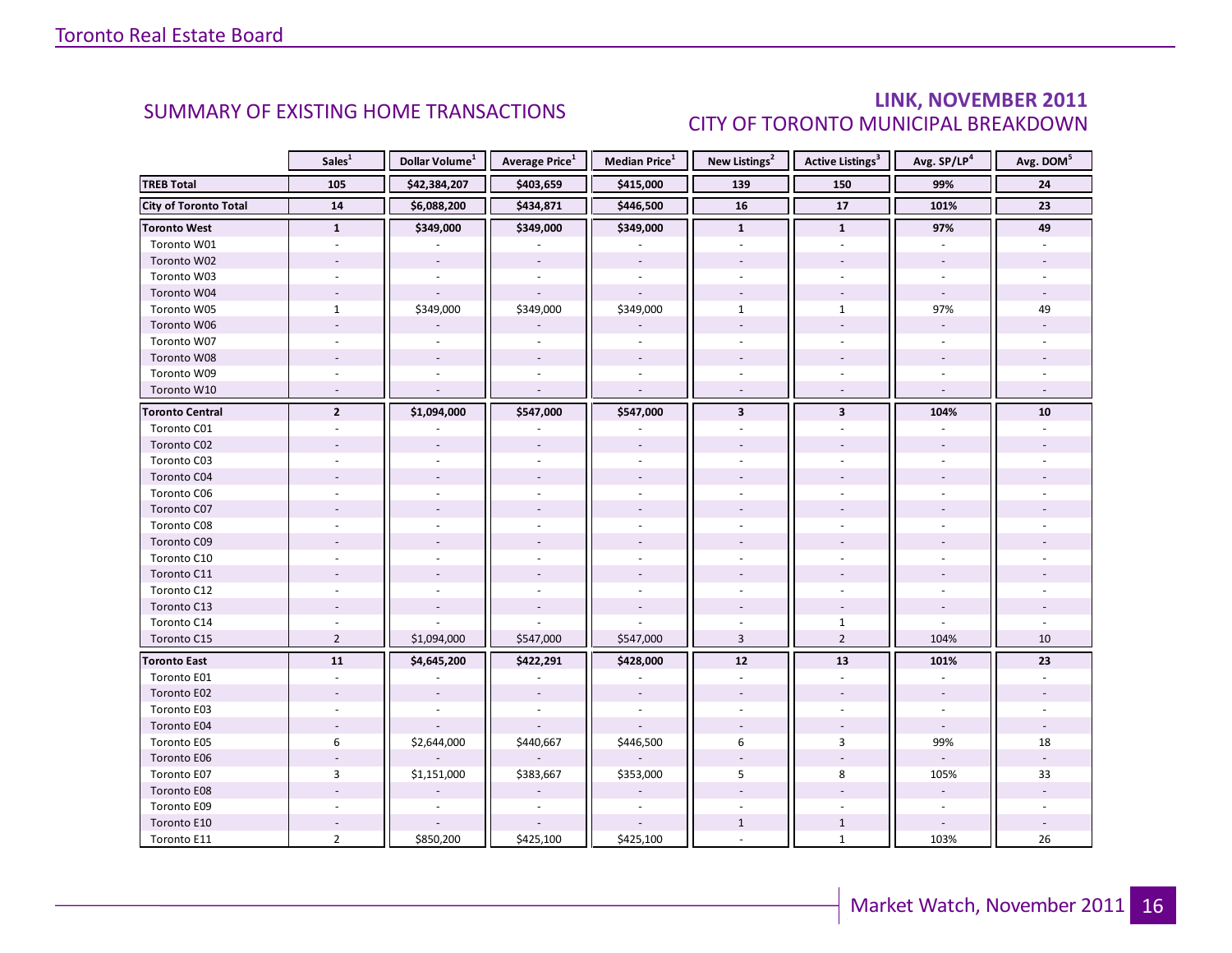### Industrial Leasing SUMMARY OF EXISTING HOME TRANSACTIONS **ATTACHED/ROW/TOWNHOUSE, NOVEMBER 2011** ALL TREB AREAS

|                                                               | Sales <sup>1</sup> | Dollar Volume <sup>1</sup> | Average Price <sup>1</sup> | Median Price <sup>1</sup> | New Listings <sup>2</sup> | Active Listings <sup>3</sup> | Avg. SP/LP4 | Avg. DOM <sup>5</sup> |
|---------------------------------------------------------------|--------------------|----------------------------|----------------------------|---------------------------|---------------------------|------------------------------|-------------|-----------------------|
| <b>TREB Total</b>                                             | 525                | \$218,414,022              | \$416,027                  | \$385,000                 | 599                       | 611                          | 99%         | 22                    |
| <b>Halton Region</b>                                          | 61                 | \$22,910,200               | \$375,577                  | \$351,200                 | 66                        | 79                           | 99%         | 22                    |
| Burlington                                                    | 6                  | \$2,006,900                | \$334,483                  | \$336,050                 | 3                         | $\overline{4}$               | 99%         | 42                    |
| <b>Halton Hills</b>                                           | $\boldsymbol{6}$   | \$2,080,200                | \$346,700                  | \$351,050                 | 5                         | $\overline{2}$               | 100%        | 15                    |
| Milton                                                        | 30                 | \$10,272,200               | \$342,407                  | \$345,500                 | 33                        | 28                           | 99%         | 19                    |
| Oakville                                                      | 19                 | \$8,550,900                | \$450,047                  | \$420,000                 | 25                        | 45                           | 98%         | 24                    |
| <b>Peel Region</b>                                            | 80                 | \$28,329,205               | \$354,115                  | \$334,250                 | 98                        | 104                          | 98%         | 22                    |
| Brampton                                                      | 49                 | \$15,275,500               | \$311,745                  | \$319,850                 | 59                        | 63                           | 98%         | 24                    |
| Caledon                                                       | $\overline{3}$     | \$1,041,611                | \$347,204                  | \$329,111                 | $\mathbf{1}$              | $\overline{2}$               | 99%         | 25                    |
| Mississauga                                                   | 28                 | \$12,012,094               | \$429,003                  | \$427,550                 | 38                        | 39                           | 98%         | 20                    |
| <b>City of Toronto</b>                                        | 123                | \$68,468,540               | \$556,655                  | \$505,100                 | 157                       | 159                          | 100%        | 22                    |
| TURN PAGE FOR CITY OF TORONTO<br><b>TABLES OR CLICK HERE:</b> | D                  |                            |                            |                           |                           |                              |             |                       |
| <b>York Region</b>                                            | 164                | \$72,767,613               | \$443,705                  | \$439,544                 | 183                       | 132                          | 99%         | 19                    |
| Aurora                                                        | 9                  | \$3,468,000                | \$385,333                  | \$379,000                 | 11                        | 9                            | 101%        | 22                    |
| E. Gwillimbury                                                | 5                  | \$1,601,550                | \$320,310                  | \$312,000                 | 6                         | $\overline{4}$               | 100%        | 13                    |
| Georgina                                                      | 4                  | \$1,060,900                | \$265,225                  | \$273,950                 | 5                         | $\mathbf{1}$                 | 100%        | 8                     |
| King                                                          | $1\,$              | \$330,000                  | \$330,000                  | \$330,000                 |                           |                              | 98%         | 14                    |
| Markham                                                       | 40                 | \$18,397,276               | \$459,932                  | \$436,244                 | 52                        | 38                           | 100%        | 18                    |
| Newmarket                                                     | $12\,$             | \$4,519,288                | \$376,607                  | \$380,444                 | 8                         | $\overline{4}$               | 101%        | 10                    |
| <b>Richmond Hill</b>                                          | 62                 | \$29,768,188               | \$480,132                  | \$470,000                 | 59                        | 38                           | 99%         | 23                    |
| Vaughan                                                       | 27                 | \$12,151,411               | \$450,052                  | \$439,100                 | 30                        | 31                           | 99%         | 23                    |
| Whitchurch-Stouffville                                        | $\overline{4}$     | \$1,471,000                | \$367,750                  | \$364,000                 | 12                        | $\overline{7}$               | 100%        | $\overline{7}$        |
| <b>Durham Region</b>                                          | 85                 | \$23,009,440               | \$270,699                  | \$271,000                 | 88                        | 115                          | 98%         | 26                    |
| Ajax                                                          | 26                 | \$7,554,400                | \$290,554                  | \$289,000                 | 27                        | 33                           | 98%         | 26                    |
| <b>Brock</b>                                                  |                    |                            |                            |                           |                           | $\overline{2}$               |             |                       |
| Clarington                                                    | 11                 | \$2,496,290                | \$226,935                  | \$226,000                 | 8                         | 17                           | 99%         | 38                    |
| Oshawa                                                        | 17                 | \$4,079,400                | \$239,965                  | \$246,000                 | 17                        | 25                           | 98%         | 27                    |
| Pickering                                                     | 13                 | \$3,951,400                | \$303,954                  | \$296,000                 | 13                        | 17                           | 98%         | 22                    |
| Scugog                                                        |                    |                            |                            |                           |                           |                              |             |                       |
| Uxbridge                                                      |                    |                            |                            |                           | $\mathbf{1}$              | $\overline{2}$               |             |                       |
| Whitby                                                        | 18                 | \$4,927,950                | \$273,775                  | \$278,000                 | 22                        | 19                           | 99%         | 18                    |
| <b>Dufferin County</b>                                        | $\mathbf{2}$       | \$520,250                  | \$260,125                  | \$260,125                 | $\mathbf{3}$              | $\overline{2}$               | 97%         | ${\bf 17}$            |
| Orangeville                                                   | $\overline{2}$     | \$520,250                  | \$260,125                  | \$260,125                 | 3                         | $\overline{2}$               | 97%         | 17                    |
| <b>Simcoe County</b>                                          | ${\bf 10}$         | \$2,408,774                | \$240,877                  | \$228,500                 | $\overline{\mathbf{4}}$   | 20                           | 99%         | 35                    |
| Adjala-Tosorontio                                             |                    |                            |                            |                           |                           |                              |             |                       |
| <b>Bradford West Gwillimbury</b>                              | $\overline{2}$     | \$659,000                  | \$329,500                  | \$329,500                 | $\mathbf{1}$              | $\mathbf{1}$                 | 99%         | 9                     |
| Essa                                                          | $\overline{2}$     | \$424,974                  | \$212,487                  | \$212,487                 | $\overline{2}$            | 9                            | 99%         | 66                    |
| Innisfil                                                      | $\mathsf 3$        | \$603,900                  | \$201,300                  | \$196,900                 | $\mathbf{1}$              | $\overline{3}$               | 98%         | 20                    |
| New Tecumseth                                                 | $\overline{3}$     | \$720,900                  | \$240,300                  | \$240,000                 |                           | $\overline{7}$               | 99%         | 46                    |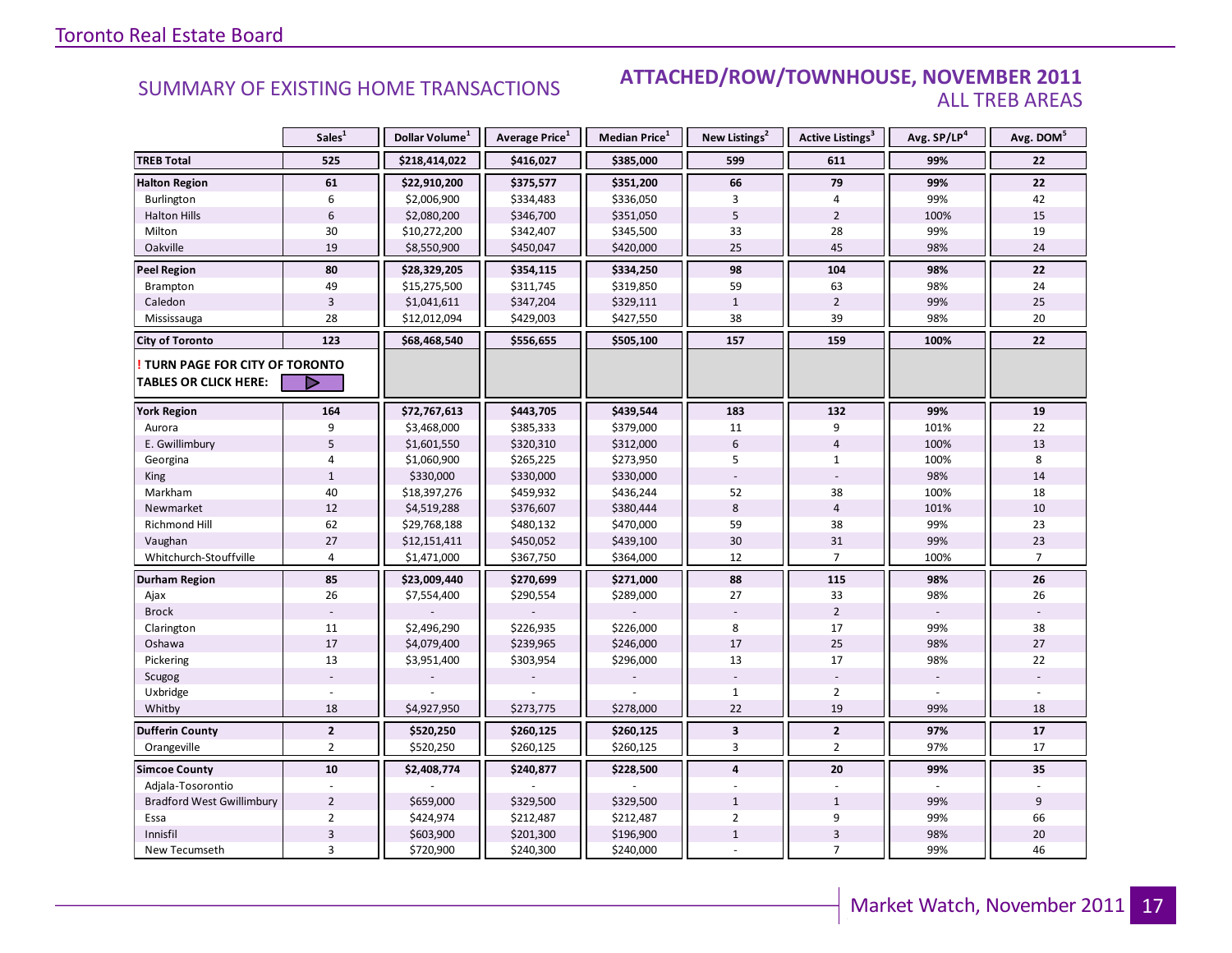### $\Omega$ VEMRER 2011 CITY OF TORONTO MUNICIPAL BREAKDOWN SUMMARY OF EXISTING HOME TRANSACTIONS **ATTACHED/ROW/TOWNHOUSE, NOVEMBER 2011**

<span id="page-17-0"></span>

|                              | Sales <sup>1</sup> | Dollar Volume <sup>1</sup> | <b>Average Price</b> <sup>1</sup> | Median Price <sup>1</sup> | New Listings <sup>2</sup> | <b>Active Listings<sup>3</sup></b> | Avg. SP/LP <sup>4</sup> | Avg. DOM <sup>5</sup> |
|------------------------------|--------------------|----------------------------|-----------------------------------|---------------------------|---------------------------|------------------------------------|-------------------------|-----------------------|
| <b>TREB Total</b>            | 525                | \$218,414,022              | \$416,027                         | \$385,000                 | 599                       | 611                                | 99%                     | 22                    |
| <b>City of Toronto Total</b> | 123                | \$68,468,540               | \$556,655                         | \$505,100                 | 157                       | 159                                | 100%                    | 22                    |
| <b>Toronto West</b>          | 21                 | \$11,137,900               | \$530,376                         | \$510,000                 | 59                        | 65                                 | 99%                     | 26                    |
| Toronto W01                  | $\mathbf{1}$       | \$641,000                  | \$641,000                         | \$641,000                 | $\mathbf{1}$              | 4                                  | 107%                    | 10                    |
| Toronto W02                  | $\overline{4}$     | \$1,842,500                | \$460,625                         | \$450,000                 | $\overline{7}$            | 8                                  | 102%                    | 14                    |
| Toronto W03                  | $\mathbf{1}$       | \$372,000                  | \$372,000                         | \$372,000                 | $\mathbf{1}$              | $\overline{2}$                     | 98%                     | 25                    |
| Toronto W04                  | $\mathbf{1}$       | \$420,000                  | \$420,000                         | \$420,000                 | 8                         | $\overline{7}$                     | 98%                     | 104                   |
| Toronto W05                  | 3                  | \$1,173,500                | \$391,167                         | \$395,000                 | 6                         | 5                                  | 98%                     | 44                    |
| Toronto W06                  | $\overline{2}$     | \$1,128,500                | \$564,250                         | \$564,250                 | 8                         | $\overline{9}$                     | 98%                     | $\overline{7}$        |
| Toronto W07                  | $\mathbf{1}$       | \$510,000                  | \$510,000                         | \$510,000                 | 4                         | 5                                  | 99%                     | $\overline{2}$        |
| Toronto W08                  | $\overline{7}$     | \$4,761,400                | \$680,200                         | \$620,000                 | 21                        | 23                                 | 98%                     | 27                    |
| Toronto W09                  |                    |                            |                                   |                           | 1                         | $\mathbf{1}$                       |                         |                       |
| Toronto W10                  | $\mathbf{1}$       | \$289,000                  | \$289,000                         | \$289,000                 | $\overline{2}$            | $\mathbf{1}$                       | 98%                     | 9                     |
| <b>Toronto Central</b>       | 50                 | \$34,005,550               | \$680,111                         | \$608,000                 | 53                        | 52                                 | 100%                    | 23                    |
| Toronto C01                  | 15                 | \$8,597,652                | \$573,177                         | \$575,000                 | 15                        | 19                                 | 99%                     | 21                    |
| Toronto C02                  | $\overline{7}$     | \$6,944,000                | \$992,000                         | \$935,000                 | 5                         | 5                                  | 100%                    | 30                    |
| Toronto C03                  | $\overline{2}$     | \$1,248,800                | \$624,400                         | \$624,400                 | $\mathbf{1}$              |                                    | 105%                    | 9                     |
| Toronto C04                  | $\mathbf{1}$       | \$435,000                  | \$435,000                         | \$435,000                 | $\overline{4}$            | 5                                  | 99%                     | 134                   |
| Toronto C06                  |                    |                            |                                   |                           |                           |                                    |                         |                       |
| Toronto C07                  | $\overline{4}$     | \$2,358,000                | \$589,500                         | \$600,000                 | $\overline{2}$            | 5                                  | 101%                    | 18                    |
| Toronto C08                  | 14                 | \$9,936,099                | \$709,721                         | \$626,550                 | 16                        | 11                                 | 101%                    | 17                    |
| Toronto C09                  |                    |                            |                                   |                           | $\mathbf 1$               | $\mathbf{1}$                       |                         |                       |
| Toronto C10                  | $\mathbf{1}$       | \$945,000                  | \$945,000                         | \$945,000                 | $\overline{2}$            | $\mathbf{1}$                       | 95%                     | 17                    |
| Toronto C11                  | $\mathbf{1}$       | \$649,999                  | \$649,999                         | \$649,999                 |                           |                                    | 108%                    | 34                    |
| Toronto C12                  |                    |                            |                                   |                           | $\mathbf{1}$              |                                    |                         |                       |
| Toronto C13                  | $\overline{4}$     | \$1,991,000                | \$497,750                         | \$481,500                 | $\mathbf 1$               |                                    | 99%                     | 27                    |
| Toronto C14                  | $\mathbf{1}$       | \$900,000                  | \$900,000                         | \$900,000                 | 5                         | 4                                  | 92%                     | 11                    |
| Toronto C15                  |                    |                            |                                   |                           |                           | $\mathbf{1}$                       |                         |                       |
| <b>Toronto East</b>          | 52                 | \$23,325,090               | \$448,559                         | \$401,000                 | 45                        | 42                                 | 100%                    | 19                    |
| Toronto E01                  | 16                 | \$8,104,390                | \$506,524                         | \$485,550                 | 15                        | $\overline{7}$                     | 102%                    | 16                    |
| Toronto E02                  | $6\,$              | \$3,866,000                | \$644,333                         | \$584,000                 | $\overline{3}$            | $\overline{3}$                     | 98%                     | 20                    |
| Toronto E03                  | 3                  | \$1,333,000                | \$444,333                         | \$378,000                 | $\overline{2}$            | 3                                  | 98%                     | 55                    |
| Toronto E04                  | 5                  | \$2,170,400                | \$434,080                         | \$467,500                 | $\overline{2}$            | 3                                  | 98%                     | 11                    |
| Toronto E05                  | 5                  | \$1,887,000                | \$377,400                         | \$387,000                 | 4                         | $\mathbf{1}$                       | 101%                    | 9                     |
| Toronto E06                  |                    |                            |                                   |                           | $\mathbf{1}$              | 3                                  |                         |                       |
| Toronto E07                  | 5                  | \$1,789,800                | \$357,960                         | \$361,800                 | 3                         | 3                                  | 104%                    | 9                     |
| <b>Toronto E08</b>           | $1\,$              | \$332,000                  | \$332,000                         | \$332,000                 | $\overline{3}$            | $\overline{4}$                     | 98%                     | 49                    |
| Toronto E09                  | $\mathbf{1}$       | \$300,000                  | \$300,000                         | \$300,000                 |                           | $\overline{2}$                     | 97%                     | 39                    |
| Toronto E10                  | $\overline{2}$     | \$715,000                  | \$357,500                         | \$357,500                 | 3                         | $\overline{\mathbf{3}}$            | 98%                     | 41                    |
| Toronto E11                  | 8                  | \$2,827,500                | \$353,438                         | \$343,500                 | 9                         | 10                                 | 98%                     | 18                    |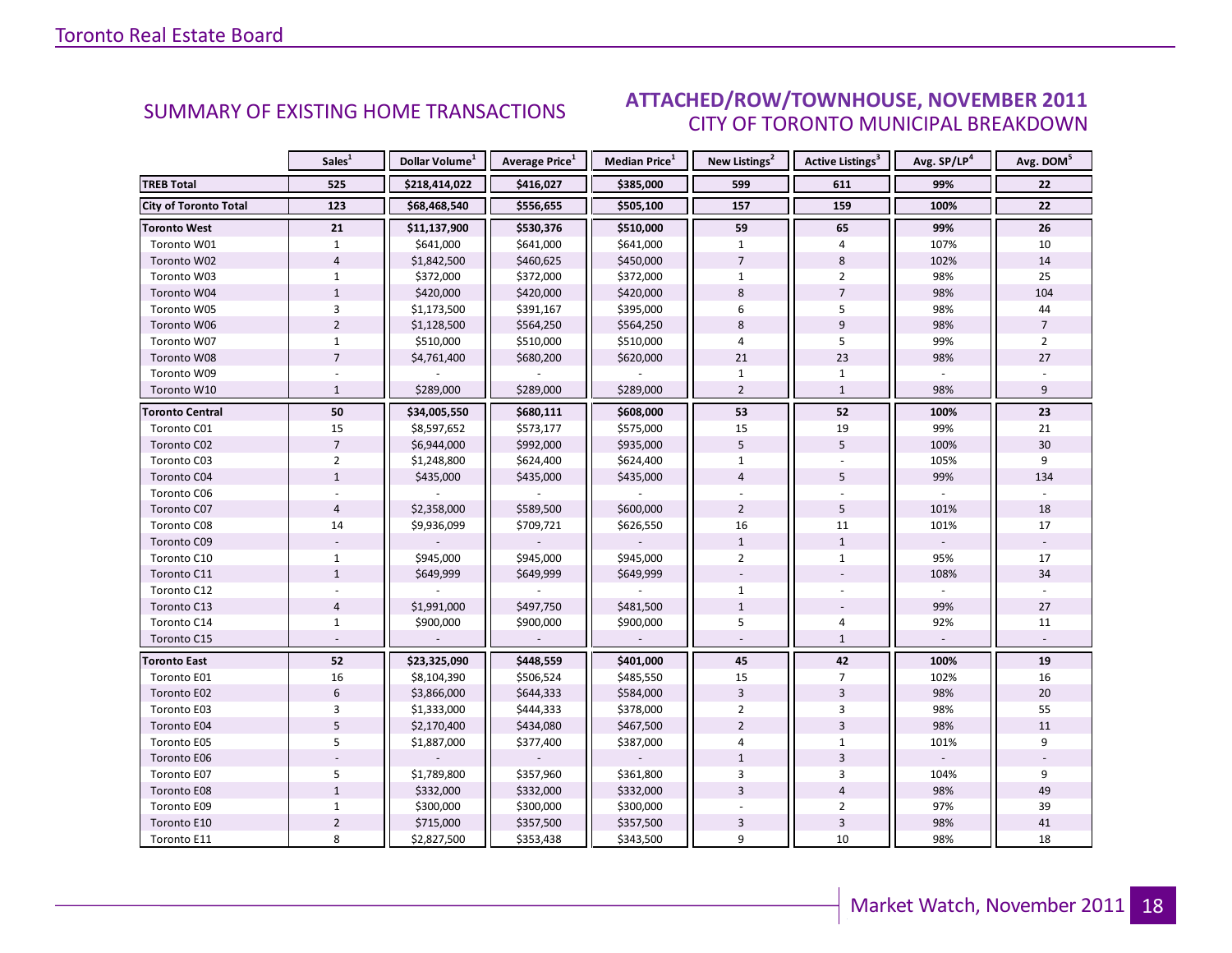### SUMMARY OF EXISTING HOME TRANSACTIONS **CO-OP APARTMENT, NOVEMBER 2011** ALL TREB AREAS

|                                        | Sales <sup>1</sup>       | Dollar Volume <sup>1</sup> | Average Price <sup>1</sup> | Median Price $^1$        | New Listings <sup>2</sup> | <b>Active Listings<sup>3</sup></b> | Avg. SP/LP <sup>4</sup>  | Avg. DOM <sup>5</sup>    |
|----------------------------------------|--------------------------|----------------------------|----------------------------|--------------------------|---------------------------|------------------------------------|--------------------------|--------------------------|
| <b>TREB Total</b>                      | 10                       | \$2,321,000                | \$232,100                  | \$157,500                | 24                        | 36                                 | 97%                      | 42                       |
| <b>Halton Region</b>                   | $\blacksquare$           |                            |                            |                          | $\blacksquare$            | $\blacksquare$                     | $\blacksquare$           |                          |
| Burlington                             |                          |                            |                            |                          |                           |                                    |                          |                          |
| <b>Halton Hills</b>                    |                          |                            |                            |                          |                           |                                    |                          |                          |
| Milton                                 | $\overline{\phantom{a}}$ | $\sim$                     | $\bar{a}$                  | $\omega$                 | $\sim$                    | $\sim$                             | ÷.                       |                          |
| Oakville                               | $\overline{\phantom{a}}$ | $\overline{\phantom{a}}$   | ÷,                         | $\overline{\phantom{a}}$ | $\bar{a}$                 | $\bar{a}$                          | $\overline{\phantom{a}}$ |                          |
| <b>Peel Region</b>                     | $\mathbf{1}$             | \$140,000                  | \$140,000                  | \$140,000                | $\overline{4}$            | $\overline{\mathbf{3}}$            | 93%                      | 30                       |
| Brampton                               | ÷,                       |                            |                            |                          | $\mathbf{1}$              | $1\,$                              | $\overline{a}$           |                          |
| Caledon                                |                          |                            |                            |                          |                           |                                    |                          |                          |
| Mississauga                            | $\mathbf{1}$             | \$140,000                  | \$140,000                  | \$140,000                | $\overline{3}$            | $\overline{2}$                     | 93%                      | 30                       |
| <b>City of Toronto</b>                 | 9                        | \$2,181,000                | \$242,333                  | \$175,000                | 19                        | 32                                 | 97%                      | 43                       |
| <b>! TURN PAGE FOR CITY OF TORONTO</b> |                          |                            |                            |                          |                           |                                    |                          |                          |
| <b>TABLES OR CLICK HERE:</b>           |                          |                            |                            |                          |                           |                                    |                          |                          |
|                                        |                          |                            |                            |                          |                           |                                    |                          |                          |
| <b>York Region</b>                     | $\blacksquare$           | $\overline{\phantom{a}}$   | $\overline{a}$             | $\overline{\phantom{a}}$ | $\mathbf{1}$              | $\mathbf{1}$                       | $\blacksquare$           |                          |
| Aurora                                 |                          |                            |                            |                          | $\sim$                    | $\overline{\phantom{a}}$           |                          |                          |
| E. Gwillimbury                         |                          |                            |                            |                          |                           |                                    |                          |                          |
| Georgina                               |                          |                            |                            |                          |                           |                                    |                          |                          |
| King                                   |                          |                            |                            |                          |                           |                                    |                          |                          |
| Markham                                | ÷,                       |                            | L.                         | ÷,                       | $\overline{a}$            | $\overline{\phantom{a}}$           |                          |                          |
| Newmarket                              |                          |                            |                            |                          |                           |                                    |                          |                          |
| Richmond Hill                          | ÷.                       |                            |                            |                          |                           |                                    |                          |                          |
| Vaughan                                |                          |                            | $\overline{a}$             | $\overline{\phantom{a}}$ | $\mathbf{1}$              | $\mathbf{1}$                       |                          |                          |
| Whitchurch-Stouffville                 | $\omega$                 | $\sim$                     | $\overline{a}$             | $\sim$                   | $\sim$                    | $\sim$                             | $\sim$                   |                          |
| <b>Durham Region</b>                   | $\blacksquare$           | $\overline{\phantom{a}}$   | $\blacksquare$             | $\overline{\phantom{a}}$ | $\overline{\phantom{a}}$  | $\blacksquare$                     | $\blacksquare$           |                          |
| Ajax                                   | ä,                       |                            |                            | ä,                       | $\overline{\phantom{a}}$  | $\overline{\phantom{a}}$           |                          |                          |
| <b>Brock</b>                           |                          |                            |                            |                          |                           |                                    |                          |                          |
| Clarington                             | ÷                        |                            |                            |                          |                           |                                    |                          |                          |
| Oshawa                                 |                          |                            |                            |                          |                           |                                    |                          |                          |
| Pickering                              | ÷.                       |                            |                            |                          | $\overline{a}$            | ÷.                                 |                          |                          |
| Scugog                                 |                          |                            |                            |                          |                           |                                    |                          |                          |
| Uxbridge                               | ÷.                       | ÷.                         | $\sim$                     | ÷.                       | $\sim$                    | ÷.                                 | ÷.                       |                          |
| Whitby                                 | $\overline{\phantom{a}}$ | $\sim$                     | $\overline{\phantom{a}}$   | $\sim$                   | $\sim$                    | $\sim$                             | $\sim$                   | $\overline{\phantom{a}}$ |
| <b>Dufferin County</b>                 | $\overline{a}$           | $\overline{a}$             | $\overline{a}$             | $\blacksquare$           | $\blacksquare$            | $\overline{a}$                     | $\blacksquare$           | $\overline{a}$           |
| Orangeville                            | $\overline{\phantom{a}}$ | $\sim$                     | ÷,                         | $\sim$                   | $\overline{\phantom{a}}$  | $\sim$                             | $\sim$                   | $\mathbf{r}$             |
| <b>Simcoe County</b>                   | $\overline{a}$           |                            | $\overline{a}$             |                          |                           |                                    |                          |                          |
| Adjala-Tosorontio                      | $\sim$                   | $\sim$                     | ÷.                         | $\sim$                   | $\sim$                    | ÷.                                 | $\sim$                   |                          |
| <b>Bradford West Gwillimbury</b>       |                          |                            |                            |                          |                           |                                    |                          |                          |
| Essa                                   | ÷.                       |                            |                            |                          |                           |                                    |                          |                          |
| Innisfil                               | $\overline{a}$           |                            | $\sim$                     | $\sim$                   | $\overline{a}$            | $\overline{a}$                     |                          |                          |
| New Tecumseth                          | ä,                       |                            | L.                         |                          |                           | $\overline{a}$                     |                          |                          |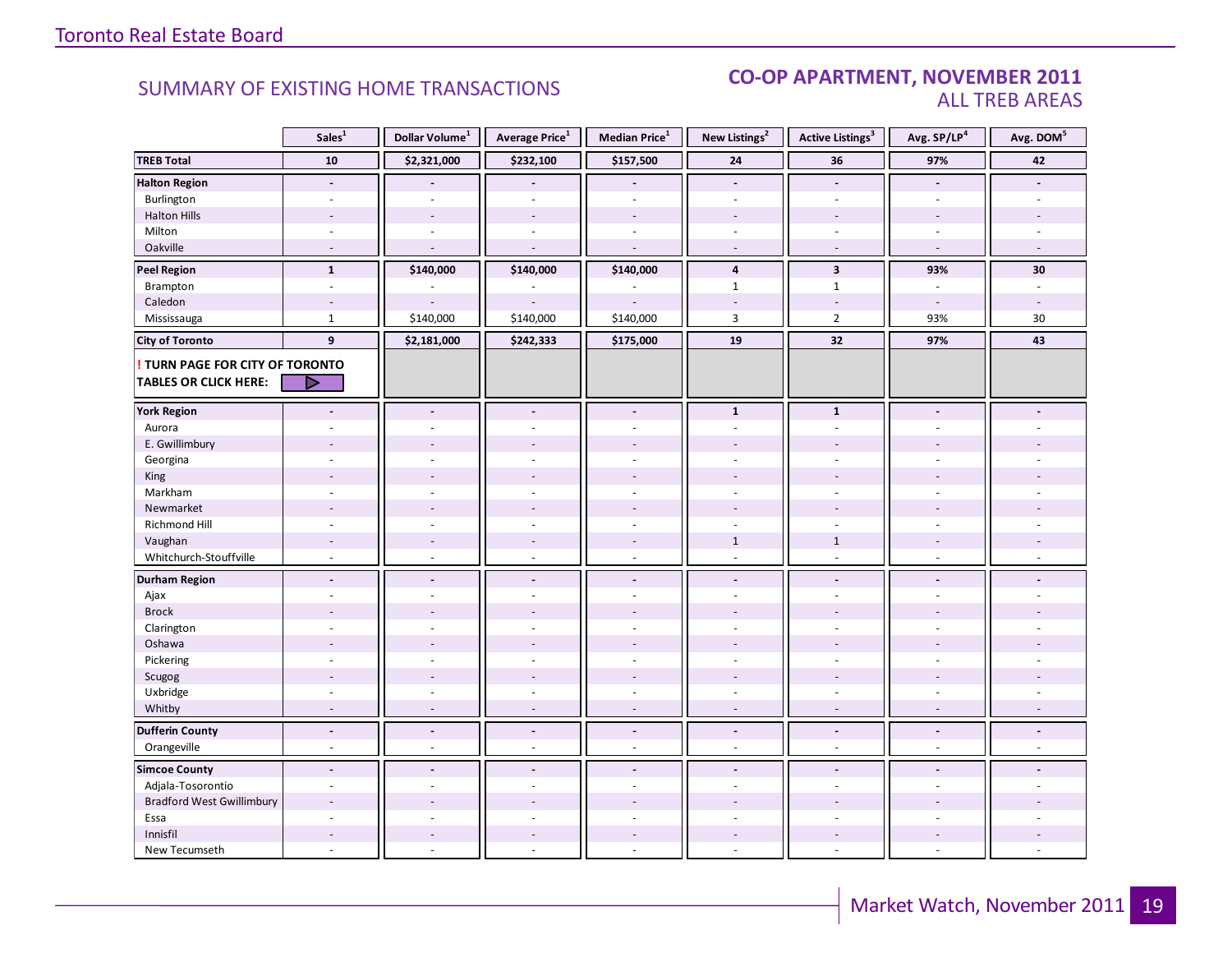### CO-OP APARTMENT, NOVEMBER 2011 CITY OF TORONTO MUNICIPAL BREAKDOWN

<span id="page-19-0"></span>

|                              | Sales <sup>1</sup>       | Dollar Volume <sup>1</sup> | <b>Average Price</b> <sup>1</sup> | <b>Median Price</b> <sup>1</sup> | New Listings <sup>2</sup> | <b>Active Listings<sup>3</sup></b> | Avg. SP/LP <sup>4</sup>  | Avg. DOM <sup>5</sup> |
|------------------------------|--------------------------|----------------------------|-----------------------------------|----------------------------------|---------------------------|------------------------------------|--------------------------|-----------------------|
| <b>TREB Total</b>            | 10                       | \$2,321,000                | \$232,100                         | \$157,500                        | 24                        | 36                                 | 97%                      | 42                    |
| <b>City of Toronto Total</b> | 9                        | \$2,181,000                | \$242,333                         | \$175,000                        | 19                        | 32                                 | 97%                      | 43                    |
| <b>Toronto West</b>          | $\mathbf{1}$             | \$175,000                  | \$175,000                         | \$175,000                        | 6                         | ${\bf 12}$                         | 95%                      | 41                    |
| Toronto W01                  |                          |                            |                                   |                                  |                           | $\omega$                           |                          |                       |
| Toronto W02                  |                          | $\overline{\phantom{a}}$   | $\blacksquare$                    |                                  | $\mathbf{1}$              | $\mathbf{1}$                       |                          |                       |
| Toronto W03                  | $\sim$                   |                            | $\omega$                          | $\omega$                         | $\sim$                    | ÷.                                 | ÷.                       |                       |
| Toronto W04                  |                          |                            |                                   |                                  |                           |                                    |                          |                       |
| Toronto W05                  |                          |                            |                                   |                                  | 4                         | 5                                  |                          |                       |
| Toronto W06                  |                          |                            | $\sim$                            |                                  |                           | $1\,$                              |                          |                       |
| Toronto W07                  | $\sim$                   |                            | ä,                                |                                  | $\omega$                  | $\mathbf{1}$                       | $\omega$                 |                       |
| Toronto W08                  | $\mathbf{1}$             | \$175,000                  | \$175,000                         | \$175,000                        | $\mathbf{1}$              | $\overline{3}$                     | 95%                      | 41                    |
| Toronto W09                  |                          |                            |                                   |                                  |                           | $\mathbf{1}$                       |                          |                       |
| Toronto W10                  | $\sim$                   | $\Box$                     | $\omega$                          | $\omega$                         | $\sim$                    | $\omega$                           | $\sim$                   | $\sim$                |
| <b>Toronto Central</b>       | 5                        | \$1,541,000                | \$308,200                         | \$380,000                        | 10                        | 16                                 | 97%                      | 41                    |
| Toronto C01                  |                          |                            |                                   |                                  |                           |                                    |                          |                       |
| Toronto C02                  |                          | $\overline{\phantom{a}}$   | $\overline{\phantom{a}}$          | $\overline{\phantom{a}}$         |                           | $\overline{4}$                     | $\sim$                   |                       |
| Toronto C03                  |                          |                            |                                   |                                  | $\overline{2}$            | $\mathbf{1}$                       |                          |                       |
| Toronto C04                  | $1\,$                    | \$125,000                  | \$125,000                         | \$125,000                        |                           | $\overline{2}$                     | 96%                      | 70                    |
| Toronto C06                  |                          |                            |                                   |                                  |                           |                                    |                          |                       |
| Toronto C07                  |                          | $\overline{\phantom{a}}$   | $\overline{\phantom{a}}$          |                                  |                           |                                    | $\omega$                 |                       |
| Toronto C08                  |                          |                            |                                   |                                  |                           |                                    |                          |                       |
| Toronto C09                  | $\overline{3}$           | \$1,295,000                | \$431,667                         | \$395,000                        | 6                         | $\overline{7}$                     | 98%                      | 31                    |
| Toronto C10                  |                          |                            |                                   |                                  |                           |                                    |                          |                       |
| Toronto C11                  | $\mathbf{1}$             | \$121,000                  | \$121,000                         | \$121,000                        |                           |                                    | 97%                      | 39                    |
| Toronto C12                  | $\sim$                   |                            |                                   |                                  | ÷                         |                                    |                          |                       |
| Toronto C13                  |                          |                            |                                   |                                  |                           |                                    |                          |                       |
| Toronto C14                  |                          |                            | $\overline{a}$                    |                                  | $\mathbf{1}$              | $\mathbf{1}$                       |                          |                       |
| Toronto C15                  | $\overline{\phantom{a}}$ |                            | $\bar{a}$                         |                                  | $\mathbf{1}$              | $\mathbf{1}$                       | $\omega$                 |                       |
| <b>Toronto East</b>          | $\overline{\mathbf{3}}$  | \$465,000                  | \$155,000                         | \$125,000                        | $\overline{\mathbf{3}}$   | $\overline{4}$                     | 96%                      | 47                    |
| Toronto E01                  |                          |                            |                                   |                                  |                           |                                    |                          |                       |
| Toronto E02                  |                          |                            |                                   |                                  | $\mathbf{1}$              | $\mathbf{1}$                       |                          |                       |
| Toronto E03                  |                          |                            |                                   |                                  |                           |                                    |                          |                       |
| Toronto E04                  |                          | $\overline{\phantom{a}}$   | $\Box$                            |                                  |                           |                                    | $\overline{\phantom{a}}$ |                       |
| Toronto E05                  | $\sim$                   |                            |                                   |                                  |                           | ÷.                                 | $\omega$                 |                       |
| Toronto E06                  | $\mathbf{1}$             | \$247,000                  | \$247,000                         | \$247,000                        | $\mathbf{1}$              | $\mathbf{1}$                       | 95%                      | 56                    |
| Toronto E07                  |                          |                            |                                   |                                  |                           | $\mathbf{1}$                       |                          |                       |
| Toronto E08                  |                          | $\sim$                     | $\mathbf{r}$                      |                                  |                           | $\overline{a}$                     | $\blacksquare$           |                       |
| Toronto E09                  |                          |                            |                                   |                                  | $\mathbf{1}$              | $\mathbf{1}$                       | $\blacksquare$           |                       |
| Toronto E10                  | $\overline{2}$           | \$218,000                  | \$109,000                         | \$109,000                        | $\overline{\phantom{a}}$  |                                    | 97%                      | 43                    |
| Toronto E11                  |                          |                            |                                   |                                  |                           |                                    |                          |                       |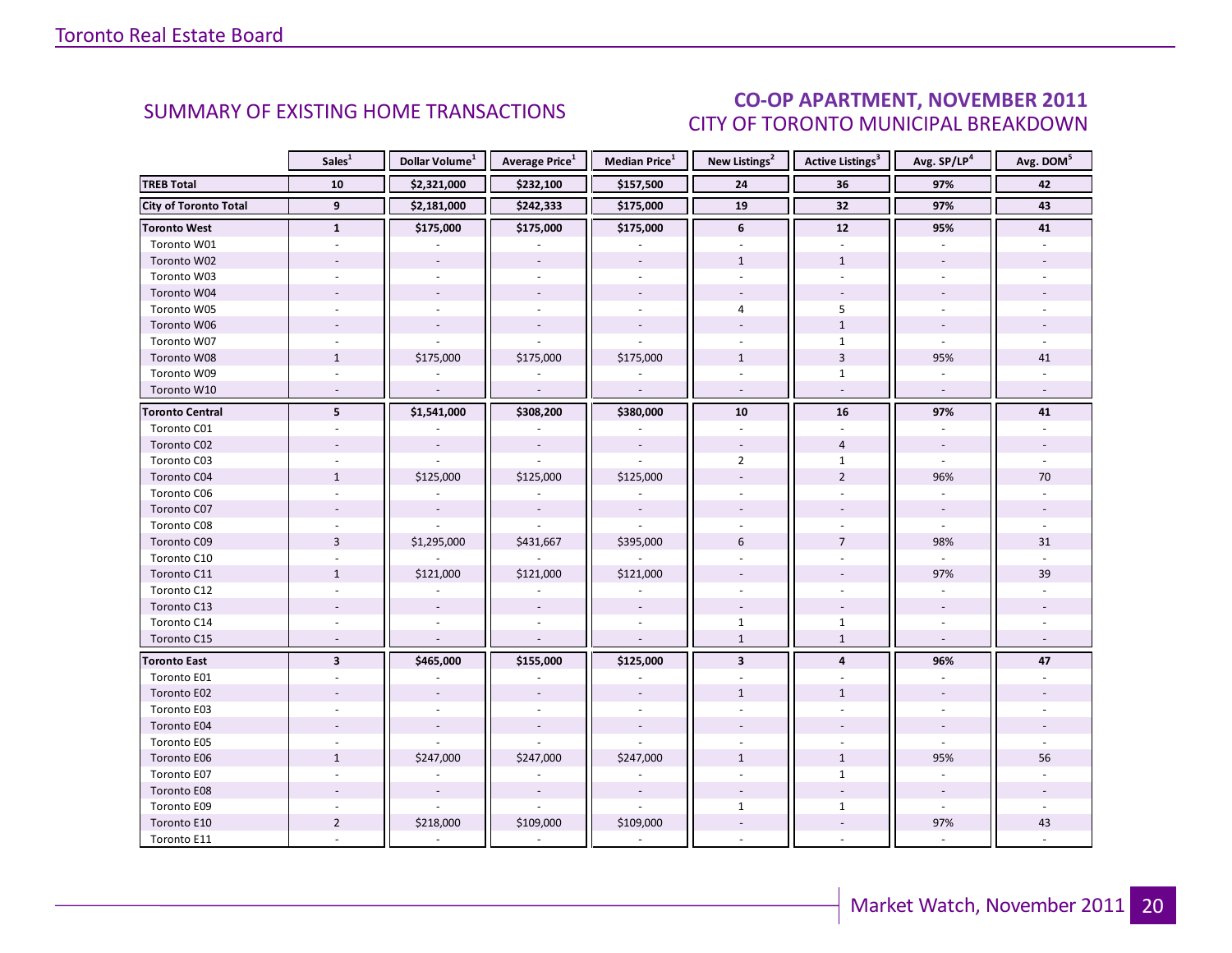### SUMMARY OF EXISTING HOME TRANSACTIONS **DETACHED CONDOMINIUM, NOVEMBER 2011** ALL TREB AREAS

|                                        | Sales <sup>1</sup>       | Dollar Volume <sup>1</sup> | Average Price <sup>1</sup> | Median Price <sup>1</sup> | New Listings <sup>2</sup> | <b>Active Listings<sup>3</sup></b> | Avg. SP/LP <sup>4</sup>  | Avg. DOM <sup>5</sup> |
|----------------------------------------|--------------------------|----------------------------|----------------------------|---------------------------|---------------------------|------------------------------------|--------------------------|-----------------------|
| <b>TREB Total</b>                      | 8                        | \$2,477,600                | \$309,700                  | \$256,800                 | 8                         | 24                                 | 96%                      | 45                    |
| <b>Halton Region</b>                   | $\mathbf{1}$             | \$475,000                  | \$475,000                  | \$475,000                 | $\mathbf{1}$              | $\overline{2}$                     | 95%                      | 50                    |
| Burlington                             | $\mathbf{1}$             | \$475,000                  | \$475,000                  | \$475,000                 | $\mathbf{1}$              | $\mathbf{1}$                       | 95%                      | 50                    |
| <b>Halton Hills</b>                    | ÷,                       |                            |                            |                           | $\overline{\phantom{a}}$  | $\sim$                             | $\overline{\phantom{a}}$ |                       |
| Milton                                 |                          | $\sim$                     |                            |                           | $\sim$                    |                                    |                          |                       |
| Oakville                               | $\overline{a}$           | $\overline{\phantom{a}}$   | $\sim$                     | $\overline{a}$            | $\overline{\phantom{a}}$  | $\mathbf{1}$                       | $\sim$                   | $\sim$                |
| <b>Peel Region</b>                     | $\mathbf{1}$             | \$271,000                  | \$271,000                  | \$271,000                 | $\mathbf{1}$              | 5                                  | 99%                      | 15                    |
| Brampton                               | $\sim$                   |                            |                            |                           | $\mathbf{1}$              | $\overline{2}$                     | $\mathcal{L}$            | $\overline{a}$        |
| Caledon                                |                          | $\overline{a}$             |                            |                           | $\overline{a}$            |                                    | $\sim$                   |                       |
| Mississauga                            | $\mathbf{1}$             | \$271,000                  | \$271,000                  | \$271,000                 | $\overline{a}$            | 3                                  | 99%                      | 15                    |
| <b>City of Toronto</b>                 |                          | $\overline{\phantom{a}}$   | $\blacksquare$             | $\blacksquare$            | $\overline{2}$            | $\overline{2}$                     | $\blacksquare$           |                       |
| <b>! TURN PAGE FOR CITY OF TORONTO</b> |                          |                            |                            |                           |                           |                                    |                          |                       |
| <b>TABLES OR CLICK HERE:</b>           | D                        |                            |                            |                           |                           |                                    |                          |                       |
| <b>York Region</b>                     |                          |                            |                            | $\overline{a}$            | $\mathbf 1$               | $\mathbf{1}$                       | $\blacksquare$           |                       |
| Aurora                                 |                          |                            |                            |                           |                           |                                    |                          |                       |
| E. Gwillimbury                         |                          |                            |                            |                           |                           |                                    |                          |                       |
| Georgina                               |                          |                            |                            |                           | ÷,                        |                                    |                          |                       |
| King                                   |                          |                            |                            |                           | $\overline{a}$            |                                    |                          |                       |
| Markham                                | ä,                       | ä,                         |                            | ä,                        | $\mathbf{1}$              | $\mathbf{1}$                       | ÷,                       |                       |
| Newmarket                              |                          |                            |                            |                           |                           |                                    |                          |                       |
| Richmond Hill                          |                          |                            |                            |                           |                           |                                    |                          |                       |
| Vaughan                                |                          |                            |                            |                           | $\overline{\phantom{a}}$  |                                    |                          |                       |
| Whitchurch-Stouffville                 | $\sim$                   | $\sim$                     | $\sim$                     | $\overline{a}$            | $\sim$                    | $\sim$                             | $\sim$                   |                       |
| <b>Durham Region</b>                   | $\overline{\phantom{a}}$ | $\blacksquare$             | $\sim$                     | $\blacksquare$            | $\tilde{\phantom{a}}$     | $\mathbf{1}$                       | $\blacksquare$           |                       |
| Ajax                                   |                          |                            |                            |                           | $\overline{\phantom{a}}$  | $\mathbf{1}$                       | ÷,                       |                       |
| <b>Brock</b>                           |                          |                            |                            |                           |                           |                                    |                          |                       |
| Clarington                             |                          |                            |                            |                           |                           |                                    |                          |                       |
| Oshawa                                 |                          |                            |                            |                           |                           |                                    |                          |                       |
| Pickering                              | ÷                        |                            |                            |                           | $\overline{a}$            |                                    |                          |                       |
| Scugog                                 |                          |                            |                            |                           |                           |                                    |                          |                       |
| Uxbridge                               | $\overline{a}$           | $\overline{a}$             |                            | ٠                         | ÷.                        | $\overline{a}$                     | ÷.                       |                       |
| Whitby                                 | $\overline{a}$           | $\overline{\phantom{a}}$   |                            | $\overline{a}$            | $\overline{a}$            | $\overline{\phantom{a}}$           | $\overline{a}$           |                       |
| <b>Dufferin County</b>                 | $\overline{a}$           | $\overline{a}$             | $\mathbf{r}$               | $\overline{a}$            | $\overline{a}$            | $\blacksquare$                     | $\overline{a}$           | $\overline{a}$        |
| Orangeville                            | $\sim$                   | ÷,                         | ÷.                         | L.                        | $\overline{a}$            | $\sim$                             | $\sim$                   | $\overline{a}$        |
| <b>Simcoe County</b>                   | 6                        | \$1,731,600                | \$288,600                  | \$242,300                 | $\overline{\mathbf{3}}$   | 13                                 | 96%                      | 49                    |
| Adjala-Tosorontio                      | ä,                       |                            |                            |                           |                           | $\sim$                             | $\overline{a}$           |                       |
| <b>Bradford West Gwillimbury</b>       |                          |                            |                            |                           |                           |                                    |                          |                       |
| Essa                                   | ÷                        | ÷.                         |                            | L.                        |                           | $\sim$                             | ÷.                       |                       |
| Innisfil                               |                          |                            |                            |                           |                           |                                    |                          |                       |
| New Tecumseth                          | 6                        | \$1,731,600                | \$288,600                  | \$242,300                 | $\overline{3}$            | 13                                 | 96%                      | 49                    |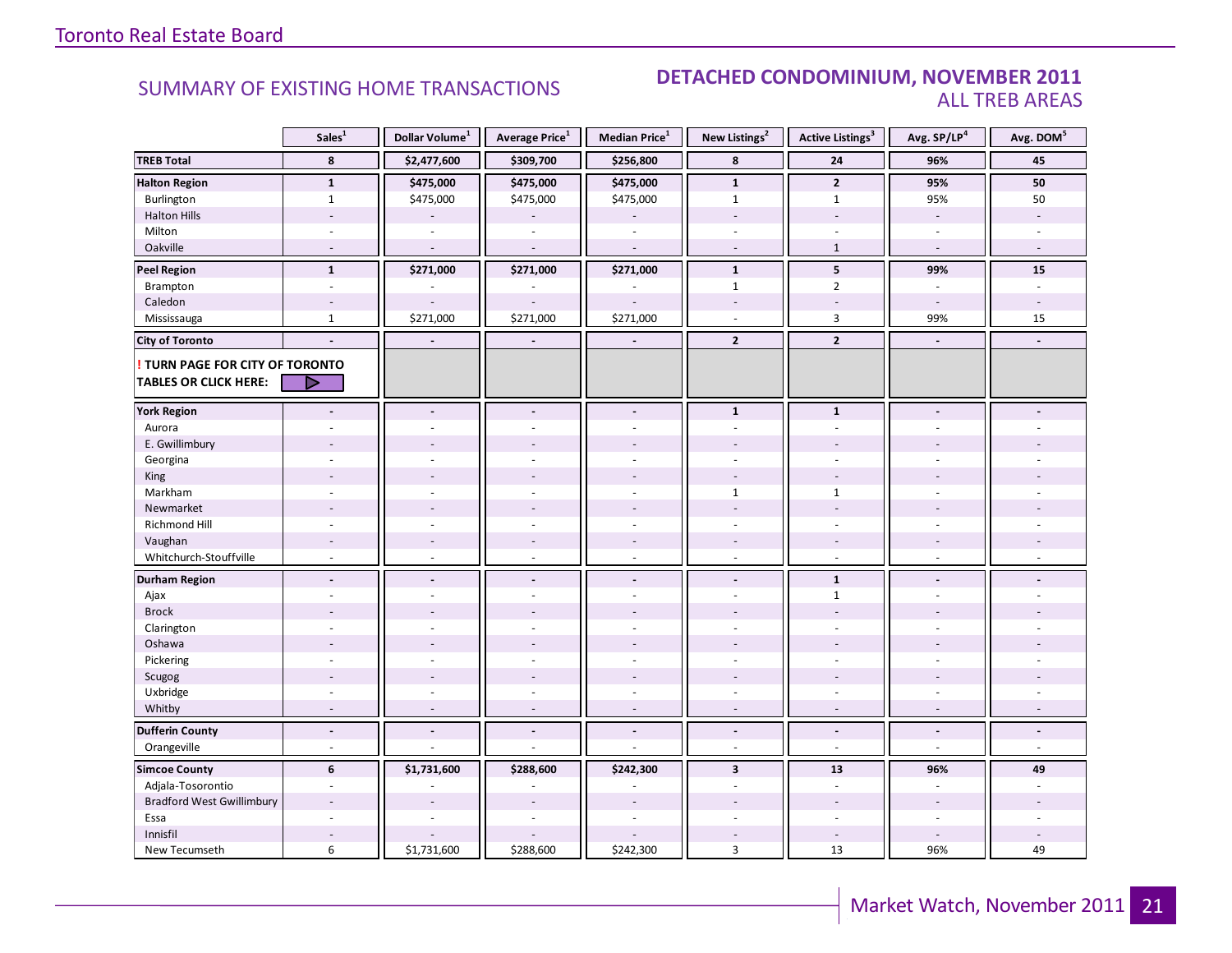### $\Omega$ VEMRER 2011 CITY OF TORONTO MUNICIPAL BREAKDOWN SUMMARY OF EXISTING HOME TRANSACTIONS **DETACHED CONDOMINIUM, NOVEMBER 2011**

<span id="page-21-0"></span>

|                              | Sales <sup>1</sup>       | Dollar Volume <sup>1</sup> | <b>Average Price</b> <sup>1</sup> | <b>Median Price</b> <sup>1</sup> | New Listings <sup>2</sup> | <b>Active Listings</b> <sup>3</sup> | Avg. SP/LP4    | Avg. DOM <sup>5</sup> |
|------------------------------|--------------------------|----------------------------|-----------------------------------|----------------------------------|---------------------------|-------------------------------------|----------------|-----------------------|
| <b>TREB Total</b>            | 8                        | \$2,477,600                | \$309,700                         | \$256,800                        | 8                         | 24                                  | 96%            | 45                    |
| <b>City of Toronto Total</b> | $\blacksquare$           |                            |                                   |                                  | $\mathbf{2}$              | $\mathbf{2}$                        | $\blacksquare$ |                       |
| <b>Toronto West</b>          | $\overline{\phantom{a}}$ | $\overline{\phantom{a}}$   | $\overline{\phantom{a}}$          | $\overline{\phantom{a}}$         | $\mathbf{1}$              | $\mathbf{1}$                        | $\blacksquare$ |                       |
| Toronto W01                  |                          |                            |                                   |                                  |                           |                                     |                |                       |
| Toronto W02                  |                          |                            |                                   |                                  |                           |                                     |                |                       |
| Toronto W03                  |                          |                            |                                   |                                  |                           |                                     |                |                       |
| Toronto W04                  |                          |                            |                                   |                                  |                           |                                     |                |                       |
| Toronto W05                  |                          |                            |                                   |                                  |                           |                                     |                |                       |
| Toronto W06                  |                          |                            |                                   |                                  |                           |                                     |                |                       |
| Toronto W07                  |                          |                            |                                   |                                  |                           |                                     |                |                       |
| Toronto W08                  |                          |                            |                                   |                                  | $\mathbf{1}$              | $\mathbf{1}$                        |                |                       |
| Toronto W09                  |                          |                            |                                   |                                  |                           |                                     |                |                       |
| Toronto W10                  |                          |                            |                                   |                                  |                           |                                     |                |                       |
| <b>Toronto Central</b>       |                          |                            |                                   | $\blacksquare$                   | $\mathbf{1}$              | $\mathbf{1}$                        |                |                       |
| Toronto C01                  |                          |                            |                                   |                                  |                           |                                     |                |                       |
| Toronto C02                  |                          |                            |                                   |                                  |                           |                                     |                |                       |
| Toronto C03                  |                          |                            |                                   |                                  |                           |                                     |                |                       |
| Toronto C04                  |                          |                            |                                   |                                  |                           |                                     |                |                       |
| Toronto C06                  |                          |                            |                                   |                                  |                           |                                     |                |                       |
| Toronto C07                  |                          |                            |                                   |                                  |                           |                                     |                |                       |
| Toronto C08                  |                          |                            |                                   |                                  |                           |                                     |                |                       |
| Toronto C09                  |                          |                            |                                   |                                  |                           |                                     |                |                       |
| Toronto C10                  |                          |                            |                                   |                                  |                           |                                     |                |                       |
| Toronto C11                  |                          |                            |                                   |                                  |                           |                                     |                |                       |
| Toronto C12                  |                          |                            |                                   |                                  | $\mathbf{1}$              | $\mathbf{1}$                        |                |                       |
| Toronto C13                  |                          |                            |                                   |                                  |                           |                                     |                |                       |
| Toronto C14                  |                          |                            |                                   |                                  |                           |                                     |                |                       |
| Toronto C15                  |                          |                            | $\overline{\phantom{a}}$          | $\sim$                           | $\sim$                    | $\overline{a}$                      |                |                       |
| <b>Toronto East</b>          |                          |                            |                                   | $\overline{a}$                   |                           |                                     |                |                       |
| Toronto E01                  |                          |                            |                                   |                                  |                           |                                     |                |                       |
| Toronto E02                  |                          |                            |                                   |                                  |                           |                                     |                |                       |
| Toronto E03                  |                          |                            |                                   |                                  |                           |                                     |                |                       |
| Toronto E04                  |                          |                            |                                   |                                  |                           |                                     |                |                       |
| Toronto E05                  |                          |                            |                                   |                                  |                           |                                     |                |                       |
| Toronto E06                  |                          |                            |                                   |                                  |                           |                                     |                |                       |
| Toronto E07                  |                          |                            |                                   |                                  |                           |                                     |                |                       |
| Toronto E08                  |                          |                            |                                   |                                  |                           |                                     |                |                       |
| Toronto E09                  |                          |                            |                                   |                                  |                           |                                     |                |                       |
| Toronto E10                  |                          |                            |                                   |                                  |                           |                                     |                |                       |
| Toronto E11                  |                          |                            |                                   |                                  |                           |                                     |                |                       |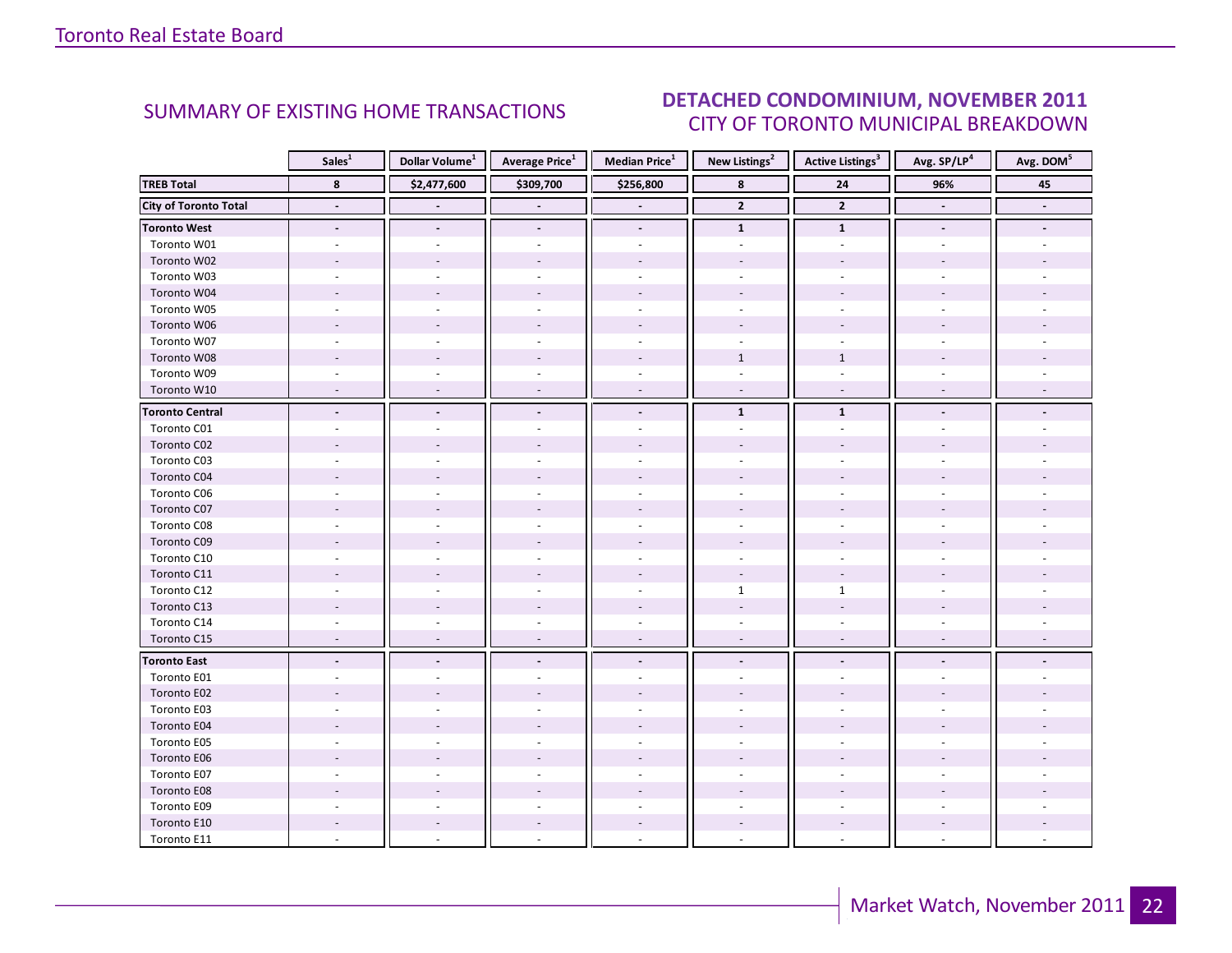### SUMMARY OF EXISTING HOME TRANSACTIONS **CO-OWNERSHIP APARTMENT, NOVEMBER 2011** ALL TREB AREAS

|                                  | Sales <sup>1</sup>       | Dollar Volume <sup>1</sup> | Average Price <sup>1</sup> | Median Price <sup>1</sup> | New Listings <sup>2</sup> | Active Listings <sup>3</sup> | Avg. SP/LP <sup>4</sup>  | Avg. DOM <sup>5</sup> |
|----------------------------------|--------------------------|----------------------------|----------------------------|---------------------------|---------------------------|------------------------------|--------------------------|-----------------------|
| <b>TREB Total</b>                | 10                       | \$2,399,187                | \$239,919                  | \$216,450                 | 6                         | 21                           | 98%                      | 42                    |
| <b>Halton Region</b>             | $\overline{\phantom{a}}$ |                            |                            |                           | $\blacksquare$            | $\blacksquare$               |                          |                       |
| Burlington                       | $\omega$                 | $\sim$                     | $\sim$                     | $\overline{a}$            | $\sim$                    | $\sim$                       | $\sim$                   |                       |
| <b>Halton Hills</b>              |                          |                            |                            |                           |                           |                              |                          |                       |
| Milton                           | $\overline{\phantom{a}}$ | $\sim$                     | ÷.                         | ÷,                        | ÷.                        | ÷.                           | ÷.                       |                       |
| Oakville                         | ٠                        | $\sim$                     | $\overline{\phantom{a}}$   | ÷,                        | $\sim$                    | $\sim$                       | $\overline{\phantom{a}}$ |                       |
| <b>Peel Region</b>               | $\blacksquare$           | $\blacksquare$             | $\blacksquare$             | $\blacksquare$            | $\blacksquare$            | $\blacksquare$               | $\overline{a}$           |                       |
| Brampton                         | $\overline{\phantom{a}}$ | $\sim$                     | $\sim$                     | $\overline{\phantom{a}}$  | $\sim$                    | $\sim$                       | ÷.                       |                       |
| Caledon                          | $\overline{\phantom{a}}$ | $\overline{a}$             |                            |                           |                           |                              |                          |                       |
| Mississauga                      | $\overline{a}$           |                            |                            |                           | $\sim$                    | $\overline{a}$               | $\overline{a}$           |                       |
| <b>City of Toronto</b>           | 10                       | \$2,399,187                | \$239,919                  | \$216,450                 | 6                         | 21                           | 98%                      | 42                    |
| ! TURN PAGE FOR CITY OF TORONTO  |                          |                            |                            |                           |                           |                              |                          |                       |
| <b>TABLES OR CLICK HERE:</b>     | ▷                        |                            |                            |                           |                           |                              |                          |                       |
| <b>York Region</b>               |                          |                            |                            | $\overline{\phantom{a}}$  | $\overline{a}$            |                              |                          |                       |
| Aurora                           |                          |                            |                            |                           |                           |                              |                          |                       |
| E. Gwillimbury                   |                          |                            |                            |                           |                           |                              |                          |                       |
| Georgina                         |                          |                            |                            |                           |                           |                              |                          |                       |
| King                             |                          |                            |                            |                           |                           |                              |                          |                       |
| Markham                          | ÷                        | $\overline{a}$             | ÷.                         | ä,                        | ÷                         | ÷.                           | $\overline{a}$           |                       |
| Newmarket                        |                          |                            |                            |                           |                           |                              |                          |                       |
| <b>Richmond Hill</b>             | L.                       |                            |                            |                           |                           |                              |                          |                       |
| Vaughan                          | $\overline{\phantom{a}}$ | $\sim$                     | $\overline{a}$             | $\overline{a}$            | $\overline{\phantom{a}}$  | $\overline{\phantom{a}}$     | $\overline{a}$           |                       |
| Whitchurch-Stouffville           | $\overline{\phantom{a}}$ | $\sim$                     | $\bar{a}$                  | ä,                        | $\omega$                  | $\sim$                       | $\bar{a}$                |                       |
| <b>Durham Region</b>             | $\overline{a}$           | $\overline{\phantom{a}}$   | $\overline{a}$             | $\overline{a}$            | $\overline{a}$            | $\overline{a}$               | $\overline{a}$           |                       |
| Ajax                             |                          |                            |                            |                           |                           |                              |                          |                       |
| <b>Brock</b>                     |                          |                            |                            |                           |                           |                              |                          |                       |
| Clarington                       |                          |                            |                            |                           |                           |                              |                          |                       |
| Oshawa                           |                          |                            |                            |                           |                           |                              |                          |                       |
| Pickering                        | $\overline{\phantom{a}}$ |                            |                            | ä,                        | ÷                         | $\sim$                       |                          |                       |
| Scugog                           | $\overline{a}$           |                            |                            | $\overline{a}$            |                           | $\overline{a}$               |                          |                       |
| Uxbridge                         |                          |                            |                            |                           |                           |                              |                          |                       |
| Whitby                           |                          |                            |                            |                           |                           |                              |                          |                       |
| <b>Dufferin County</b>           | $\blacksquare$           | $\blacksquare$             | $\blacksquare$             | $\frac{1}{2}$             | $\blacksquare$            | $\blacksquare$               | $\blacksquare$           |                       |
| Orangeville                      | ä,                       | $\overline{a}$             | ÷,                         | L.                        | $\omega$                  | $\sim$                       | ÷,                       |                       |
| <b>Simcoe County</b>             | $\blacksquare$           | $\sim$                     | $\overline{a}$             | $\overline{\phantom{a}}$  | $\sim$                    | $\sim$                       | $\overline{a}$           |                       |
| Adjala-Tosorontio                |                          |                            |                            |                           |                           |                              |                          |                       |
| <b>Bradford West Gwillimbury</b> | $\overline{a}$           |                            |                            | $\overline{a}$            |                           |                              |                          |                       |
| Essa                             | $\overline{\phantom{a}}$ |                            |                            | L.                        | ÷,                        | $\sim$                       | ÷                        |                       |
| Innisfil                         |                          |                            |                            | $\overline{a}$            |                           |                              |                          |                       |
| New Tecumseth                    |                          |                            |                            |                           |                           |                              |                          |                       |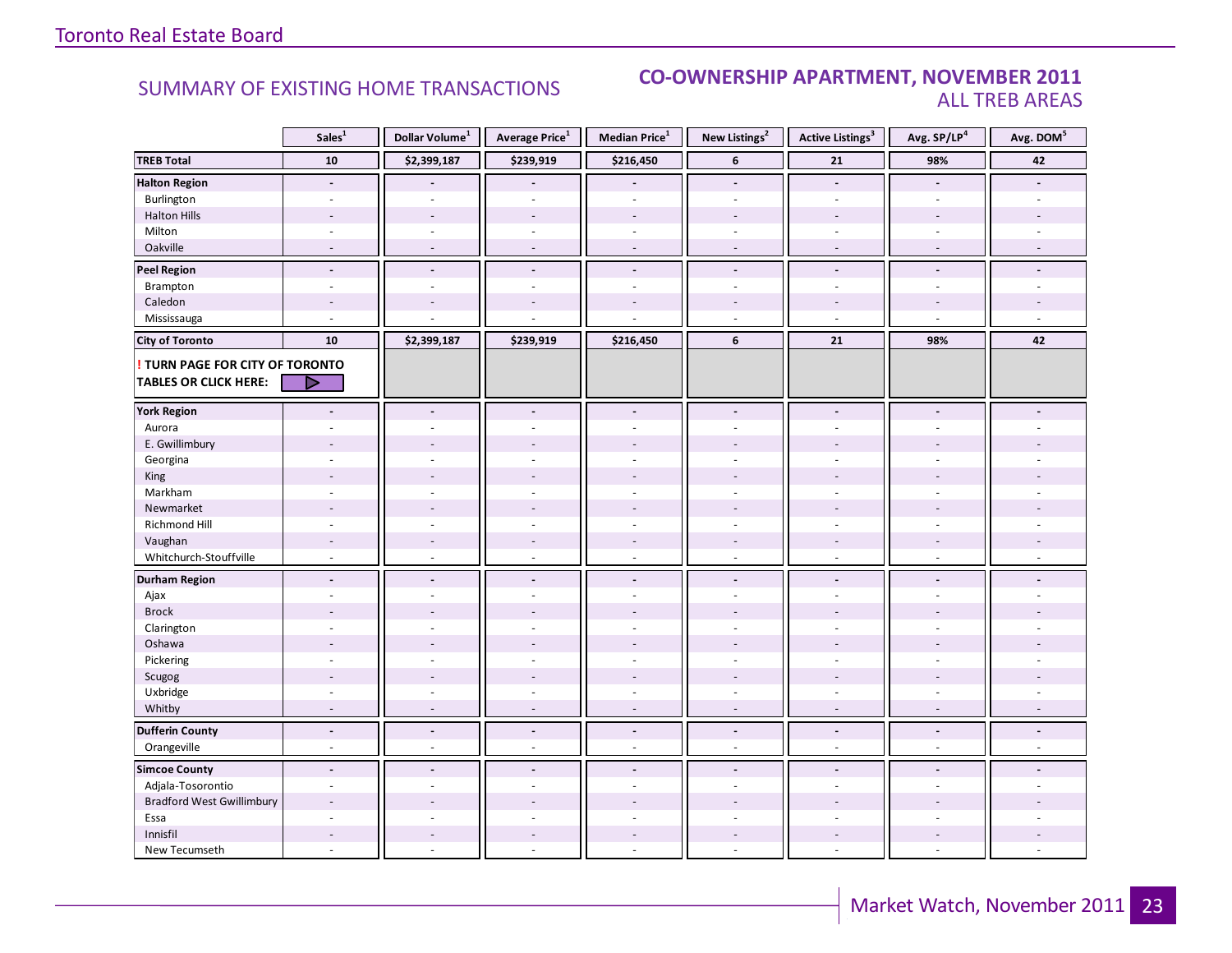### $\Omega$ VEMRER 2011 CITY OF TORONTO MUNICIPAL BREAKDOWN SUMMARY OF EXISTING HOME TRANSACTIONS **CO-OWNERSHIP APARTMENT, NOVEMBER 2011**

<span id="page-23-0"></span>

|                              | Sales <sup>1</sup> | Dollar Volume <sup>1</sup> | <b>Average Price</b> <sup>1</sup> | Median Price <sup>1</sup> | New Listings <sup>2</sup> | Active Listings <sup>3</sup> | Avg. SP/LP <sup>4</sup>  | Avg. DOM <sup>5</sup> |
|------------------------------|--------------------|----------------------------|-----------------------------------|---------------------------|---------------------------|------------------------------|--------------------------|-----------------------|
| <b>TREB Total</b>            | 10                 | \$2,399,187                | \$239,919                         | \$216,450                 | 6                         | 21                           | 98%                      | 42                    |
| <b>City of Toronto Total</b> | 10                 | \$2,399,187                | \$239,919                         | \$216,450                 | $6\phantom{1}$            | $\overline{21}$              | 98%                      | 42                    |
| <b>Toronto West</b>          | $\mathbf{1}$       | \$205,000                  | \$205,000                         | \$205,000                 | $\overline{2}$            | 5                            | 103%                     | 29                    |
| Toronto W01                  | $\mathbf{1}$       | \$205,000                  | \$205,000                         | \$205,000                 |                           | $\mathbf{1}$                 | 103%                     | 29                    |
| Toronto W02                  | $\sim$             |                            |                                   |                           |                           | ÷,                           | $\overline{\phantom{a}}$ |                       |
| Toronto W03                  | $\sim$             | $\omega$                   | $\omega$                          | $\sim$                    | $\sim$                    | ÷.                           | $\omega$                 |                       |
| Toronto W04                  |                    |                            | $\overline{\phantom{a}}$          | $\sim$                    |                           |                              |                          |                       |
| Toronto W05                  |                    |                            |                                   | $\omega$                  | $\mathbf{1}$              | 3                            |                          |                       |
| Toronto W06                  |                    |                            | $\overline{\phantom{a}}$          | $\sim$                    | $\mathbf{1}$              | $\mathbf{1}$                 |                          |                       |
| Toronto W07                  | $\sim$             |                            | ÷.                                | $\sim$                    | $\sim$                    | $\sim$                       | $\sim$                   |                       |
| Toronto W08                  |                    |                            |                                   |                           |                           |                              |                          |                       |
| Toronto W09                  |                    |                            |                                   |                           |                           | ÷                            |                          |                       |
| Toronto W10                  | $\sim$             |                            | $\overline{a}$                    | $\sim$                    | $\omega$                  | $\omega$                     | $\sim$                   |                       |
| <b>Toronto Central</b>       | 9                  | \$2,194,187                | \$243,799                         | \$218,000                 | $\overline{\mathbf{4}}$   | 16                           | 98%                      | 44                    |
| Toronto C01                  |                    |                            |                                   |                           | $\mathbf{1}$              | $\mathbf{1}$                 |                          |                       |
| Toronto C02                  | $\overline{2}$     | \$396,000                  | \$198,000                         | \$198,000                 |                           | $\sim$                       | 93%                      | 85                    |
| Toronto C03                  | 4                  | \$1,193,287                | \$298,322                         | \$308,000                 |                           | $\mathbf{1}$                 | 98%                      | 35                    |
| Toronto C04                  | $1\,$              | \$192,000                  | \$192,000                         | \$192,000                 | 3                         | $\overline{7}$               | 99%                      | 13                    |
| Toronto C06                  |                    |                            |                                   |                           |                           |                              |                          |                       |
| Toronto C07                  |                    |                            |                                   |                           |                           |                              |                          |                       |
| Toronto C08                  |                    |                            |                                   | $\sim$                    |                           |                              |                          |                       |
| Toronto C09                  |                    |                            |                                   |                           |                           | $\mathbf{1}$                 |                          |                       |
| Toronto C10                  |                    |                            |                                   |                           |                           | $\mathbf{1}$                 |                          |                       |
| Toronto C11                  |                    |                            |                                   | $\sim$                    |                           |                              |                          |                       |
| Toronto C12                  |                    |                            |                                   |                           |                           |                              |                          |                       |
| Toronto C13                  | $1\,$              | \$214,900                  | \$214,900                         | \$214,900                 |                           | $\overline{2}$               | 100%                     | 35                    |
| Toronto C14                  | $\mathbf{1}$       | \$198,000                  | \$198,000                         | \$198,000                 |                           | $\overline{3}$               | 97%                      | 40                    |
| Toronto C15                  | $\sim$             | $\omega$                   | $\omega$                          | $\overline{\phantom{a}}$  | $\overline{\phantom{a}}$  | $\sim$                       | $\omega$                 |                       |
| <b>Toronto East</b>          | $\frac{1}{2}$      |                            |                                   | $\blacksquare$            |                           |                              |                          |                       |
| Toronto E01                  |                    |                            | $\overline{a}$                    | $\mathbf{r}$              |                           |                              |                          |                       |
| Toronto E02                  |                    |                            |                                   |                           |                           |                              |                          |                       |
| Toronto E03                  |                    |                            |                                   |                           |                           |                              |                          |                       |
| Toronto E04                  |                    |                            |                                   |                           |                           |                              |                          |                       |
| Toronto E05                  |                    |                            |                                   | $\mathbf{r}$              |                           |                              |                          |                       |
| Toronto E06                  |                    |                            |                                   |                           |                           |                              |                          |                       |
| Toronto E07                  |                    |                            |                                   |                           |                           |                              |                          |                       |
| Toronto E08                  |                    |                            |                                   |                           |                           |                              |                          |                       |
| Toronto E09                  |                    |                            |                                   |                           |                           |                              |                          |                       |
| Toronto E10                  |                    |                            |                                   | $\overline{\phantom{a}}$  |                           |                              |                          |                       |
| Toronto E11                  |                    |                            |                                   |                           |                           |                              |                          |                       |